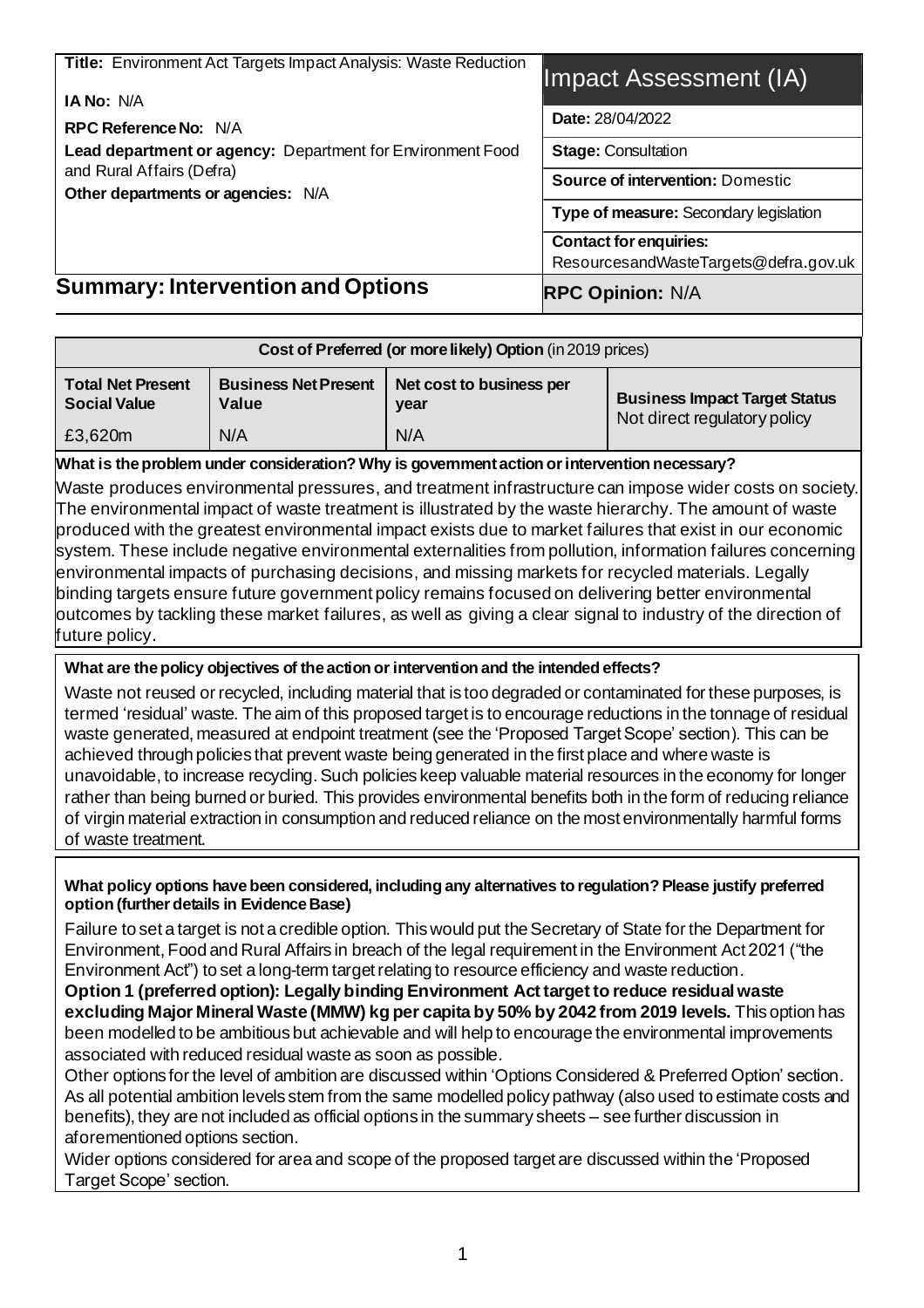| Will the policy be reviewed? Yes. If applicable, set review date: Environmental Improvement Plan cycle                    |                     |                     |                      |              |  |  |  |
|---------------------------------------------------------------------------------------------------------------------------|---------------------|---------------------|----------------------|--------------|--|--|--|
| Is this measure likely to impact on international trade and investment?<br><b>No</b>                                      |                     |                     |                      |              |  |  |  |
| Are any of these organisations in scope?                                                                                  | <b>Micro</b><br>Yes | <b>Small</b><br>Yes | <b>Medium</b><br>Yes | Large<br>Yes |  |  |  |
| What is the CO <sub>2</sub> equivalent change in greenhouse gas emissions?<br>(Million tonnes CO <sub>2</sub> equivalent) |                     | Total:<br>$-39$     |                      |              |  |  |  |

N/A *I have read the Impact Assessment and I am satisfied that, given the available evidence, it represents a reasonable view of the likely costs, benefits and impact of the leading options.*

|                                            | ,,,,,,,,,,,,,,,,,,,,,,,,,,,,,,,,, |      |      |
|--------------------------------------------|-----------------------------------|------|------|
| Signed by the responsible SELECT SIGNATORY | 'N                                | )ate | . п. |
|                                            |                                   |      |      |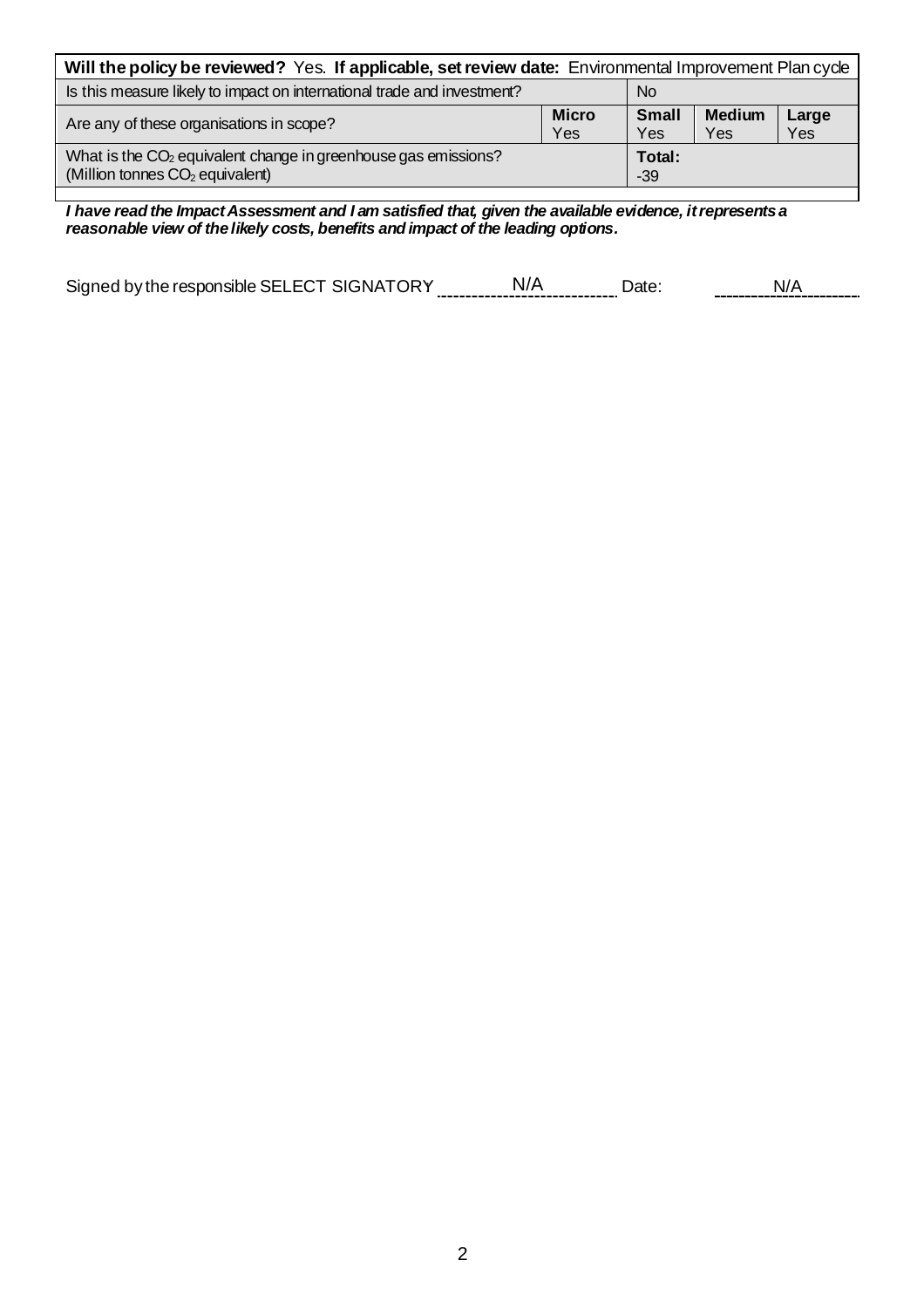### **Summary: Analysis & Evidence** Policy Option 1

**Description: Legally binding Environment Act target to reduce residual waste excluding Major Mineral Waste (MMW) kg per capita by 50% by 2042 from 2019 levels FULL ECONOMIC ASSESSMENT**

| <b>Price Base</b>    | <b>PV Base</b> | <b>Time Period</b>      |       | Net Benefit (Present Value (PV)) (£m) |                                     |  |                        |         |                 |
|----------------------|----------------|-------------------------|-------|---------------------------------------|-------------------------------------|--|------------------------|---------|-----------------|
| <b>Year 2020</b>     | Year 2022      | <b>Years</b> 2022-2050  |       |                                       | High: N/A<br>Low: $N/A$             |  | Best Estimate: £3,620m |         |                 |
| COSTS (£m)           |                | <b>Total Transition</b> |       |                                       | <b>Average Annual</b>               |  | <b>Total Cost</b>      |         |                 |
|                      |                | (Constant Price)        | Years |                                       | (excl. Transition) (Constant Price) |  |                        |         | (Present Value) |
| Low                  |                | N/A                     |       |                                       |                                     |  | N/A                    | £3,651m |                 |
| High                 |                | N/A                     |       |                                       |                                     |  | N/A                    | £5,476m |                 |
| <b>Best Estimate</b> |                | N/A                     |       |                                       |                                     |  | N/A                    | £4,563m |                 |

#### **Description and scale of key monetised costs by 'main affected groups'**

The setting of a legislative target to reduce residual waste places no direct costs onto society. However, it will require the future setting of policy interventions to meet the target, which will impose costs. The costs associated with the proposed target will be highly dependent on the future policies implemented and these policies will be subject to future consultation and corresponding economic assessment of costs.

Illustrative analysis of a potential future policy pathway gives a sense of scale of the potential costs and informs the total cost figures shown here. The best estimate is made up of £3,693m increased waste treatment costs for local authorities/businesses (from illustrative price-based pathway, method explained in the 'Illustrative future pathway to reach the proposed target' section), £841m increased service costs for local authorities/businesses and £29m scheme-running costs to government (both from modelled additional household measures). These figures do not include the costs from the consulted-on Collection and Packaging Reforms (CPR), as this would be double counting with these reforms' published Impact Assessments.

Due to the illustrative and uncertain nature of this analysis, it not appropriate to calculate Business Impact Target (BIT) or net cost to business per year values.

#### **Other key non-monetised costs by 'main affected groups'**

It is likely that the main group affected by the potential policies will be producers of goods which use excessive material or are not easily recyclable/repairable. Some costs may be passed on to consumers and local authorities/government may face some costs too. Some levers may impose direct costs on businesses and local authorities that manage waste, though this will depend on specific interventions which would be subject to future consultation and associated economic analysis. Beyond CPR, the level of target ambition will influence the policies set. Future policies set to meet a 2042 target date may impose costs sooner than for a later target date and may give businesses and local authorities less time to adapt.

| <b>BENEFITS (£m)</b> | <b>Total Transition</b><br>(Constant Price) | Years | <b>Average Annual</b><br>(excl. Transition) (Constant Price) | <b>Total Benefit</b><br>(Present Value) |
|----------------------|---------------------------------------------|-------|--------------------------------------------------------------|-----------------------------------------|
| Low                  | N/A                                         |       | N/A                                                          | £6,766m                                 |
| High                 | N/A                                         |       | N/A                                                          | £9,768m                                 |
| <b>Best Estimate</b> | N/A                                         |       | N/A                                                          | £8,183m                                 |

#### **Description and scale of key monetised benefits by 'main affected groups'**

The setting of a legislative target to reduce residual waste places no direct benefits onto society. However, it will require the future setting of policy interventions to meet the target, which will deliver economic and environmental benefits, including substantial carbon savings. The benefits associated with the target will be highly dependent on the future policies implemented and these policies will be subject to future consultation and corresponding economic assessment of benefits.

Illustrative analysis of a potential future policy pathway gives a sense of scale of the potential benefits and informs the total benefits figures shown here. The best estimate is made up of £4,169m of landfill emissions savings, £2,502m of other emissions savings (both based on reductions in waste from illustrative future pathway, method explained in the 'Illustrative future pathway to reach the proposed target' section) and £1,512m in savings in collection costs for local authorities (from modelled additional household measures).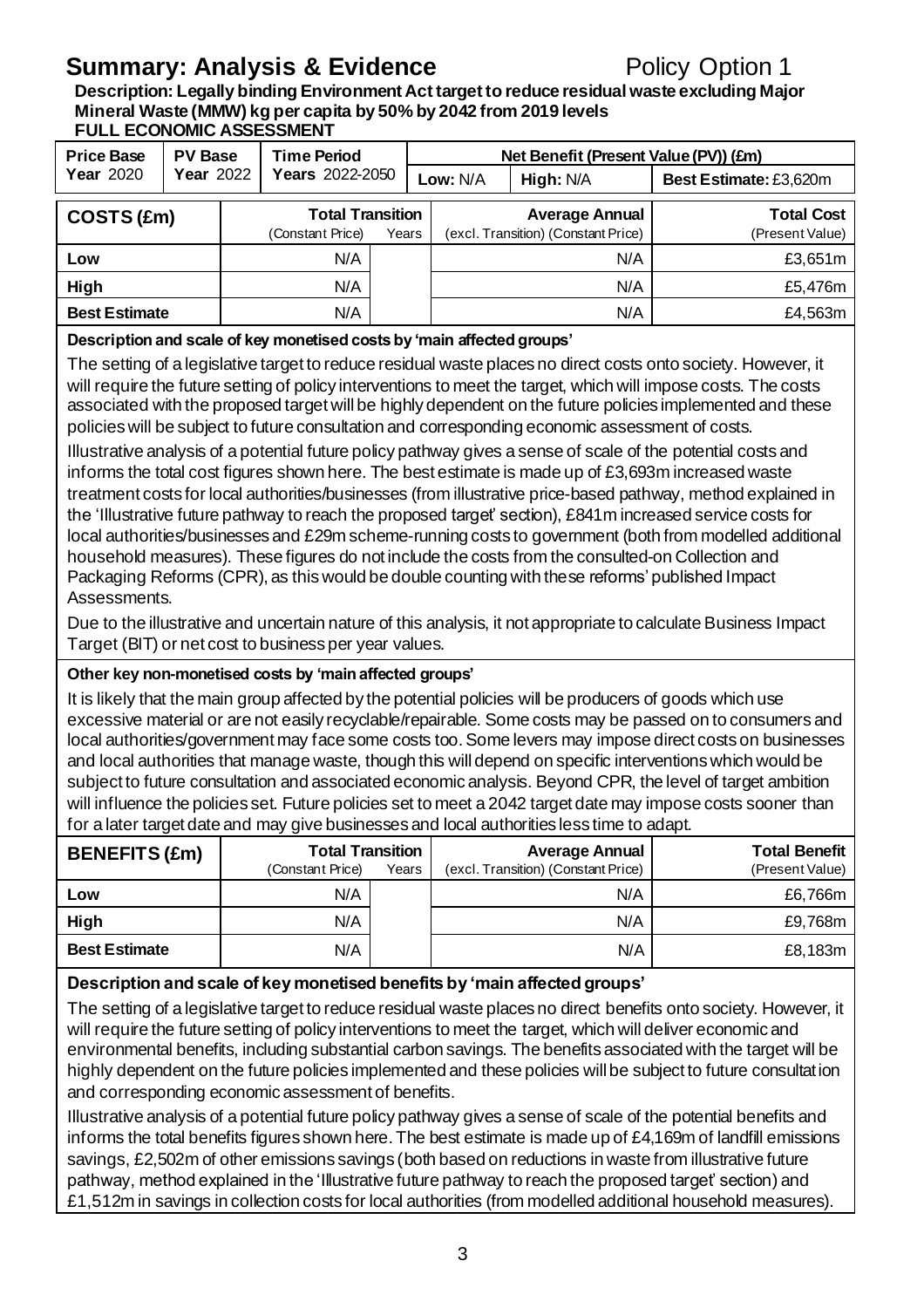These figures do not include the benefits from the consulted-on CPR, as this would be double counting with these reforms' published Impact Assessments.

#### **Other key non-monetised benefits by 'main affected groups'**

Benefits derive from the reduction in residual waste, such as reduced greenhouse gas (GHG) emissions and reduced disamenity from current and avoided future landfill, incineration, and other residual waste treatment sites. There will also be secondary benefits from the policies implemented to meet the target. These secondary benefits will be dependent on which future policies are chosen to be implemented.

Many of the secondary benefits are environmental. Many policies that reduce the level of residual waste result in reduced carbon emissions over the lifecycle of products (extraction, production, end of life). Increased reuse, repair and reusability improves the circularity of the economy and reduces the depletion of the planet's resources, as well as maintaining existing utilised resources in the economy for longer, enabling greater value per tonne utilised. Businesses that use recycled material in production could see a decrease in producer costs as the secondary material market is stimulated and supply of secondary material is increased. Local authorities may see a benefit from decreased costs of waste disposal as recycling has a lower cost per tonne than residual waste treatments.

Beyond CPR, the level of target ambition will influence the policies set. Future policies set to meet a 2042 target date are likely to bring benefits sooner compared to a later target date, both in terms of the direct benefits from reduced residual waste as well as secondary benefits to the environment, government, businesses, and consumers.

#### **Key assumptions/sensitivities/risks Discount rate (%)** 3.5

The appraisal is of pathways that are illustrative of what may be required to reach the target. It does not assume specific policy choices and there is a high degree of uncertainty around what policies will be used to meet the target and what their costs and benefits will be. Any actual policy interventions will be subject to future consultation and presentation of economic analysis. Other pathways to reach the target would have different associated costs and benefits.

The proposed target indicator uses a treatment-based definition of residual waste, meaning the tonnage of residual waste ending up at landfill, incinerators, sent overseas for energy recovery, or used in energy recovery for transport fuel. For policies where the impact is upon waste collection or generation, there is an assumption that this impact will carry through to waste treatment tonnages.

Further discussion can be found in the 'Risks and assumptions' section.

#### **BUSINESS ASSESSMENT (Option 1)**

| Direct impact on business (Equivalent Annual) £m: N/A | <b>Score for Business Impact Target</b><br>(qualifying provisions only) £m: N/A |                         |          |  |
|-------------------------------------------------------|---------------------------------------------------------------------------------|-------------------------|----------|--|
| Costs:                                                | N/A                                                                             | <b>Benefits:</b><br>N/A | Net: N/A |  |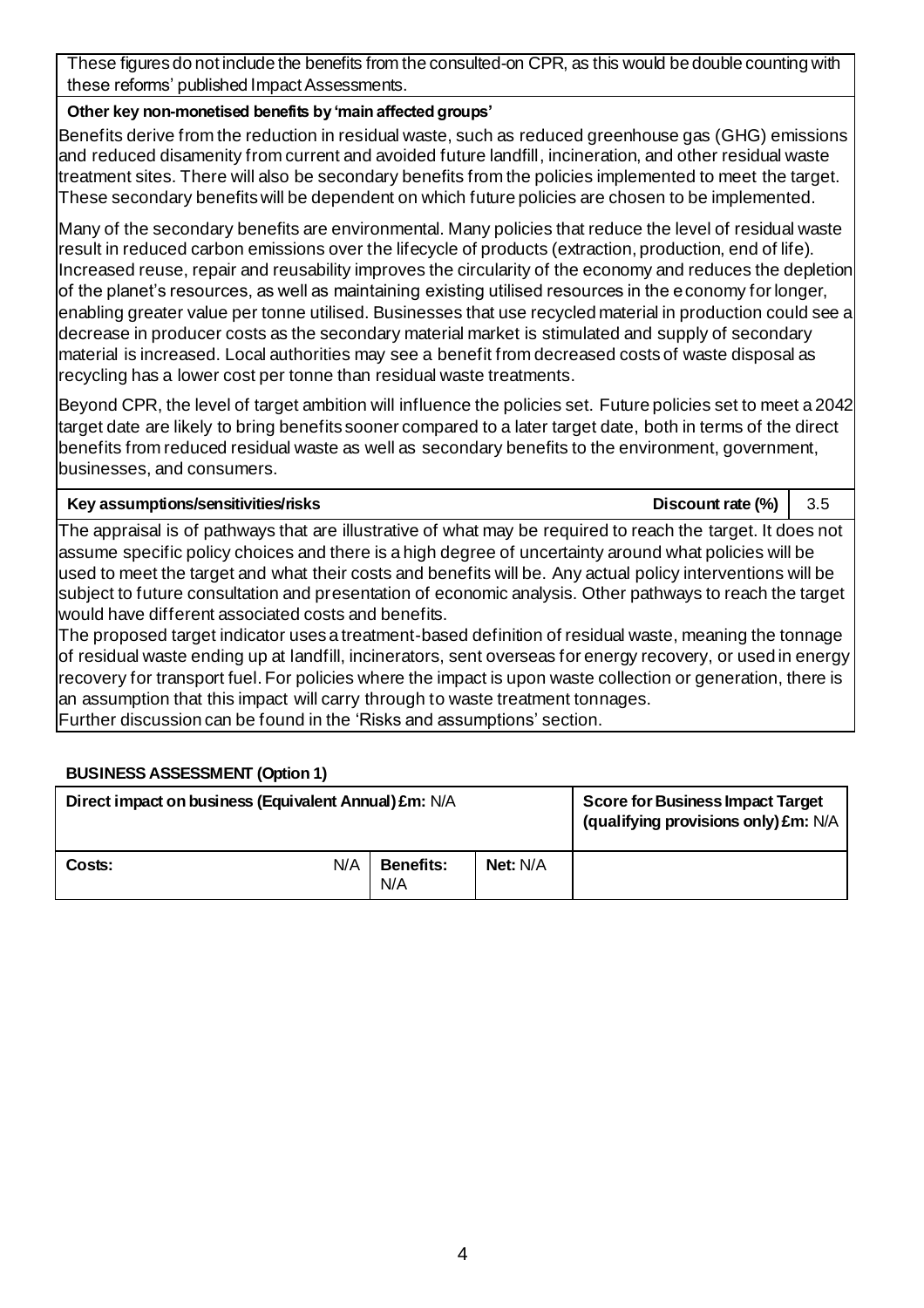## **Contents**

| 2.3. The potential role of the market and stakeholder-led change16                       |  |
|------------------------------------------------------------------------------------------|--|
|                                                                                          |  |
| Step 1: Forecast waste arisings (in the Future Waste Arisings Project) 19                |  |
| Step 2: Forecast residual waste (applying recycling and non-residual treatment rates to  |  |
| 4. Accounting for future known policies (Collection and Packaging Reforms)23             |  |
| 4.1. Modelling the impact of collection and packaging reforms on residual waste arisings |  |
|                                                                                          |  |
|                                                                                          |  |
|                                                                                          |  |
|                                                                                          |  |
|                                                                                          |  |
|                                                                                          |  |
| 8. Collection and packaging reforms plus additional household measures 34                |  |
| 8.1. Modelling impact of collection and packaging reforms plus additional household      |  |
| 8.2. Potential costs and savings from additional household measures 35                   |  |
|                                                                                          |  |
| 9.1. Modelling impact of illustrative future pathway on residual waste arisings 36       |  |
|                                                                                          |  |
|                                                                                          |  |
| 11. Costs and benefits of policy levers used to meet the proposed target 46              |  |
|                                                                                          |  |
|                                                                                          |  |
|                                                                                          |  |
|                                                                                          |  |
|                                                                                          |  |
|                                                                                          |  |
|                                                                                          |  |
|                                                                                          |  |
|                                                                                          |  |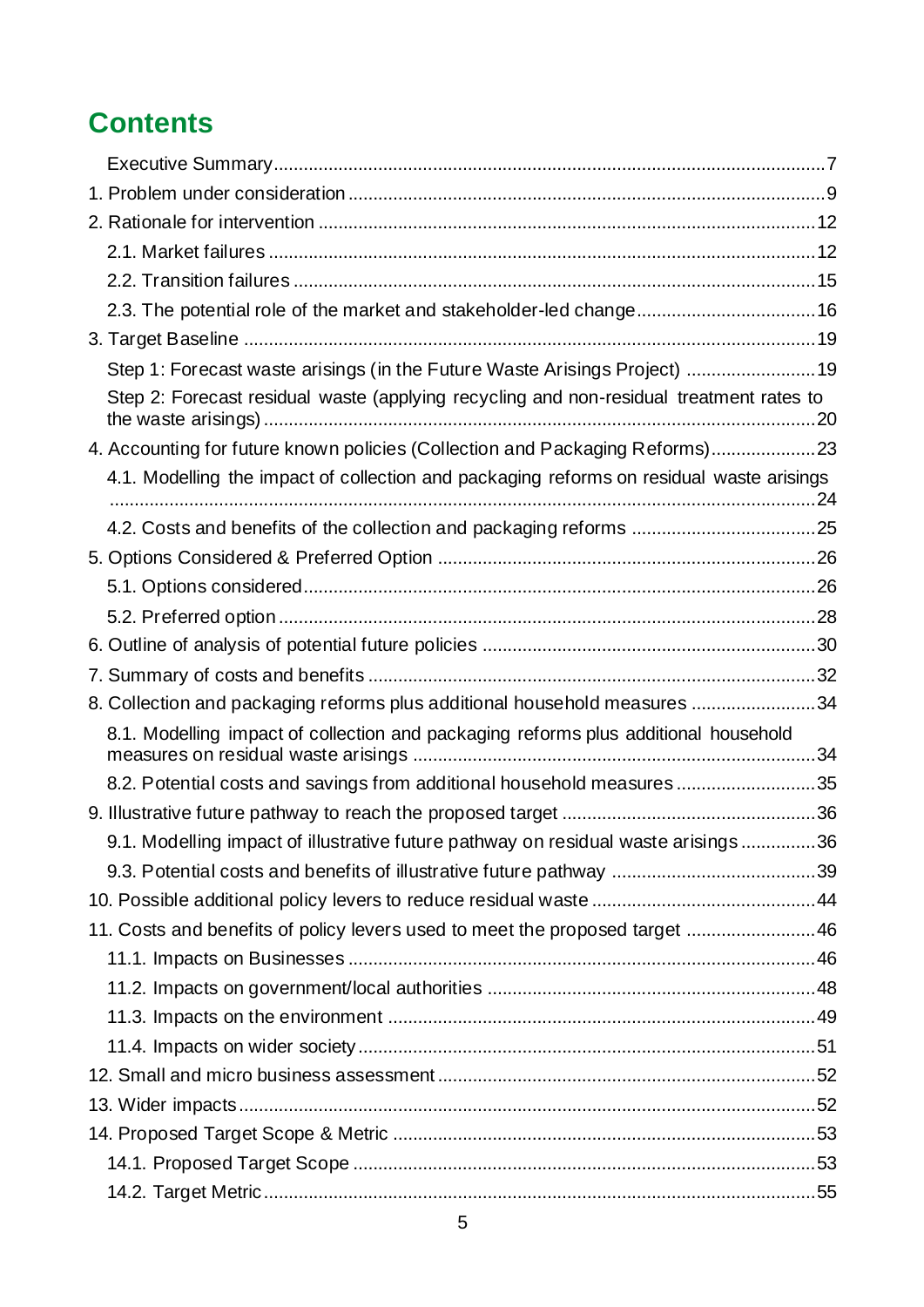| Annex A – Monitoring & Evaluation of future policies that may contribute towards the target |  |
|---------------------------------------------------------------------------------------------|--|
|                                                                                             |  |
|                                                                                             |  |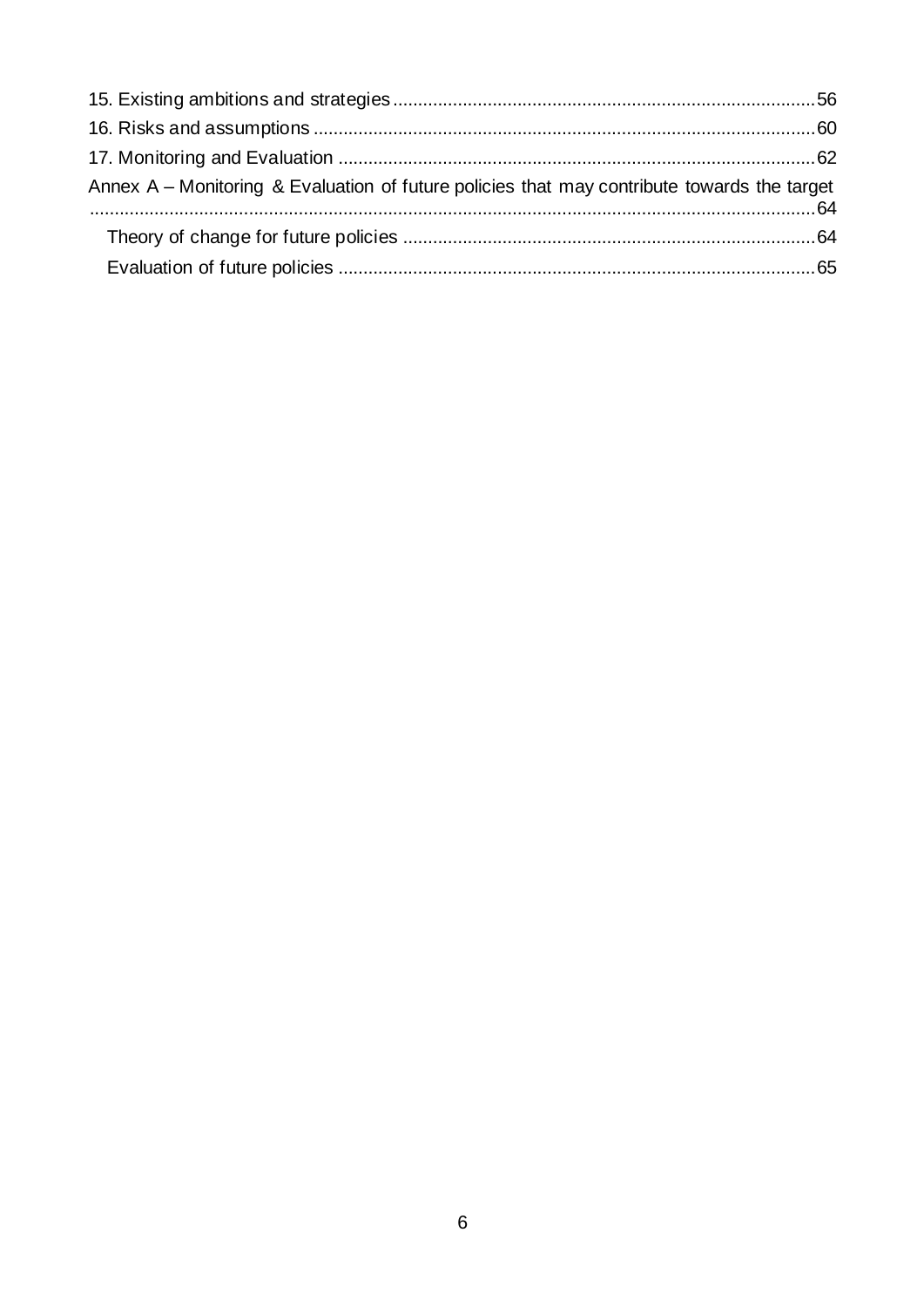## <span id="page-6-0"></span>**Executive Summary**

The Environment Act 2021 requires government to set at least one long-term legally binding target in the area of resource efficiency and waste reduction. The proposed target in this area under consideration is:

• Reduce residual waste (excluding major mineral wastes) kg per capita by 50% by 2042 from 2019 levels.

The proposed target indicator uses a treatment-based definition of residual waste, meaning the tonnage of residual waste ending up at landfill, incinerators, sent overseas for energy recovery, or used in energy recovery for transport fuel.

Assessment has also been undertaken to investigate a possible target to increase resource productivity as stated in the Targets 2020 policy paper1. However, more evidence is required to develop this further, which is not amenable to the timing of initial target setting, with the draft regulations setting the initial targets needing to be laid before Parliament on or before 31 October 2022. For this reason, it is excluded from this Impact Assessment.

Our aim is to achieve sustained environmental improvement across the whole resources and waste system. The 2018 Resources and Waste Strategy for England<sup>2</sup> sets our path to do so.

In delivering the strategy, major reforms to the way resources and waste are managed in England are being made, including extended producer responsibility (EPR) schemes, consistent municipal<sup>3</sup> waste recycling collections, and a deposit return scheme (DRS) for drinks containers. Actions that may be taken to deliver improved environmental outcomes include utilising powers under the Environment Act related to eco-design standards, food waste prevention measures and the mandated provision of information.

Long-term targets provide businesses a stable environment in which to make investments. They also hold government to account. Introducing a target in the area of waste reduction will help realise the 25 Year Environment Plan goal of using resources from nature more sustainability and minimising waste, in line with the vision of improving the environment within a generation.

This Impact Assessment does not seek to predict what specific policies will be delivered in the future. Specific policy proposals will be the subject of future consultations where economic impacts will be assessed individually. All potential policies referred to in this document should be considered as illustrative and simply identified as areas that could deliver progress against the proposed target.

[<sup>19</sup> August 2020: Environment Bill -](https://www.gov.uk/government/publications/environment-bill-2020/august-2020-environment-bill-environmental-targets) environmental targets - GOV.UK (www.gov.uk)

<sup>2</sup> <https://www.gov.uk/government/publications/resources-and-waste-strategy-for-england>

<sup>&</sup>lt;sup>3</sup> Municipal waste is defined as household waste and waste from other sources (for example, businesses and hospitals) that is similar in nature and composition to household waste.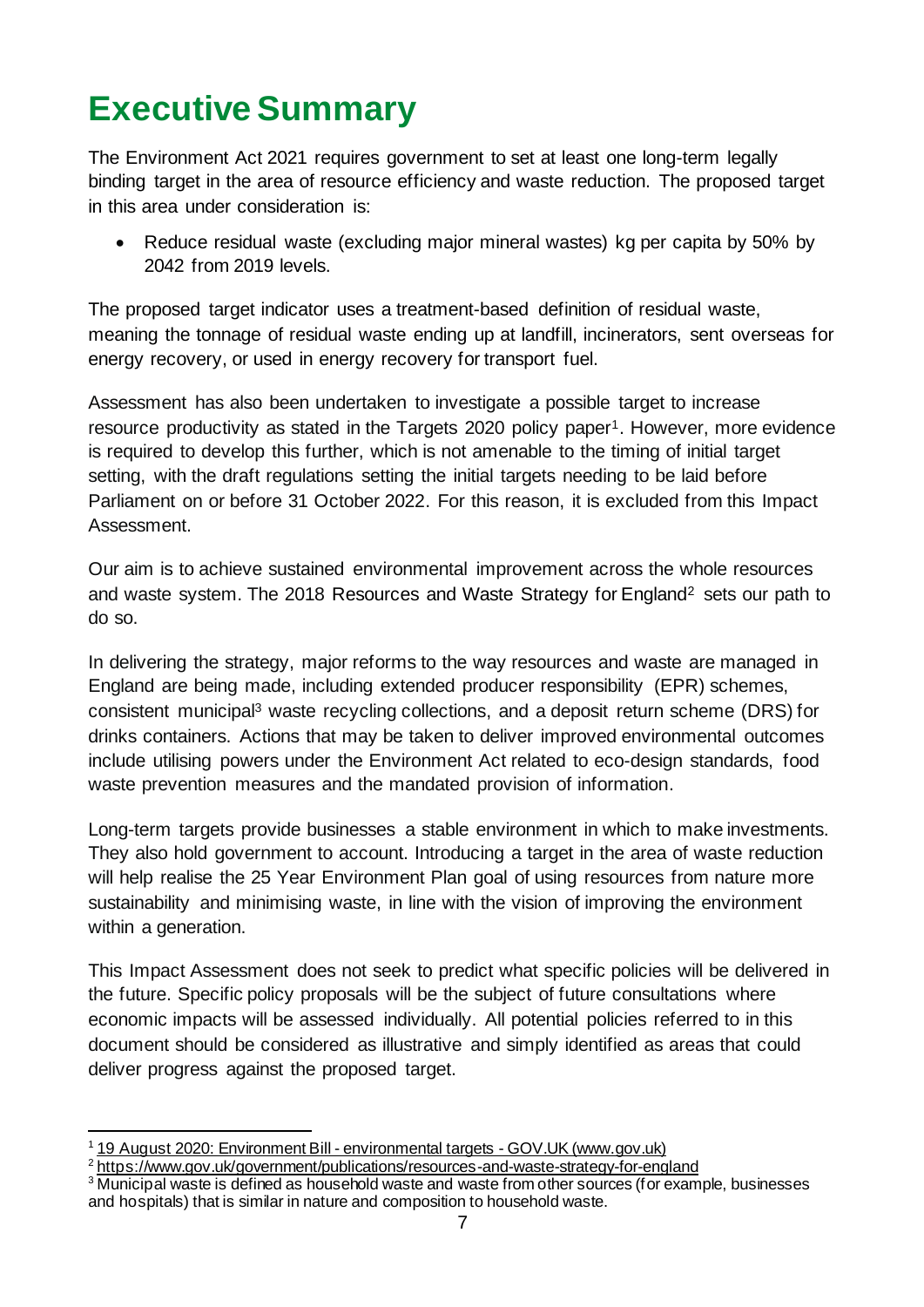This Impact Assessment contains cost and benefit estimates based on an illustrative future policy pathway, and qualitative discussion of the potential costs of the different lever types that could be used to progress against the proposed target. Quantitative analysis of uncertain future policies focuses on price-based levers, as these can be most appropriately modelled. This outlined policy pathway is purely illustrative and is useful when considering the achievability of the proposed target and where costs from future policies may lie**.** The exact make-up of future policies will likely be a combination of interventions.

The government believes it is important that local authorities continue to support comprehensive and frequent rubbish and recycling collections to households. The government's consistent collection proposals have included consulting on expanding food waste collections, supporting garden waste collections, and introducing a minimum collective frequency for residual waste. Such reforms would help ensure households continue to have access to a comprehensive and frequent service, whilst improving environmental outcomes.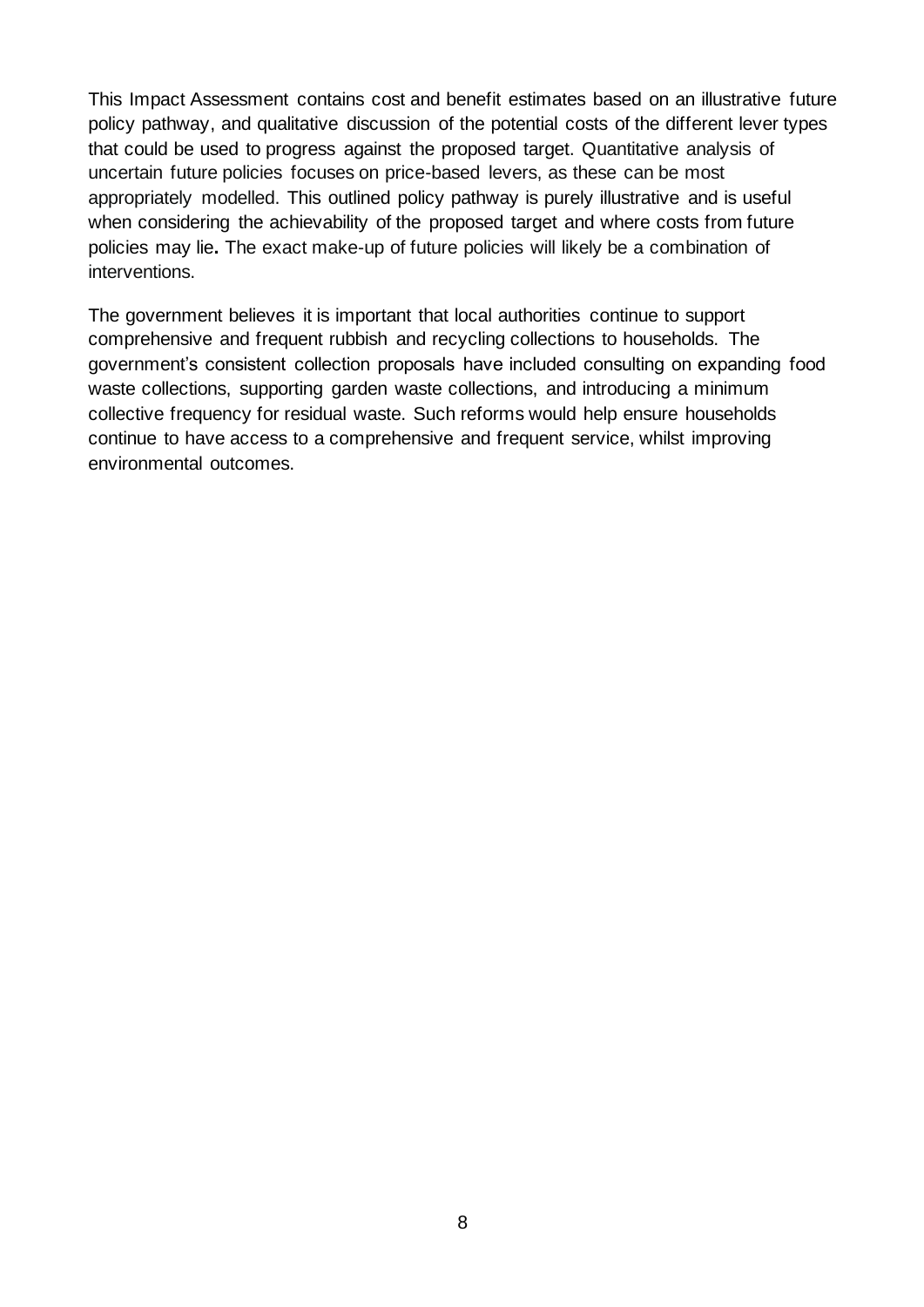## <span id="page-8-0"></span>**1. Problem under consideration**

Reducing residual waste will reduce the negative externalities from waste treatment, as well as helping to preserve our stock of material resources.

Alongside labour, capital and technology, material resources and energy are almost always required to produce the goods and services people consume. When material inputs are primary rather than from secondary sources (for example recycled material is a secondary source), they must be harvested or extracted from the natural environment.

In England, the waste hierarchy (which ranks options for waste management by their environmental impact), is a guide to sustainable waste management and taking measures to apply it, that are reasonable in the circumstances, is a legal requirement on anyone managing waste4. Priority goes to preventing waste from being generated in the first place, followed by preparing waste for reuse; to recycling, and then recovery. Disposal, such as in landfill, is the most environmentally harmful option.

In line with the waste hierarchy, substantial progress has been made towards the better use of our resources. Since 2000/01, the amount of local authority collected waste  $(LACW)^5$  that is sent to landfill has decreased from 79% of total to 8% in 2020/21. However, while the amount of LACW that is recycled or reused has risen from 12% in 2000/01 to 41% in 2020/21, peaking at 43% in 2014/15, the amount sent for incineration with energy recovery has also increased, from 9% in 2000/01 to a peak of 48% in 2020/21. These changes coincided with a period of increased growth in the rate of Landfill Tax<sup>6</sup> and government financial support mechanisms via the Waste Infrastructure Development Programme.

Since 2018/19, a greater proportion of LACW has been sent to incineration with energy recovery than to recycling or reuse in England. The 'waste from households' (WfH)<sup>7</sup> recycling rate (excluding incinerator bottom ash (IBA) metals) has remained stagnant between 43-45% since 2011. Our focus remains on moving waste up the hierarchy and minimising the amount of waste produced.

<sup>4</sup> Waste (England and Wales) Regulations 2011

<sup>&</sup>lt;sup>5</sup> Local authority collected waste (LACW) consists of all 'waste from households', street sweepings, municipal parks and gardens waste, beach cleansing waste, and waste resulting from the clearance of flytipped materials plus some commercial and/or industrial waste.

<sup>&</sup>lt;sup>6</sup> [Environmental Taxes historic rates -](https://www.gov.uk/government/statistics/environmental-taxes-bulletin/environmental-taxes-historic-rates) GOV. UK (www.gov.uk)

<sup>&</sup>lt;sup>7</sup> Waste from households (WfH) excludes local authority collected waste not considered to have come directly from households, such as street bins, street sweepings, parks and grounds waste, and compost-like output.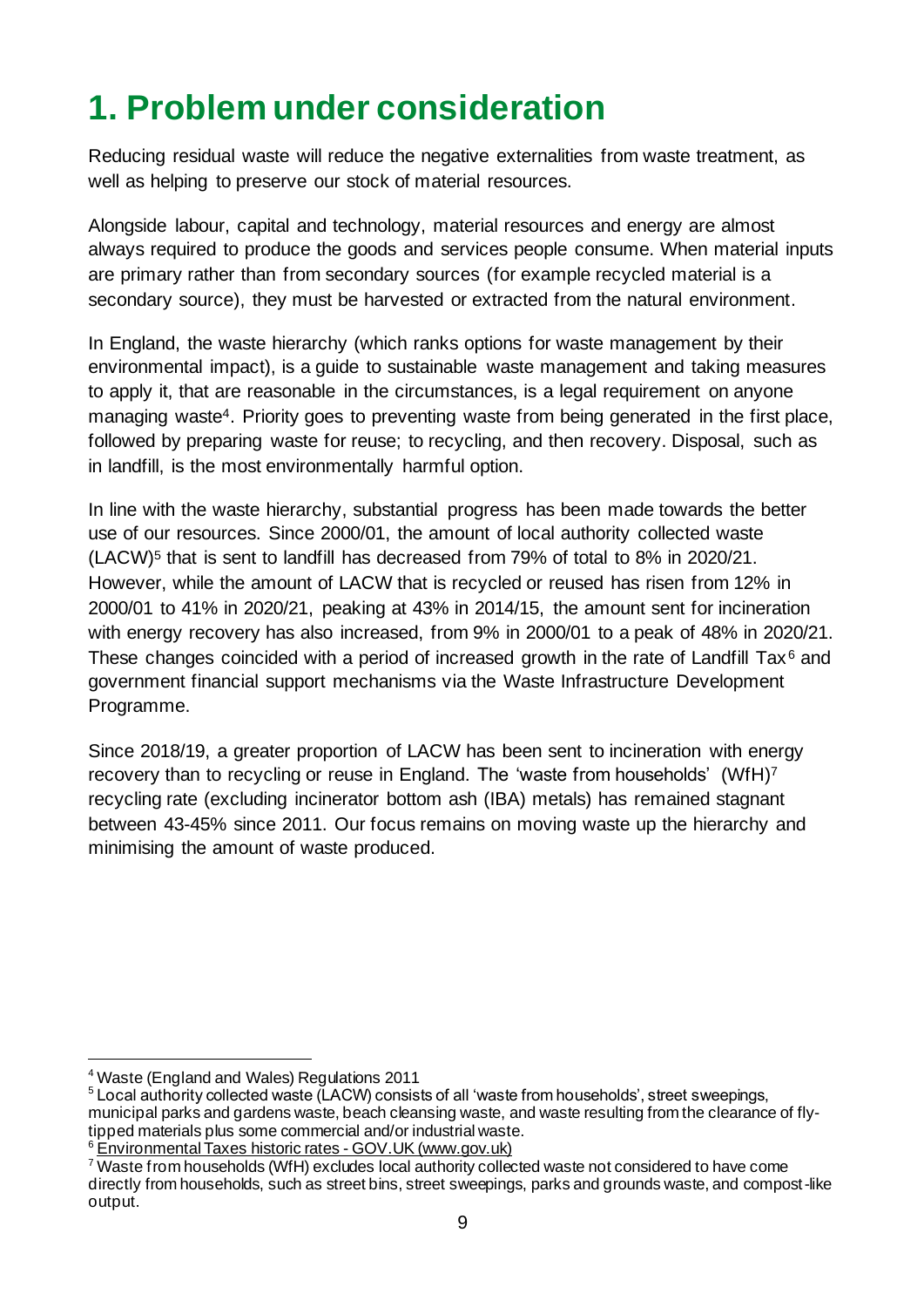

#### **Notes**

\* **Incineration with energy recovery / without energy recovery** includes IBA and metals from IBA. This is consistent with the existing definition for household waste recycling so is not impacted by the change in 'waste from households' recycling definition.

**\*\* Other** includes waste treated/disposed of through other unspecified methods as well as process and moisture loss.

**\*\*\* The household waste recycling rate** is based on a broader measure of waste and is not directly comparable to the 'waste from households' recycling rate. For further information on definitions, please refer to the Local Authority Waste Statistics report<sup>9</sup>.

**IBA metals** are included within the 'waste from households' recycling rate shown on this chart from April 2015/16 onwards but are not included in household waste recycling.

Waste prevention avoids unnecessary production and processing in the first place, and therefore the costs and environmental impacts associated with those steps. For this reason, it is at the top of the waste hierarchy. To prevent waste, products need to be designed and manufactured to safely fulfil their intended function for as long as possible, to enable reuse and have their usable lives extended by repair or refurbishment.

When products do reach their end of life, society should aim to recover constituent materials and regenerate products where optimal to do so, giving them the opportunity to

<sup>&</sup>lt;sup>8</sup> Source: Statistics on waste management by local authorities in England in 2019/20

<sup>&</sup>lt;sup>9</sup> Further details on definitions of 'waste from households' and 'household' recycling rates can be found in [Local Authority Collected Waste Management for England for 2020/21](https://www.gov.uk/government/statistics/local-authority-collected-waste-management-annual-results).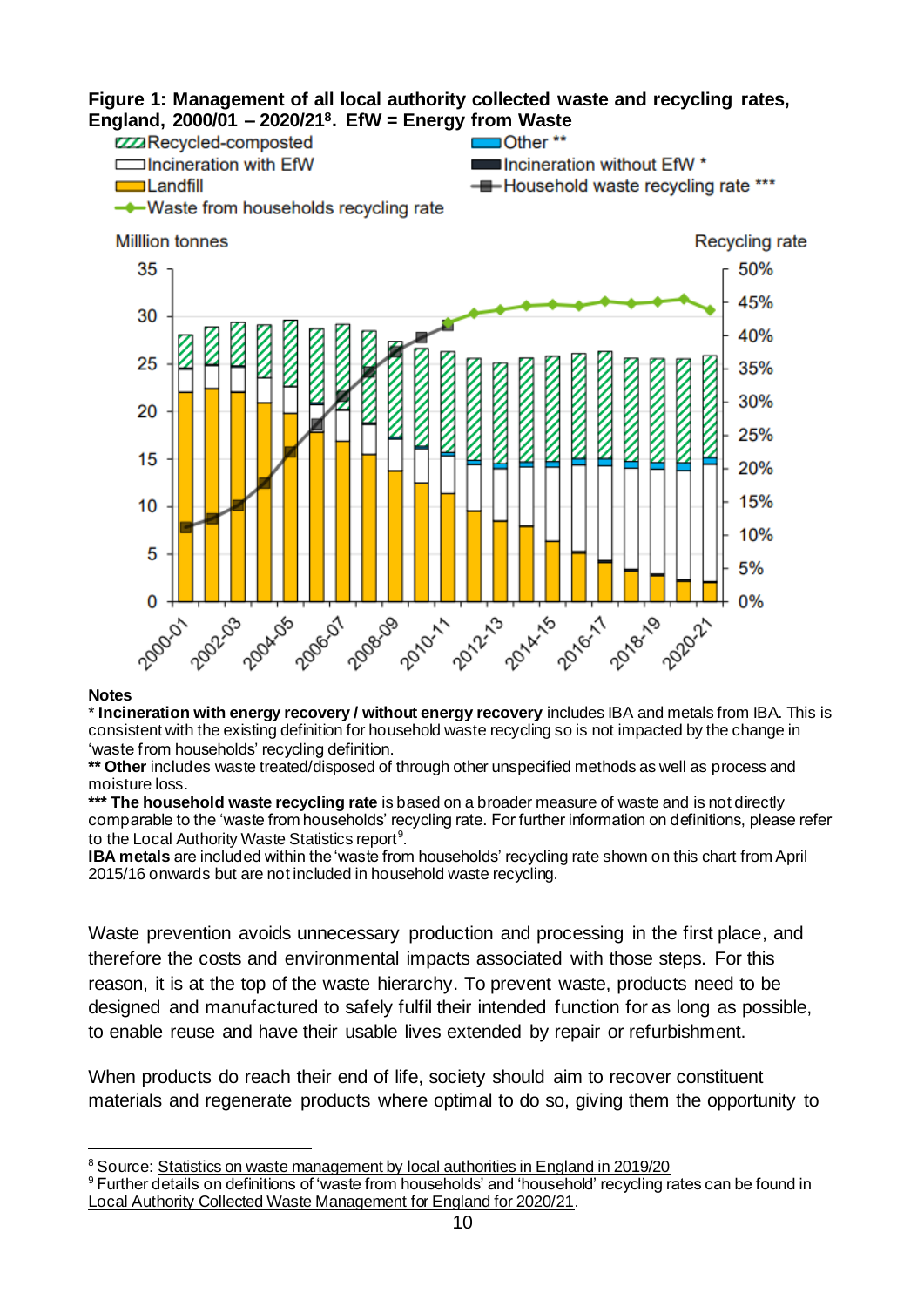fulfil useful functions, minimising the damage caused to our natural environment throughout.

Tackling hard to recycle products at the design stage can ensure that when waste does arise, it can be incorporated back into the economy through recycling. Manufacturers can use waste products of other industries as inputs to theirs.

Waste sent for recycling is typically separately collected, for example at kerbside and sent for sorting and reprocessing to make raw materials to re-enter production. Recycling can also include the reprocessing of organic material (for example via anaerobic digestion (AD) or composting) but does not include energy recovery and the reprocessing into materials that are to be used as fuels or for backfilling operations.

Waste that is not reused or recycled, including material that is too degraded or contaminated for these purposes, is termed residual waste. Residual waste is currently dealt with in three main ways: recovery of energy through Energy from Waste (EfW) plants, production of refuse derived fuel (RDF), or disposal to landfill or incineration without energy recovery. Other forms of energy recovery may become more commonplace in the future, for example energy recovery for transport fuel. In 2019 England sent approximately 29m tonnes of residual waste (excluding major mineral wastes) to landfill, energy recovery or incineration<sup>10</sup>. In the same year, approximately 3m tonnes of waste were sent for energy recovery overseas<sup>11</sup>.

It is proposed the target will be measured at endpoint treatment<sup>12</sup> and capture the treatments that are typically associated with mixed residual waste. This includes waste that is sent to landfill, put through incineration (including energy from waste incineration), sent overseas for energy recovery or used in energy recovery for transport fuel. Other forms of energy recovery may become more commonplace in the future and the scope could be amended to capture these. Further discussion in the 'Proposed Target Scope' section.

Nevertheless, on the basis that some residual waste treatment will be required in the longterm, that is the optimal level is greater than zero, it is important to note the role of the waste hierarchy. It is environmentally less harmful for residual waste to be treated, for example, in efficient incinerators with energy recovery (that is with R1<sup>13</sup> accreditation status), than it is to be incinerated without energy recovery or sent to landfill. Government policy will continue to ensure remaining residual waste tonnages are treated in highly efficient incineration with energy recovery facilities, where possible.

<sup>&</sup>lt;sup>10</sup> [2019 Waste Data Interrogator -](https://data.gov.uk/dataset/d409b2ba-796c-4436-82c7-eb1831a9ef25/2019-waste-data-interrogator) data.gov.uk

<sup>11</sup> [International Waste Shipments exported from England -](https://data.gov.uk/dataset/5ffdf701-05c2-43b8-ba1e-e65580bbcc08/international-waste-shipments-exported-from-england) data.gov.uk

<sup>&</sup>lt;sup>12</sup> Endpoint treatment means the treatment, such as incineration or landfill, is the final point in the waste management chain.

<sup>&</sup>lt;sup>13</sup> Incineration plants must have R1 status to be classed as energy recovery. Further details on conditions to be met here[: https://www.gov.uk/guidance/waste-incinerator-plant-apply-for-ri-status](https://www.gov.uk/guidance/waste-incinerator-plant-apply-for-ri-status)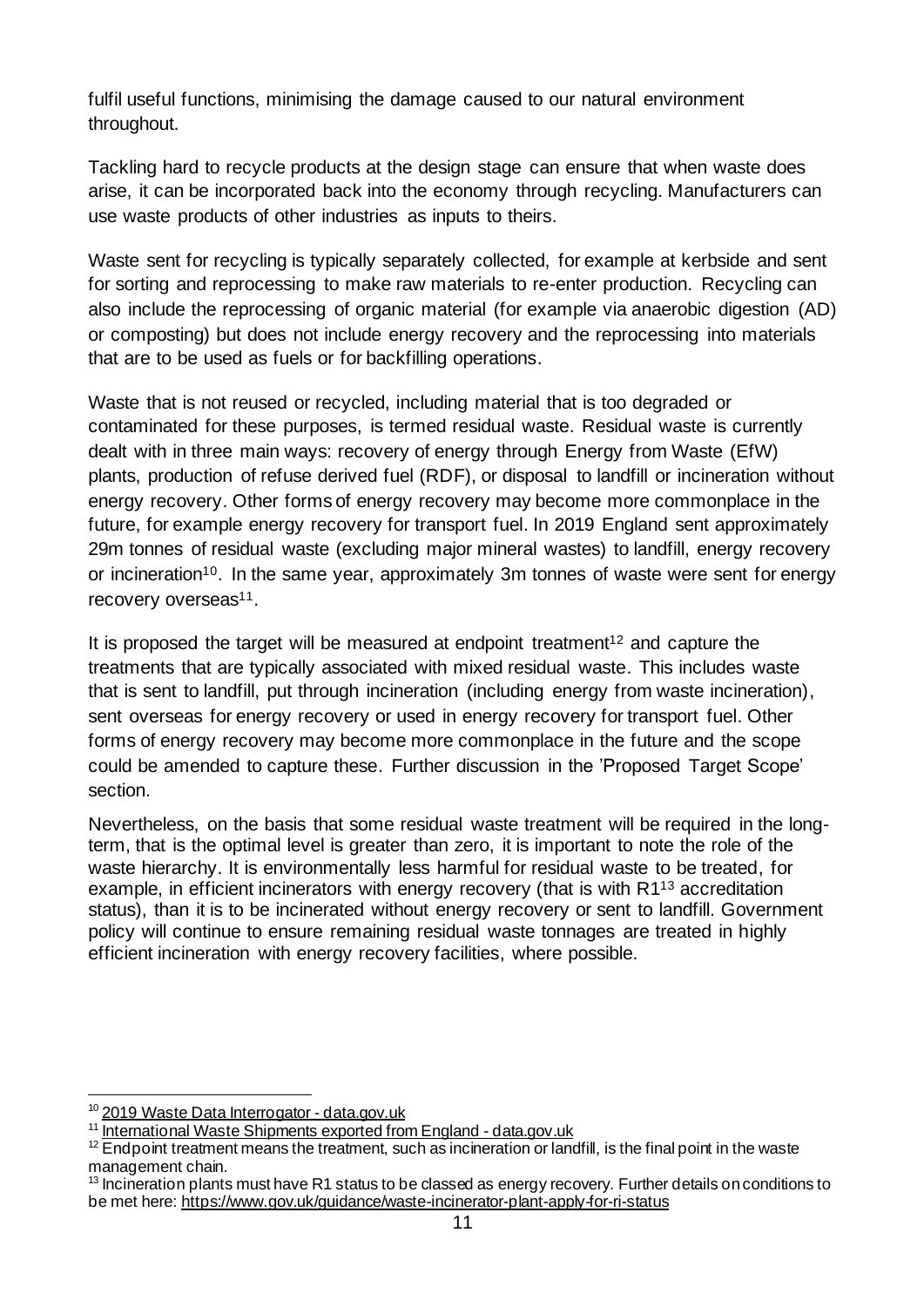## <span id="page-11-0"></span>**2. Rationale for intervention**

The Environment Act requires government to set at least one long-term legally binding target in the area of resource efficiency and waste reduction. The rationale for intervention in this target area is that there exist multiple market failures (set out within the section below) which have prevented the socially optimal outcome, and which contribute to our unsustainable use of resources and generation of waste. Legally binding targets ensure future government policy remains focused on tackling these market failures and delivering long-term environmental improvements. A target would also give clear market signals to provide businesses with certainty, allowing markets to develop and innovate.

All residual waste treatments, whether they result in material resources being burned or buried, lead to the loss of valuable materials to the economy. These waste treatments remove material resources from the economy that lead to greater demand for virgin materials. These environmental impacts are embedded into material choices but are not widely incorporated into market prices.

Biodegradable waste sent to landfill breaks down anaerobically to produce methane, a potent greenhouse gas. In 2019, waste management (not including emissions from incineration including with energy recovery) accounted for 5% (16 MtCO2e) of England's territorial emissions and were largely emissions from landfill<sup>14</sup>. Landfills also generate leachate, which unless managed or treated properly can pollute soil and ground and surface water<sup>15</sup>. Landfill sites can also cause disbenefit to local residents, through their odour, visual disamenity and windblown material<sup>16</sup>.

Though preferable to landfill, energy from waste treatment still has some environmental impacts. Optimising and reducing the amount of waste sent to incineration will reduce these impacts and support the circular economy principles. The visual disamenity of energy from waste plants is also recognised as an important issue to those that are located near plants<sup>17</sup>. Although plants may also be designed to provide benefits to local residents, such as through using heat offtake to heat homes.

## <span id="page-11-1"></span>**2.1. Market failures**

The conditions required for markets to achieve efficiency include:

<sup>&</sup>lt;sup>14</sup> Department for Business, Energy and Industrial Strategy (2021) Greenhouse Gas Inventories for England, [Scotland, Wales and Northern Ireland: 1990-2019](https://naei.beis.gov.uk/reports/reports?report_id=1019) 15

[https://assets.publishing.service.gov.uk/government/uploads/system/uploads/attachment\\_data/file/290387/sc](https://assets.publishing.service.gov.uk/government/uploads/system/uploads/attachment_data/file/290387/scho0904bigd-e-e.pdf) [ho0904bigd-e-e.pdf](https://assets.publishing.service.gov.uk/government/uploads/system/uploads/attachment_data/file/290387/scho0904bigd-e-e.pdf)

<sup>&</sup>lt;sup>16</sup> Yun-Ju Ham, David J.Maddison, Robert J.R.Elliott (2013) The valuation of landfill disamenities in Birmingham https://www.sciencedirect.com/science/article/abs/pii/S0921800912003680?via%3Dihub 17

[https://assets.publishing.service.gov.uk/government/uploads/system/uploads/attachment\\_data/file/284612/p](https://assets.publishing.service.gov.uk/government/uploads/system/uploads/attachment_data/file/284612/pb14130-energy-waste-201402.pdf) [b14130-energy-waste-201402.pdf](https://assets.publishing.service.gov.uk/government/uploads/system/uploads/attachment_data/file/284612/pb14130-energy-waste-201402.pdf)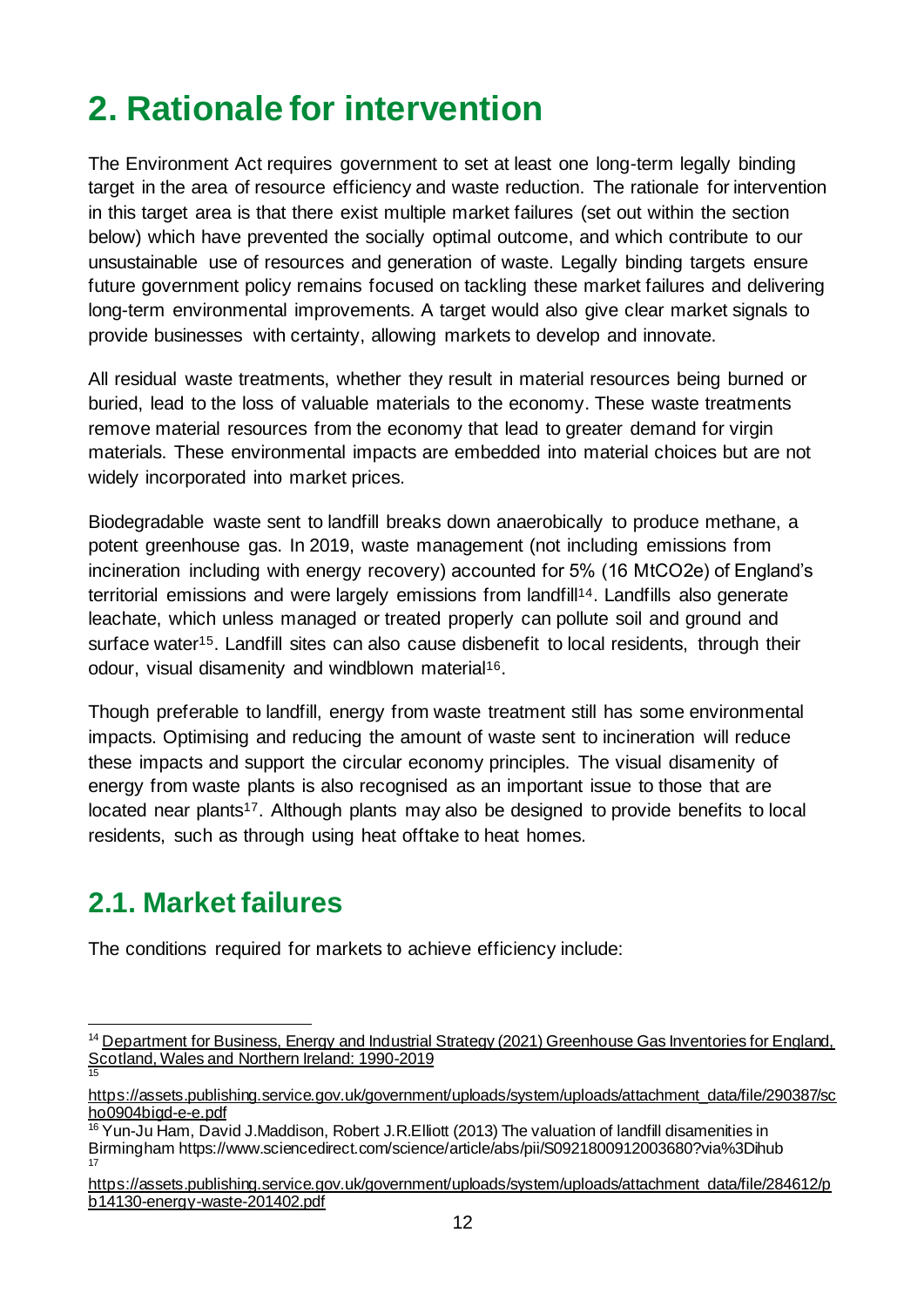- **well-defined property rights** property rights refer to an organisation/individual theoretically/legally owning a resource.
- **a full set of markets** this means that where an individual demands a good, the market is able to supply the good.
- **the absence of externalities** externalities refer to spill over impacts on a third party as a result of an activity.
- **perfect information** perfect information would result in individuals making perfectly informed decisions. In contrast, imperfect information can result in misinformed decisions – for example, an individual does not know the true extent of the detrimental impact of disposing of waste sub optimally.

Key market failures undermining an improvement in England's resources and waste management system are listed below<sup>18</sup>.

18

[http://randd.defra.gov.uk/Default.aspx?Menu=Menu&Module=More&Location=None&Completed=1&ProjectI](http://randd.defra.gov.uk/Default.aspx?Menu=Menu&Module=More&Location=None&Completed=1&ProjectID=20074) [D=20074](http://randd.defra.gov.uk/Default.aspx?Menu=Menu&Module=More&Location=None&Completed=1&ProjectID=20074)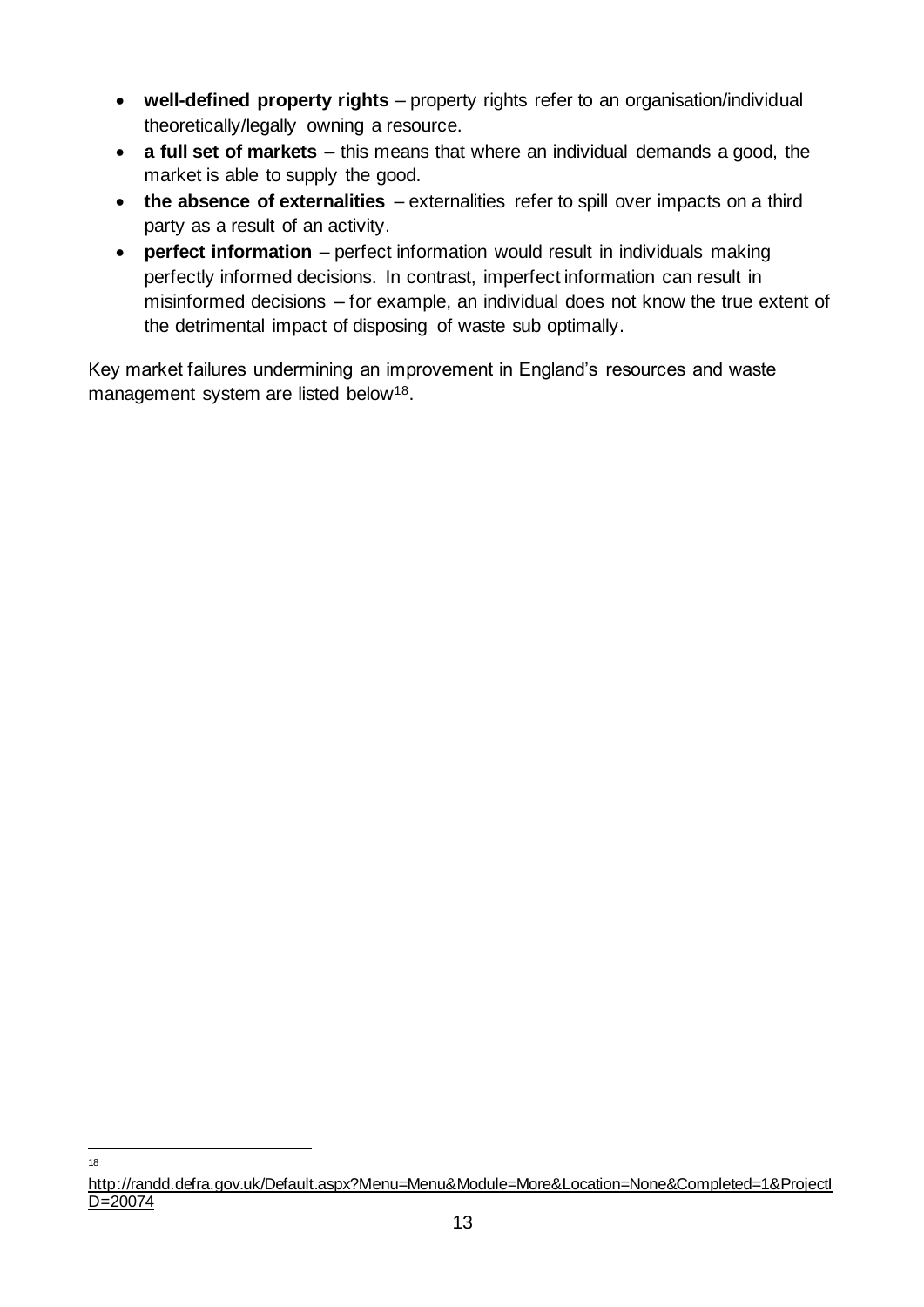#### **Table 1: Market failures undermining an improvement in England's resources and waste management system**

| <b>Market Failure</b>                          | <b>Example</b>                                                                                                                | How policies linked to a<br>target could resolve this                                                                                                                                                                              |
|------------------------------------------------|-------------------------------------------------------------------------------------------------------------------------------|------------------------------------------------------------------------------------------------------------------------------------------------------------------------------------------------------------------------------------|
| <b>Negative environmental</b><br>externalities | Sub-optimal pollution to<br>the natural environment<br>due to environmental<br>costs not being captured<br>in current prices. | Policies implemented to<br>achieve the target would<br>ensure the parties that<br>create the environmental<br>cost are financially<br>response for it.                                                                             |
| <b>Information failures</b>                    | Insufficient information<br>available for consumers<br>on environmental impacts<br>of their purchasing<br>decisions.          | Voluntary information<br>campaigns or regulatory<br>requirements (for<br>example labelling) can be<br>designed to improve<br>consumer information of<br>the environmental<br>impacts when making a<br>purchase.                    |
| <b>Missing markets</b>                         | Missing markets for<br>recycled materials.                                                                                    | Regulatory interventions<br>could include<br>mechanisms to support<br>supply and/or demand for<br>recyclate and associated<br>secondary materials. Or it<br>could internalise the<br>environmental cost of<br>virgin material use. |
| <b>Split incentives</b>                        | Collection and treatment<br>of wastes not fully<br>accounted for in<br>production decisions.                                  | Future government policy<br>such as extended<br>producer responsibility<br>can incentivise production<br>decisions to account for<br>full material lifecycle.                                                                      |

Market failures result in the economy delivering inefficient societal outcomes.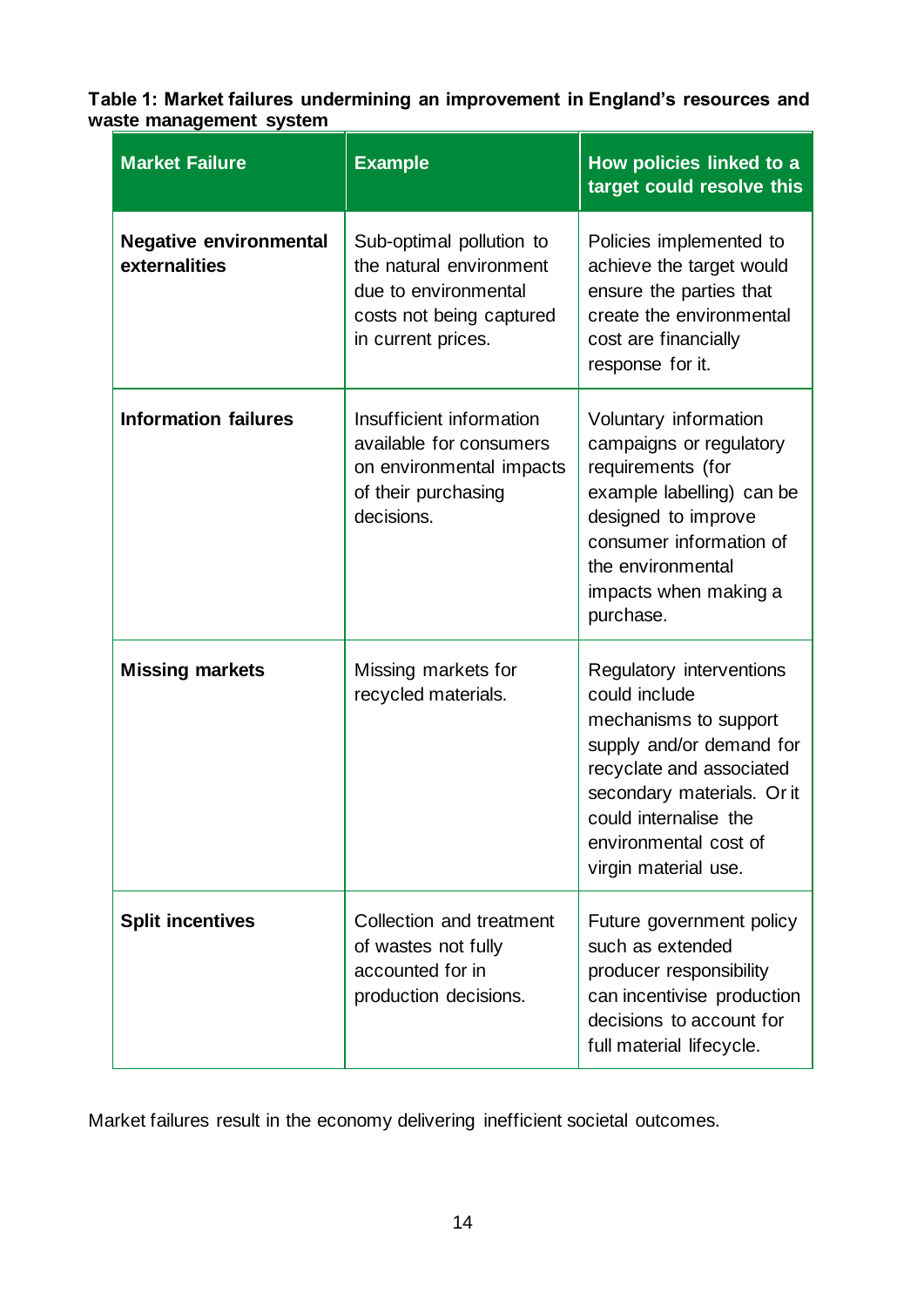Though functioning relatively well to resolve scarcities on the source side which tends to be reflected in prices<sup>19</sup>, in the context of market failure, markets frequently incentivise the over-consumption of resources and over-production of wastes<sup>20</sup>. This is because nonmarket costs to society (such as pollution and waste disposal costs) aren't factored into the prices of these materials. The market by itself rarely ensures that for the waste generated, the right amount is treated at each level of the waste hierarchy. The existence of market failures provide justification for government intervention to increase social welfare.

## <span id="page-14-0"></span>**2.2. Transition failures**

Even well-functioning, efficient markets are often blind to long-term societal goals and the socio-economic transformations required to achieve them<sup>21</sup>. Transitioning to a system of production and consumption which not only maximises market efficiency but is also better aligned to long-term environmental sustainability goals can be undermined by 'transition failures', with insufficient guidance and coordination preventing these from being realised. Overcoming transition failures is an important further justification for government intervention, and a key rationale for introducing long-term targets. Types of transition failures include:

<sup>&</sup>lt;sup>19</sup> Resource prices rarely follow a path of gradual increase, and pre-empting supply shocks can be a justification for government intervention to avoid the impacts of this. 20

[https://assets.publishing.service.gov.uk/government/uploads/system/uploads/attachment\\_data/file/69500/pb](https://assets.publishing.service.gov.uk/government/uploads/system/uploads/attachment_data/file/69500/pb13548-economic-principles-wr110613.pdf) [13548-economic-principles-wr110613.pdf](https://assets.publishing.service.gov.uk/government/uploads/system/uploads/attachment_data/file/69500/pb13548-economic-principles-wr110613.pdf)

<sup>&</sup>lt;sup>21</sup> van Ewijk 2018, Resource efficiency and the circular economy: Concepts, economic benefits, barriers, and policies

https://www.researchgate.net/publication/327868697 Resource efficiency and the circular economy Con [cepts\\_economic\\_benefits\\_barriers\\_and\\_policies](https://www.researchgate.net/publication/327868697_Resource_efficiency_and_the_circular_economy_Concepts_economic_benefits_barriers_and_policies)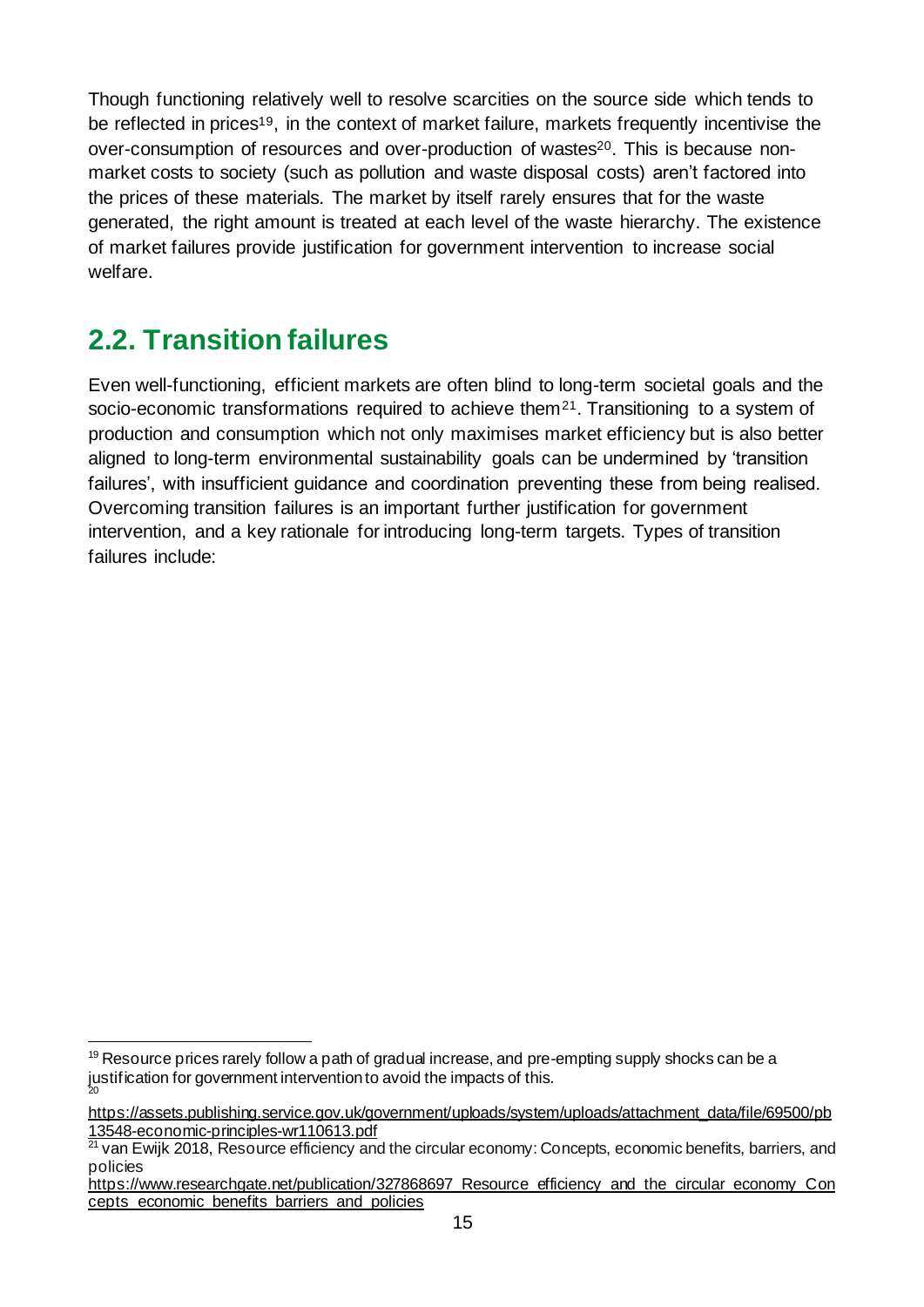**Table 2: Transition failures undermining an improvement in England's resources and waste management systems**

| <b>Failure Type</b>         | <b>Example</b>                                                                         | How a target would resolve<br>this                                                                                                                                                                                                                                                                                   |  |  |
|-----------------------------|----------------------------------------------------------------------------------------|----------------------------------------------------------------------------------------------------------------------------------------------------------------------------------------------------------------------------------------------------------------------------------------------------------------------|--|--|
| <b>Lack of direction</b>    | Lack of shared goal<br>steering long-term<br>transition.                               | A legally binding long-term<br>target gives a clear signal to<br>industry of the direction of<br>future government policy. This<br>will increase investor<br>confidence and encourage<br>industry to invest in<br>infrastructure and research<br>that will improve the circularity<br>of the economy.                |  |  |
| <b>Lack of coordination</b> | Failure to coordinate<br>and include different<br>actors across sectors<br>and levels. | The target will be met by using<br>a range of government policy<br>levers. These levers could<br>include regulation that puts in<br>place rules and standards that<br>producers must follow which<br>will encourage all of industry to<br>improve their products<br>recyclability, repairability and<br>reusability. |  |  |
| <b>Support</b>              | A lack of popular<br>backing or market<br>demand.                                      | Behaviour changes are<br>important for long-term target<br>delivery and mechanisms exist<br>to help citizens make well-<br>informed decisions and also<br>encourage more sustainable<br>production.                                                                                                                  |  |  |

### <span id="page-15-0"></span>**2.3. The potential role of the market and stakeholder-led change**

If no long-term target was set some change in residual waste tonnages may still be expected.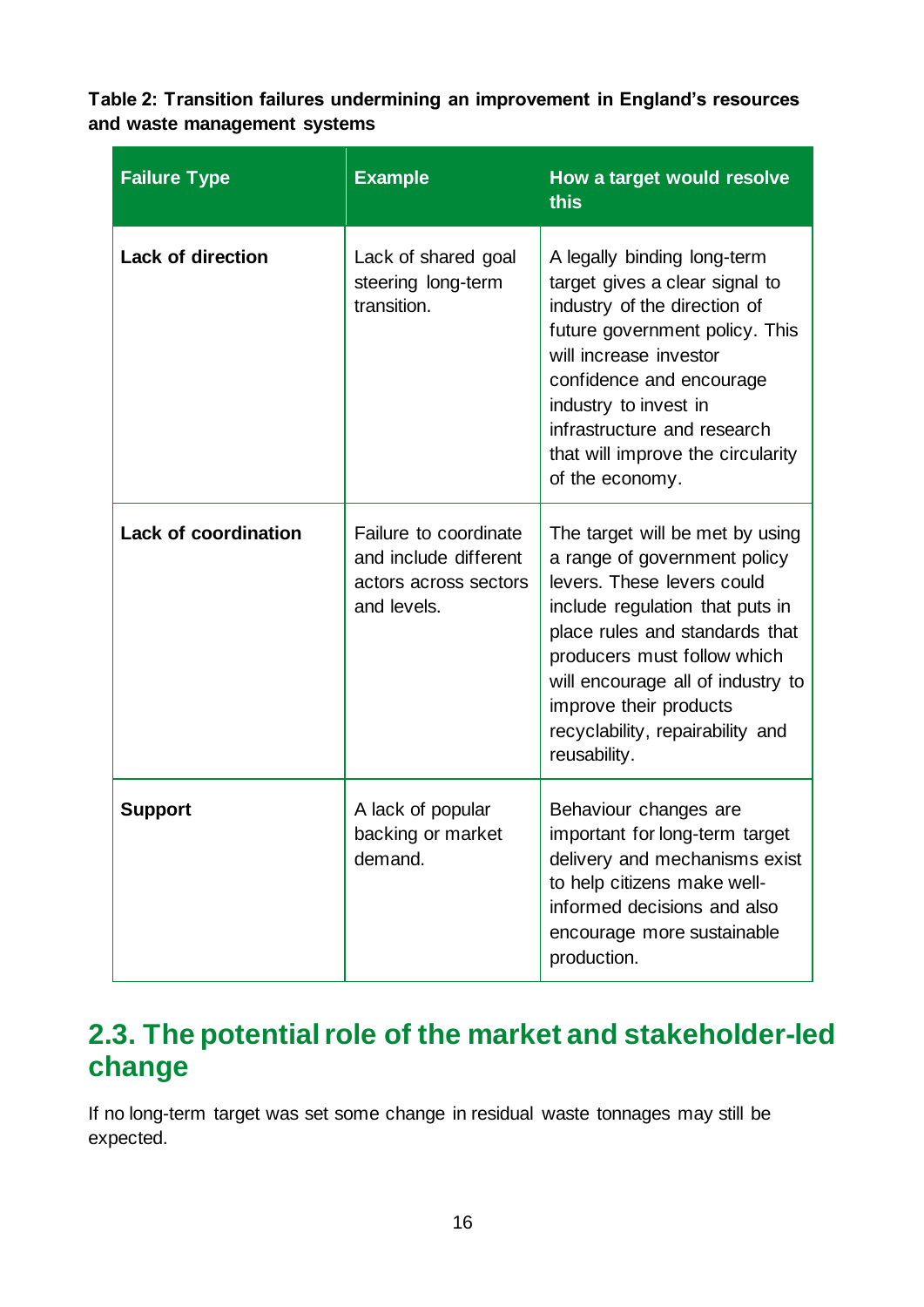In the absence of additional government regulation, opportunities for increased profits and managing risks may encourage businesses to improve their environmental performance. Cost advantages via eco-efficiencies and differentiation advantages through the sale of products with improved environmental performance in new markets, have the potential to improve businesses' bottom lines provided there exists sufficient consumer demand.

Businesses may try to improve their environmental performance to avoid risks to their returns22. Part of this can involve trying to maintain practices in line with what is viewed as acceptable in contexts in which they operate, or competitors.

Actors external to businesses can contribute to improved environmental performance in the absence of government regulation. Poor environmental performance may lead consumers to avoid products or actively boycott businesses, as long as such information is publicly available. Investors may be less likely to provide support to firms viewed as irresponsible. Risks such as these may have grown in recent years in the context of the non-profit sector encouraging shareholder action and sustainability ratings agencies reducing information asymmetries. Government continues to encourage firms to improve their environmental performance, such as through the proposals set out in the Green Finance Strategy<sup>23</sup>.

There are examples of firms and sectors improving their resource and waste-related performance in England without the direct pressure of regulation. Supermarkets such as Sainsbury's and Tesco have introduced flexible plastics recycling points in their stores to allow for recycling of packaging that is not possible at kerbside collection. Other examples include major supermarkets' recent commitment to halve the environmental impact of a food shop by 2030<sup>24</sup>, the Sustainable Clothing Action Plan<sup>25</sup> and The UK Plastics Pact<sup>26</sup>. These initiatives would likely support some progress in reducing residual waste, without further policies. Nevertheless, there are limits to the level of improvement which might be expected in the absence of government intervention.

While cost savings for businesses through waste prevention (for example improving resource efficiency) have been shown to be potentially high, there exist higher internal hurdles for environmental investments than other forms of investment <sup>27</sup>. Bounded rationality<sup>28</sup> can lock businesses and consumers into certain ways of thinking and doing.

 $22$  These risks can occur on the supply side, such as those linked to climate change, or on the demand side, such as loss of markets.

<sup>&</sup>lt;sup>23</sup> [BEIS Green Finance Strategy July 2019 \(publishing.service.gov.uk\)](https://assets.publishing.service.gov.uk/government/uploads/system/uploads/attachment_data/file/820284/190716_BEIS_Green_Finance_Strategy_Accessible_Final.pdf)

<sup>&</sup>lt;sup>24</sup> <https://www.bbc.co.uk/news/uk-59184278>

<sup>25</sup> <https://wrap.org.uk/taking-action/textiles/initiatives/scap-2020>

<sup>26</sup> <https://wrap.org.uk/taking-action/plastic-packaging/the-uk-plastics-pact>

<sup>27</sup> WRAP (Waste and Resources Action Programme) (2019) identified major barriers to small and mediumsized enterprises (SMEs) adoption of resource efficiency – capability (where SMEs do not have the knowledge, understanding and skills to adopt resource efficiency measures), and capacity (where SMEs do not have the time and resources to implement these actions).

<sup>&</sup>lt;sup>28</sup> Bounded rationality reflects that individual rationality and problem solving is limited by cognitive biases. An example is the availability heuristic, where disproportionate attention is paid to information which is readily available or especially salient. Another is loss aversion, which sees greater weight placed on losses as opposed to gains.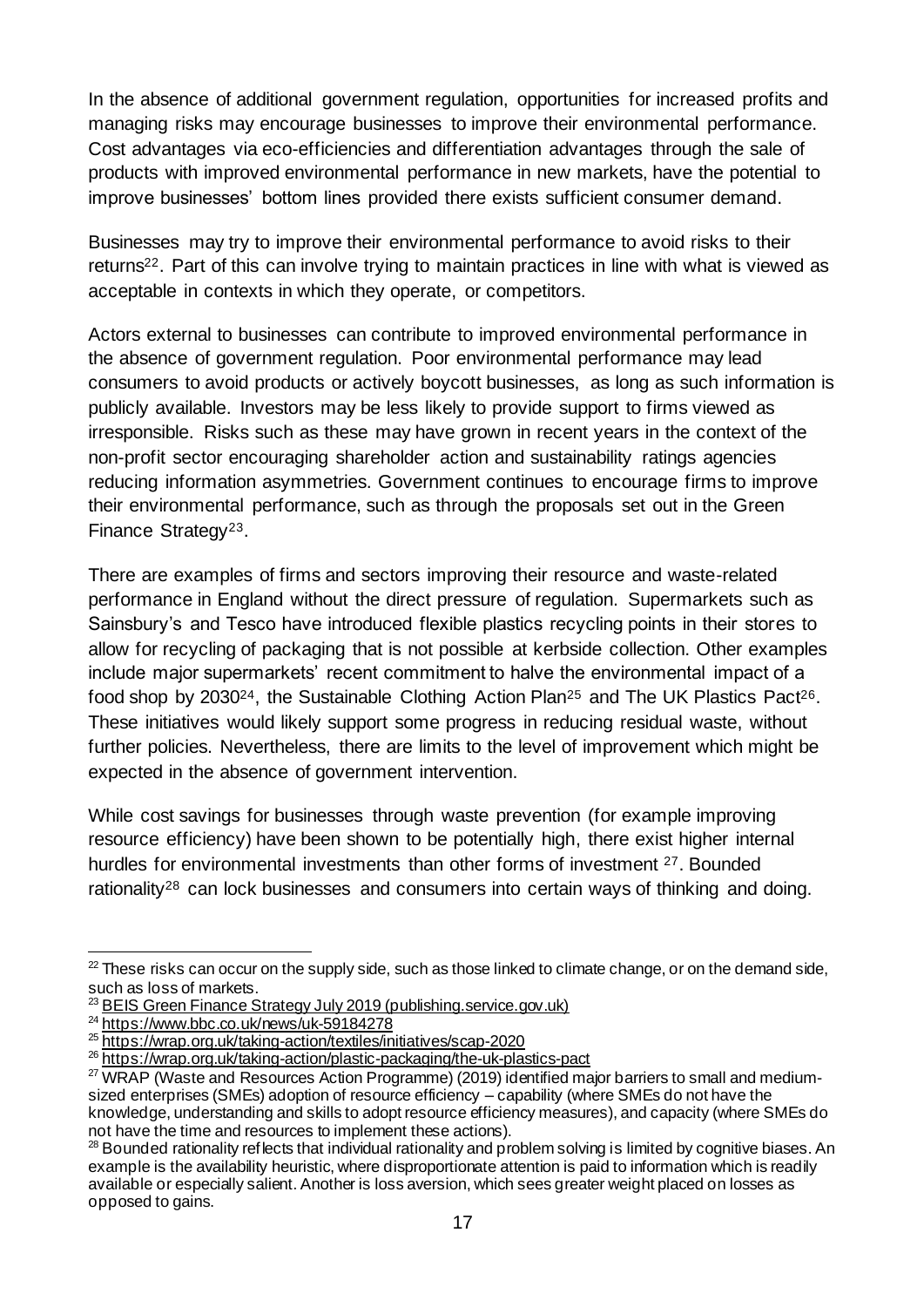There has been shown to be a limited willingness of consumers to pay a premium for, or switch to, products with superior environmental performance.

A voluntary or non-regulatory approach would not work to deliver policy objectives and the level of change needed, due to the market failures identified above, such as negative environmental externalities and information failures. These initiatives can bring some forward-thinking industry leaders together and help to gather momentum towards reducing waste. But voluntary initiatives, by their nature, will not lead to the economy-wide changes required to reduce residual waste at the rate that regulatory measures can achieve. Coordinated voluntary action can however help to identify the most effective ways in which regulation can be set to deliver policy objectives.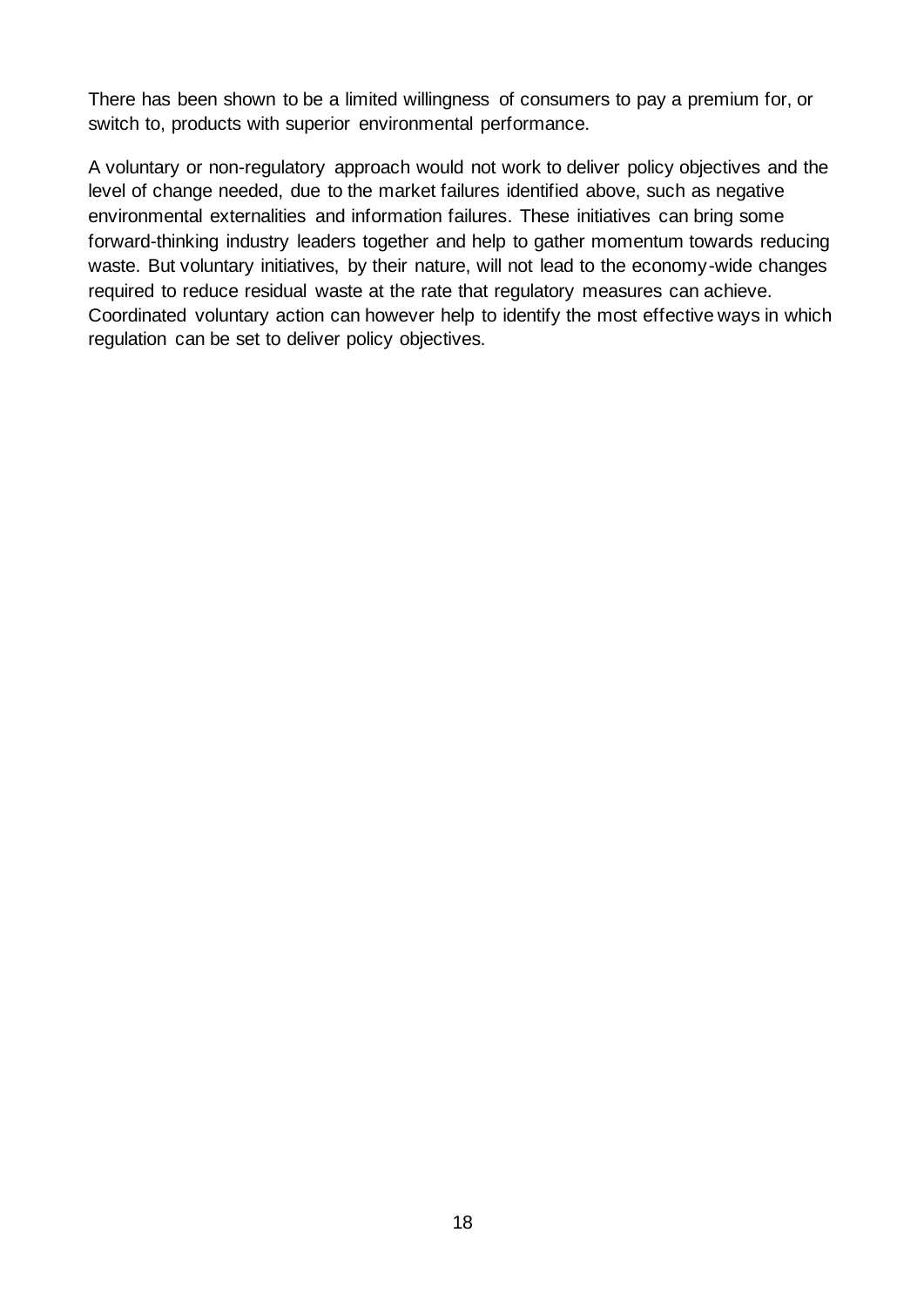# <span id="page-18-0"></span>**3. Target Baseline**

This is a forecast of residual waste levels, assuming no future policies.

### <span id="page-18-1"></span>**Step 1: Forecast waste arisings (in the Future Waste Arisings Project)**

The Future Waste Arisings project<sup>29</sup> was designed with input from our Resources and Waste Targets Expert Group<sup>30</sup> and commissioned by Defra to forecast total waste generation figures in a range of different waste streams through to 2050. These waste streams include waste from households, commercial and industrial waste, and construction, demolition and excavation waste. The project models municipal waste as the total of waste from households plus non-household municipal waste. Waste from households (WfH) consists of waste collected kerbside from households and other premises similar to households such as household waste recycling centres (HWRCs) and bring banks. Non-household municipal waste (NHM) consists of household-like waste from other sources, typically commercial.

The drivers used to forecast WfH generation figures in the model were:

- Historic WfH tonnages obtained through WasteDataFlow<sup>31</sup>, a web-based system used by local authorities to report their waste arisings and management to government;
- Gross Disposable Household Income (GDHI) based on historic GDHI figures published by the Office for National Statistics (ONS) <sup>32</sup>;
- Index of Multiple Deprivation (IMD) based on figures released by the Department for Levelling Up, Housing and Communities<sup>33</sup>;
- Population based on local authority population projections published by ONS34.

The drivers used to forecast NHM generation figures in the model were:

• Historic NHM tonnages were obtained by restricting waste tonnages captured in Defra's Commercial and Industrial (C&I) methodology<sup>35</sup>, according to an agreed list of European Waste Catalogue (EWC) codes;

<sup>&</sup>lt;sup>29</sup> [Future Waste Arisings -](http://sciencesearch.defra.gov.uk/Default.aspx?Menu=Menu&Module=More&Location=None&ProjectID=20915&FromSearch=Y&Publisher=1&SearchText=EV0155&SortString=ProjectCode&SortOrder=Asc&Paging=10#Description) Defra, UK - Science Search

<sup>30</sup> This is a group of external experts who provide independent technical advice. Resources and Waste [Targets Expert Group -](https://www.gov.uk/government/groups/resources-and-waste-targets-expert-group) GOV.UK (www.gov.uk)

<sup>&</sup>lt;sup>31</sup> [WasteDataFlow Waste Management](https://www.wastedataflow.org/)

<sup>32</sup> [Regional gross disposable household income: local authorities by ITL1 region -](https://www.ons.gov.uk/economy/regionalaccounts/grossdisposablehouseholdincome/datasets/regionalgrossdisposablehouseholdincomelocalauthoritiesbyitl1region) Office for National [Statistics \(ons.gov.uk\)](https://www.ons.gov.uk/economy/regionalaccounts/grossdisposablehouseholdincome/datasets/regionalgrossdisposablehouseholdincomelocalauthoritiesbyitl1region)

<sup>33</sup> <https://www.gov.uk/government/statistics/english-indices-of-deprivation-2019>

<sup>&</sup>lt;sup>34</sup> Estimates of the population for the [UK, England and Wales, Scotland and Northern Ireland](https://www.ons.gov.uk/peoplepopulationandcommunity/populationandmigration/populationestimates/datasets/populationestimatesforukenglandandwalesscotlandandnorthernireland) 35

Commercial and Industrial Waste Arisings Methodology RevisionsFeb2018 contact details update.pdf [\(publishing.service.gov.uk\)](https://assets.publishing.service.gov.uk/government/uploads/system/uploads/attachment_data/file/1002247/Commercial_and_Industrial_Waste_Arisings_Methodology_RevisionsFeb2018_contact_details_update.pdf)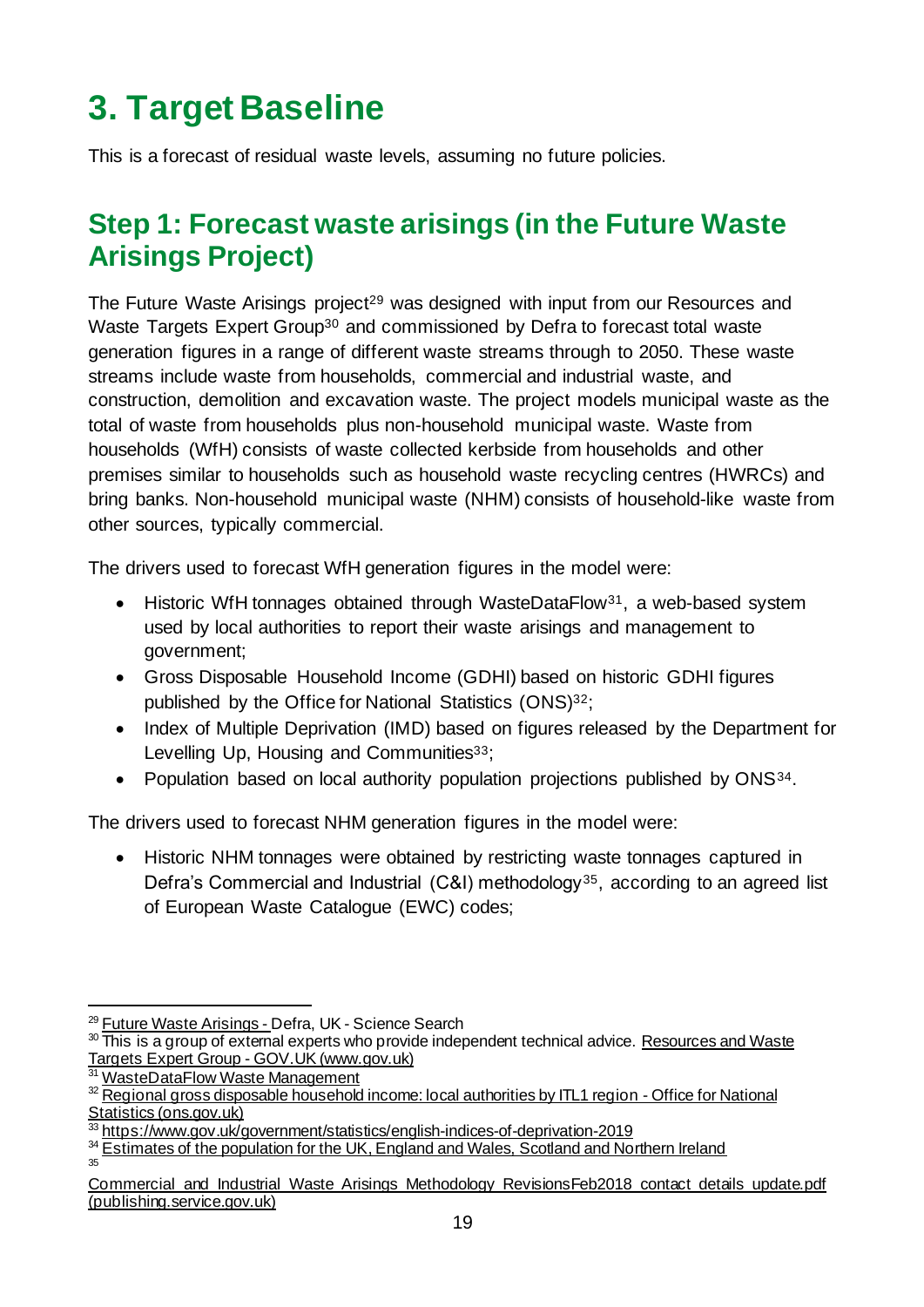• Sector-specific Gross Value Added (GVA)<sup>36</sup>.

The drivers used to forecast C&I generation figures in the model were:

- Defra published figures on C&I waste arisings<sup>37</sup>;
- Sector-specific GVA38.

### <span id="page-19-0"></span>**Step 2: Forecast residual waste (applying recycling and non-residual treatment rates to the waste arisings)**

The models above form the basis of our residual waste baseline. In order to convert the generation forecast (which includes both residual waste and that collected for recycling or reuse) into a forecast of residual waste alone, either a predicted recycling rate or a predicted "non-residual treatment" rate was applied to the arisings forecasts. The "nonresidual treatment rate" captures all waste sent to end-of-life treatment that is not landfill and incineration in England, sent overseas for energy recovery, or used as energy recovery in transport fuel. This can include, for example, recycling, reuse, other recovery (not including energy from waste incineration), or process loss. Process loss is the difference between the tonnage entering a facility and the tonnage that leaves a facility, which can occur through moisture loss or as a result of industrial processing.

### **Whether waste streams use recycling or non-residual treatment rates:**

For WfH, projected recycling rates were used as these were shown to be a good predictor of residual tonnages when applied to the historic data (that is, the vast majority of WfH was either recycled or sent to residual treatment). For the C&I data, estimated recycling rates do not provide a good predictor of tonnages at residual treatment. This is due to larger tonnages of waste being treated at recovery facilities and complexities in the available C&I data, which mean that process losses, waste treated in the devolved administrations and data limitations also need to be accounted for when converting from waste arisings. Predicted rates of non-residual treatment were therefore applied, based upon the historic data, to the C&I projections. The C&I data was split out into NHM waste and non-municipal solid waste (non-MSW) from the C&I sector, to enable us to model policies that only target municipal waste.

36

[https://www.ons.gov.uk/economy/grossvalueaddedgva/datasets/nominalandrealregionalgrossvalueaddedbal](https://www.ons.gov.uk/economy/grossvalueaddedgva/datasets/nominalandrealregionalgrossvalueaddedbalancedbyindustry) [ancedbyindustry](https://www.ons.gov.uk/economy/grossvalueaddedgva/datasets/nominalandrealregionalgrossvalueaddedbalancedbyindustry)

<https://www.gov.uk/government/statistics/uk-waste-data> 38

[https://www.ons.gov.uk/economy/grossvalueaddedgva/datasets/nominalandrealregionalgrossvalueaddedbal](https://www.ons.gov.uk/economy/grossvalueaddedgva/datasets/nominalandrealregionalgrossvalueaddedbalancedbyindustry) [ancedbyindustry](https://www.ons.gov.uk/economy/grossvalueaddedgva/datasets/nominalandrealregionalgrossvalueaddedbalancedbyindustry)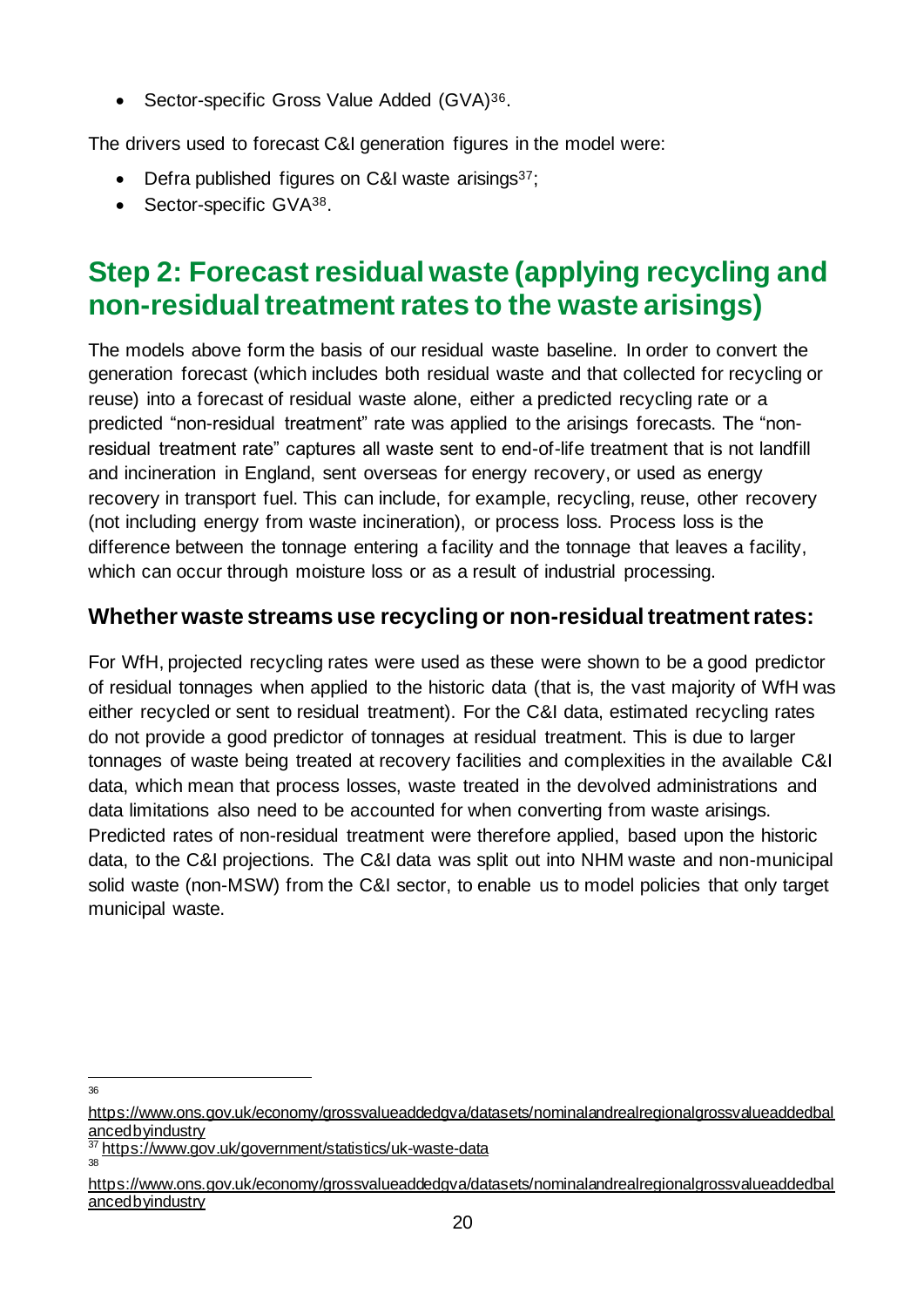### **The recycling or non-residual treatment rates used per stream (with forecasts):**

For WfH, the recycling rate is kept flat from the 2019 rate at 44.6% in the absence of any further policy intervention. This is consistent with historic data, where the WfH recycling rate (excluding IBA metals) has remained within one percentage point of this rate since 201239. WfH recycling rates that exclude IBA metals have been used to remain consistent with our proposed target scope. For NHM, the non-residual treatment rate is kept flat from the 2019 rate at 53.1% across all years, in the absence of any further policy interventions. This is consistent with historic data, where the NHM non-residual treatment rate estimates have remained steady at around 53.0% to 53.3% since 2016. Finally, for non-MSW C&I, the non-residual treatment rate is kept flat from the 2019 estimated rate at 65.5% across all years. This method was chosen for forecasting the non-residual treatment rate as the rate fluctuates between 55.3% and 73.5% from 2011. As such, a linear projection was not found to provide a sensible prediction for non-MSW C&I. Therefore, the non-residual treatment rate was chosen to be kept flat in the absence of further policy interventions.

### **Non-WfH, non-C&I, non-major mineral residual waste (with forecasts):**

For our proposed scope of all waste excluding major mineral wastes, some non-WfH, non-C&I, non-major mineral waste tonnages also need to be captured, which are defined by a set of EWC codes at residual waste treatment, and includes materials such as sorting residues, wood, metals, slurry and manure, and animal, vegetal and food waste. These EWC codes were broken down into separate waste streams (construction, demolition and excavation, and agriculture, forestry and fishing). Forecasts of residual tonnages for these EWC codes were then produced using projections of individual sector GVAs, along with the historic relationship between residual waste and GVA, which aligns with the approach used for non-household municipal waste arisings in the Future Waste Arisings project.

The resulting baseline is shown in Figure 2.

<sup>39</sup> ENV23 – UK statistics on wast[e https://www.gov.uk/government/statistical-data-sets/env23-uk-waste-data](https://www.gov.uk/government/statistical-data-sets/env23-uk-waste-data-and-management)[and-management](https://www.gov.uk/government/statistical-data-sets/env23-uk-waste-data-and-management)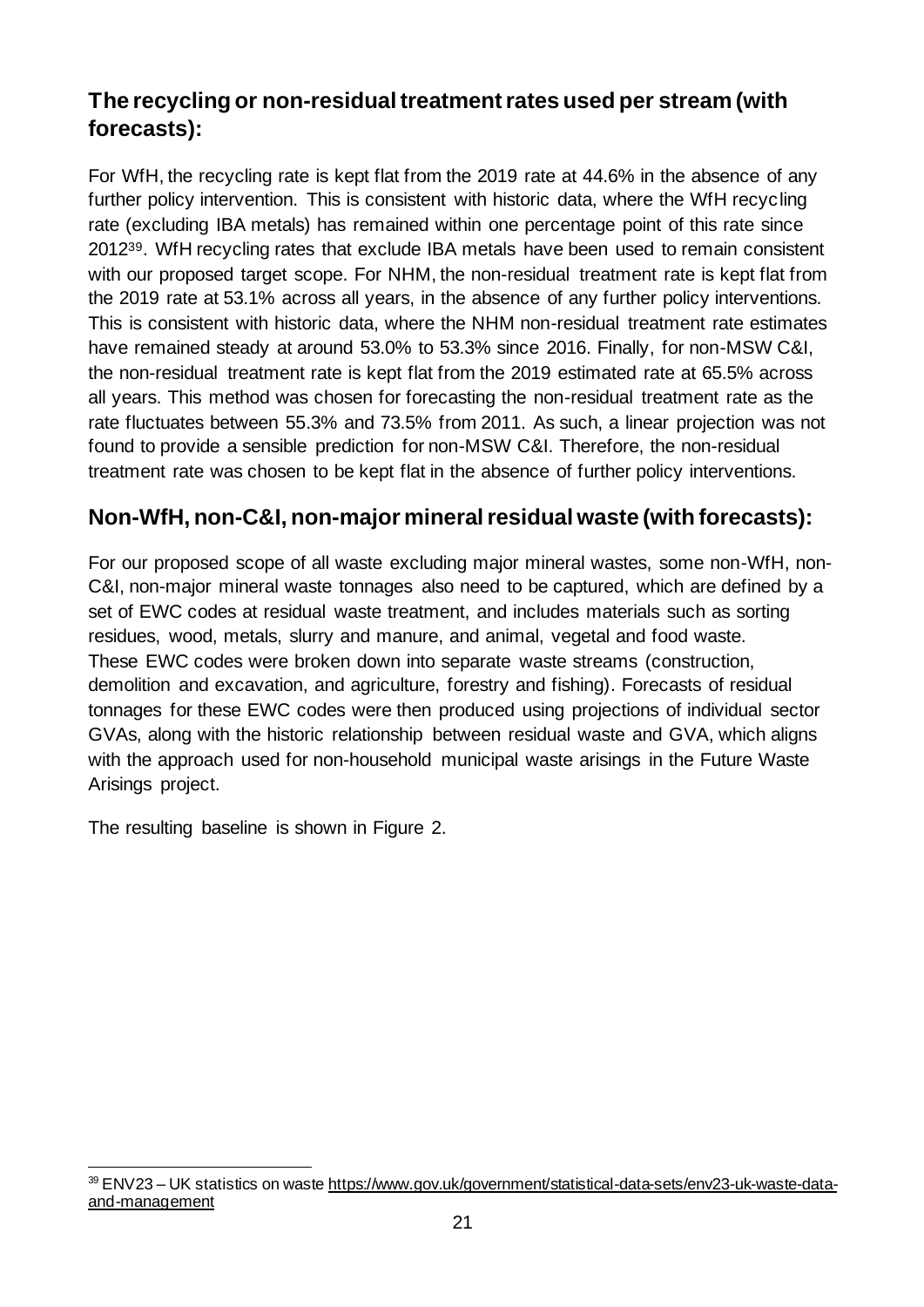

**Figure 2: Baseline residual waste excl. major mineral waste projections up to 2050**

In the central baseline scenario, residual waste excluding major mineral waste is projected to decrease slightly in kg per capita over 2019-2042/2050. This is due to population being forecasted to increase at a greater rate than residual waste, leading to a projected decrease in the kg per capita metric. It falls from the 2019 figure of 552 kg per capita to 535 kg per capita in 2042, which is our proposed target end-year, and to 539 kg per capita in 2050. It is projected to rise in the upper baseline scenario, reaching approximately 563 kg per capita in 2042 (572 kg per capita in 2050), and decrease in the lower baseline scenario to 508 kg per capita in 2042 (508 kg per capita in 2050). To note, there is an initial fall in residual waste tonnages around 2020 due to the impact from Covid-19 on the economic drivers used to forecast waste arisings in our modelling, such as GDHI and sector-specific GVAs.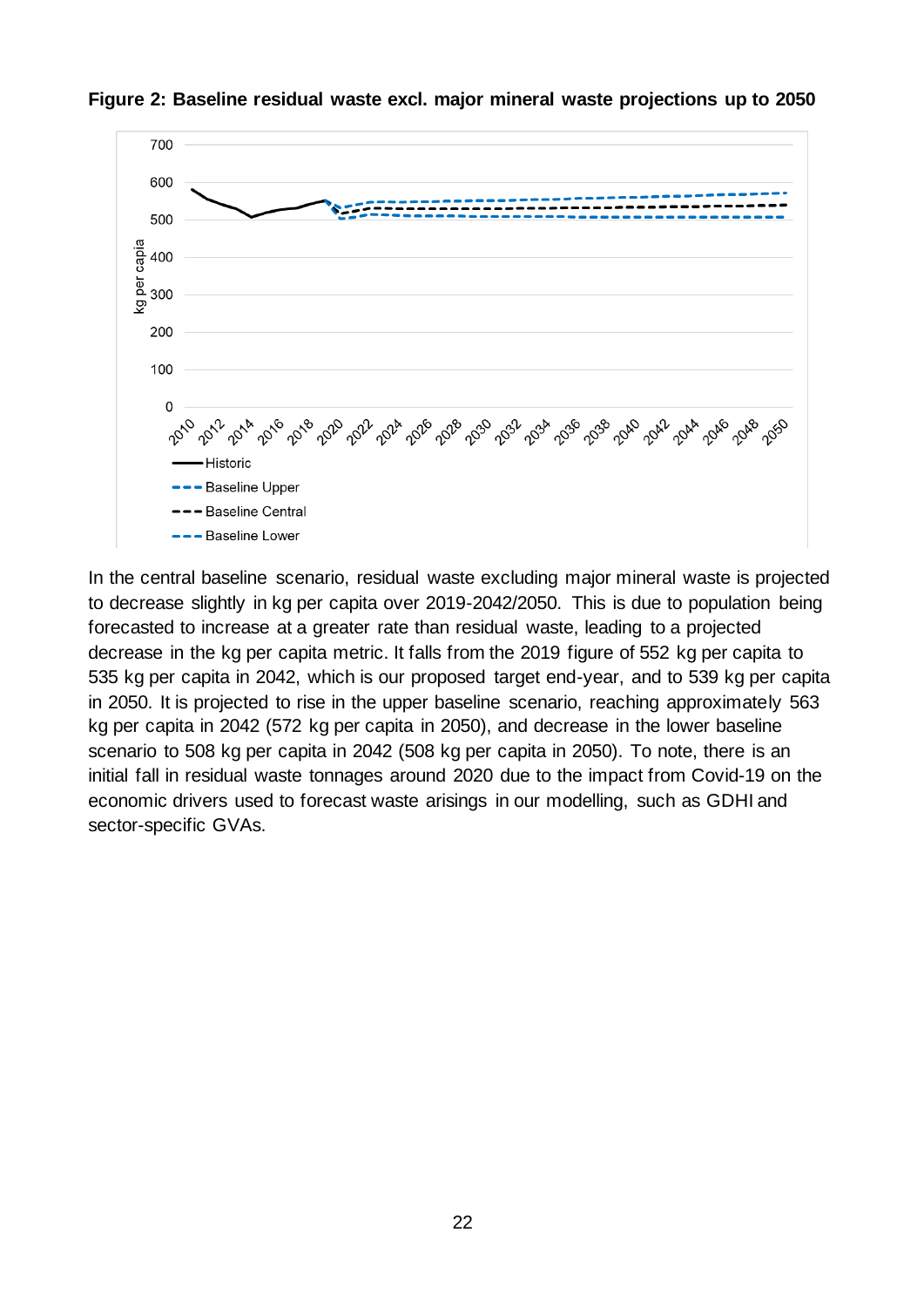## <span id="page-22-0"></span>**4. Accounting for future known policies (Collection and Packaging Reforms)**

Future known policies are defined as those which have been consulted on but will not be in force when the proposed target is set into legislation. The relevant policies here are the Collection and Packaging Reforms (CPR).

The reforms are made up of:

### **Consistent municipal recycling collections (consistent collections) in England:**

Local authorities will be mandated to collect a consistent set of dry recyclable waste streams from households across all localities in England, a weekly separate food waste collection and garden waste collection (where this is requested). Non-household organisations that produce household waste or waste that is similar in nature and composition to household waste, (for example schools, businesses, offices) will also be required to arrange for the separate collection of the same set of recyclable waste streams (except for garden waste) for recycling or composting and to present the waste in accordance with any arrangements. The improved material segregation and consistent approach to waste disposal across England will help to make it easier for households, businesses and public organisations to recycle, driving up recycling rates beyond current levels.

### **A Deposit Return Scheme (DRS) for drinks containers in England, Wales, and Northern Ireland:**

A DRS will require consumers to pay a deposit at the point of purchase and then return their drinks container to a specific return point for recycling to redeem the deposit<sup>40</sup>. The financial incentive offered to consumers to return their drinks containers to designated return points provides the incentive to increase drinks container recycling. It will improve the quantity and quality of the recycled material and reduce the number of littered drinks containers in the environment.

### **Reforming the packaging producer responsibility system in the United Kingdom:**

Extended producer responsibility for packaging proposals requires obligated producers to become responsible for the cost of managing the packaging they place on the market, net of any revenues obtained from recycling. It is proposed these payments will be facilitated via a modulated fee system that incentivises obligated producers to use less packaging or where it is necessary for it to be recyclable. Under a modulated fee system, the fees paid

<sup>40</sup> Under an 'All In' DRS, PET (polyethylene terephthalate) plastic bottles, glass bottles, aluminium and steel cans sold in single-format and multipack-format will be in-scope of the DRS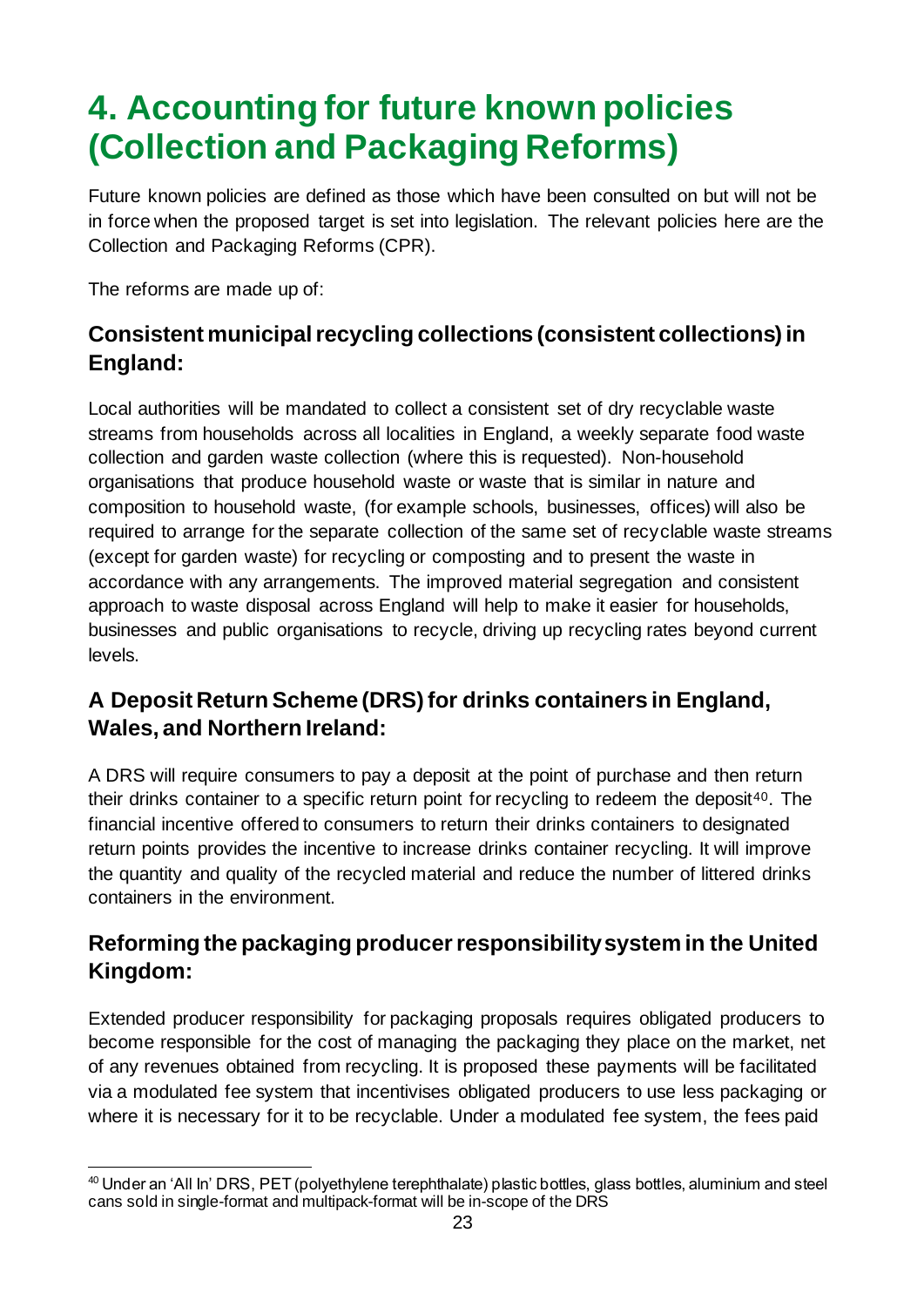will vary according to specific criteria relating to aspects of the packaging's treatment cost, including environmental impact. Modulated fees should incentivise recyclability of packaging by rewarding good design and penalising poor design.

### <span id="page-23-0"></span>**4.1. Modelling the impact of collection and packaging reforms on residual waste arisings**

The potential impacts of the planned collection and packaging reforms as described above have been modelled upon our baseline. The details of the reforms are subject to final government decisions, which will be published in due course.

The approach taken was to apply the potential impacts of the collection and packaging reforms to both waste from household and non-household municipal (NHM) waste streams (based on central modelling41). This was done by applying the potential impact on the waste from household and non-household municipal recycling rates to our model. The scenario that was utilised assumes the waste from households recycling rate increases from 45% in 2019<sup>42</sup> to 52% by 2035, whereas the non-household municipal recycling rate increases from 40% in 2019 to 59% by 2035. For non-household municipal waste, a further 13% recovery rate is added on top of the recycling rate to arrive at an assumed non-residual rate (53% in 2019 and then 72% in 2035).

In the CPR impacts scenario that have been used, an 80% capture rate of recyclate is assumed, determined following engagement with industry experts, which has been applied to the total non-household municipal recycled tonnage<sup>43</sup>. This is as opposed to a 100% capture rate, which would assume that all businesses correctly recycle all material all of the time. An assumption that 15% of all non-household municipal recycling is lost in the sorting stage is also made, determined following engagement with industry experts. These assumptions produce a more conservative estimate of impacts that allows for human error and ongoing behavioural change.

With current modelling, CPR is estimated to reduce residual waste excl. MMW (kg per capita) by 25% by 2042 relative to 2019 figures (from 552 kg per capita in 2019 to 415 kg per capita in 2042). In absolute tonnage terms, this is a reduction from 31m tonnes in 2019 to 26m tonnes in 204244. By 2050, CPR may reduce residual waste excl. MMW (kg per capita) by 25% relative to 2019 figures (again reduced from 552 kg per capita to 414 kg per capita in 2050). In absolute tonnage terms, this would be a reduction from 31m tonnes to 26m tonnes in 2050.

<sup>&</sup>lt;sup>41</sup> Utilising an assumed central capture rate of 80%. Low and high scenarios utilised a 70% and 90% capture rate respectively.

<sup>42</sup> ENV23 - [UK statistics on waste -](https://www.gov.uk/government/statistical-data-sets/env23-uk-waste-data-and-management) GOV.UK (www.gov.uk)

<sup>43</sup> Applied to WRAP projections of NHM material recycled tonnages (the amount of NHM waste that WRAP suggests would be recycled in a given year). An 80% capture rate is applied, reducing the initial material recycled tonnage to 80% of its start value. This then feeds into recycling rate estimates (where recycling rate is calculated as recycled tonnage over total waste arisings).

<sup>&</sup>lt;sup>44</sup> Absolute tonnage sees a lower percentage reduction than per capita as per capita accounts for population growth.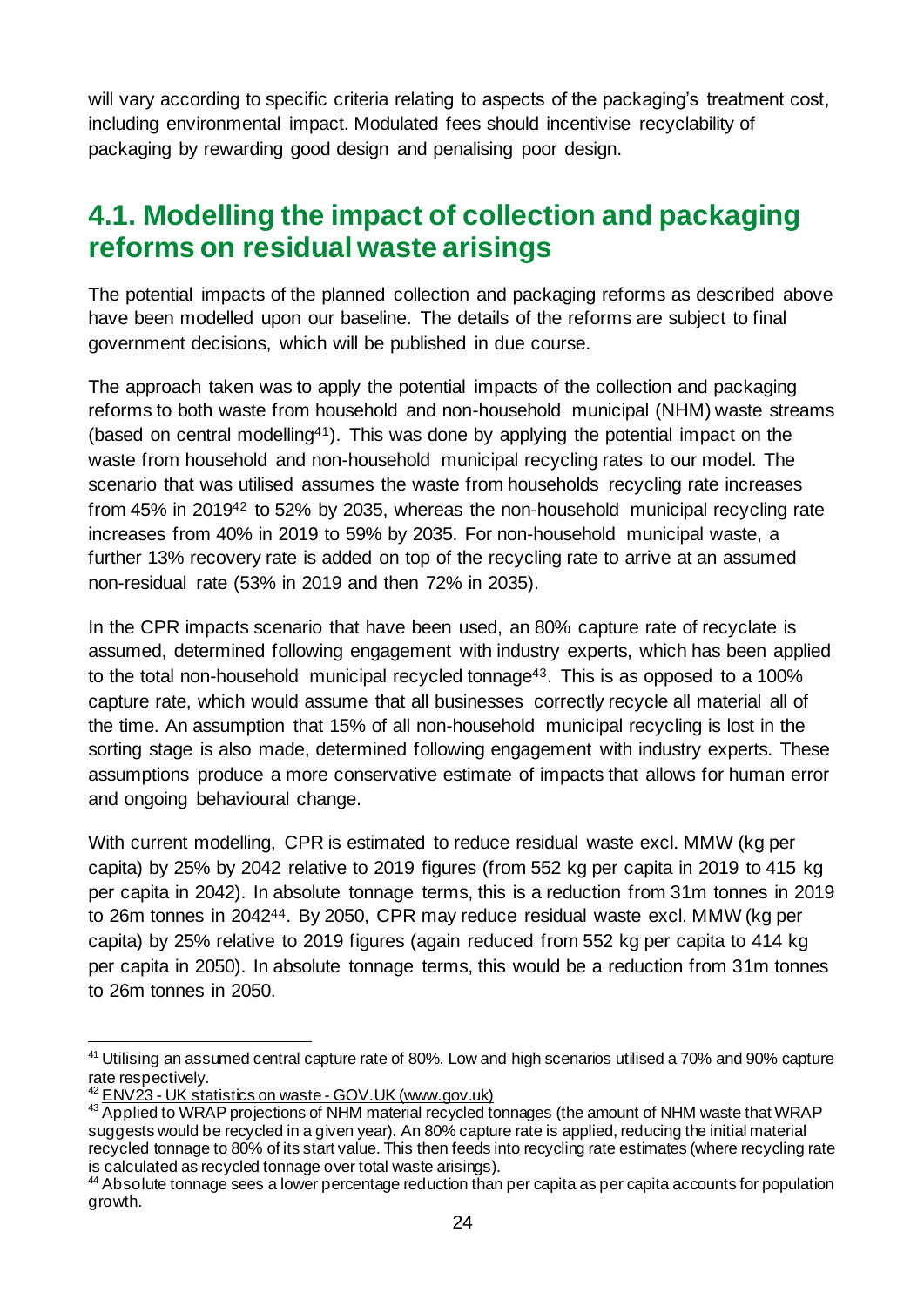## <span id="page-24-0"></span>**4.2. Costs and benefits of the collection and packaging reforms**

Consultation for CPR has taken place, with the reforms having their own supporting economic assessment. Therefore, the costs and benefits of these reforms are not included within this Impact Assessment, as these are captured within the reforms' own published Impact Assessments and to include them here would be double counting. An overview of the costs, benefits and carbon impacts of CPR can be found in the CPR summary of impacts document45. Please note that the analysis included in the CPR impact summary document will change for the final analysis being prepared as part of upcoming government responses, including with updated and substantially increased carbon values<sup>46</sup>.

 $45$  [The Collection and Packaging Reforms –](https://consult.defra.gov.uk/waste-and-recycling/consistency-in-household-and-business-recycling/supporting_documents/Collection%20and%20packaging%20reforms%20summary%20of%20impacts.pdf) a summary of the impacts (defra.gov.uk) As noted within this document, figures have been adjusted slightly from individual Impact Assessments so they can be presented consistently across the three reforms.

<sup>&</sup>lt;sup>46</sup> Further information on carbon valuation can be found here Carbon valuation - [GOV.UK \(www.gov.uk\)](https://www.gov.uk/government/collections/carbon-valuation--2)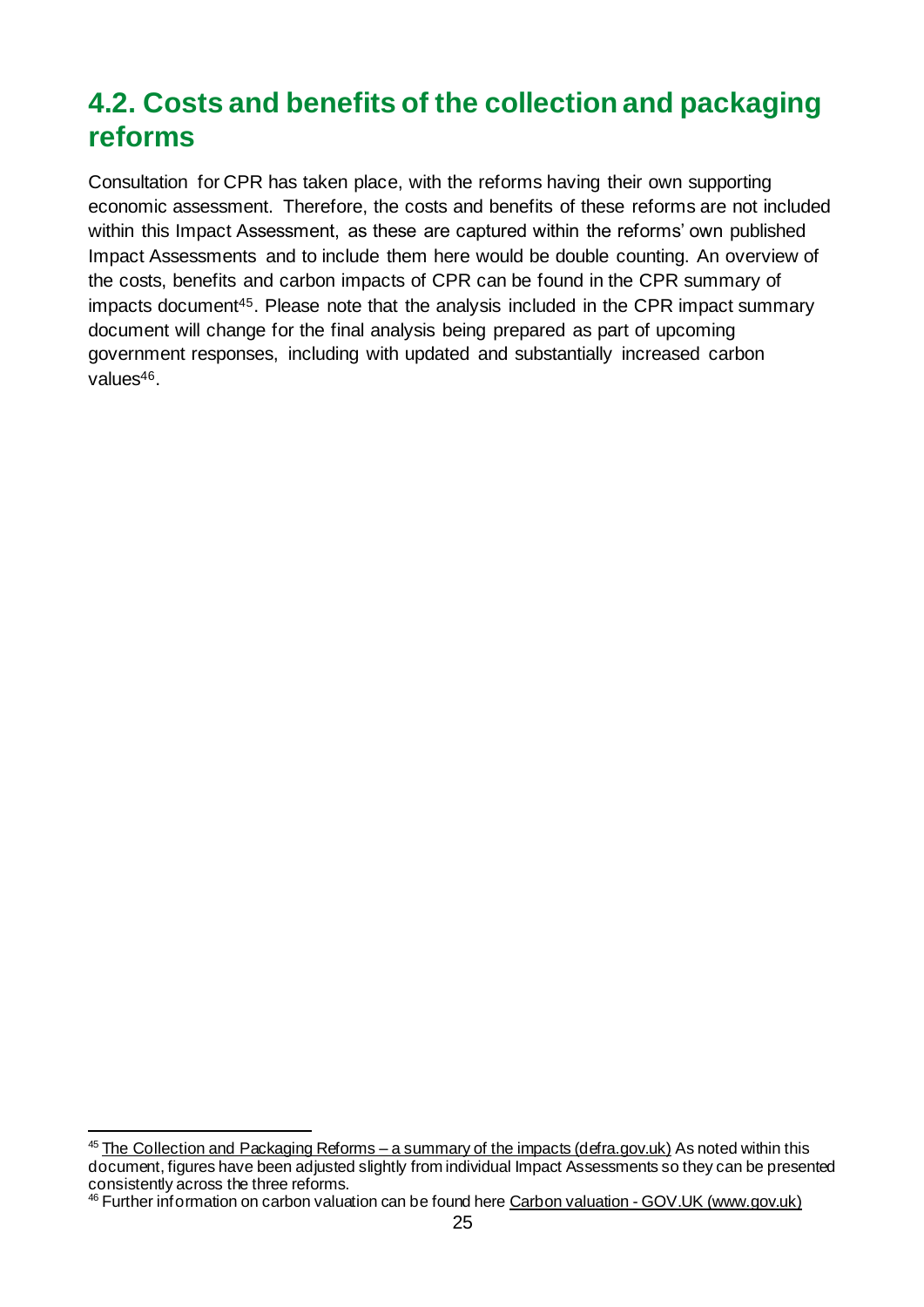## <span id="page-25-0"></span>**5. Options Considered& Preferred Option**

## <span id="page-25-1"></span>**5.1. Options considered**

Failure to set a target is not a credible option. Not setting a target would put the Secretary of State in breach of the legal requirement in the Environment Act to set a target within the area of resource efficiency and waste reduction. As outlined in the 'Rationale for Intervention' section, a non-regulatory approach would not work to deliver policy objectives.

Wider options considered for the area and scope of the proposed target are discussed within the 'Proposed Target Scope' section. Included below is a discussion of the options considered for the ambition level of the target, within the given scope.

Target scenarios are where a target is introduced to reduce residual waste. These scenarios assume that the government will intervene in the market through government policy to reach the set target. The target scenarios are compared to the baseline to display the potential impacts of a target in residual waste reduction. Based on the market and transition failures identified, there is a rationale for intervening.

A target to reduce residual waste will reduce greenhouse gas emissions from residual waste treatments, which contribute to climate change, contributing towards the government's net zero goal. The proposed target will also help to preserve our stock of material resources. The future policies implemented to reach the proposed target will also have specific environmental benefits and many policies that reduce the level of residual waste result in reduced carbon emissions over the lifecycle of products (extraction, production, end of life).

Our method for modelling the impact of illustrative future policies on residual waste levels is outlined in later sections. The results of this modelling are shown in Figure 3 below. The further policy pathway gives a range of residual waste levels in a given year, shown by the yellow shaded area. This range stems from different levels of difficulty in removing waste from residual treatment and different levels of effectiveness of the intervention (method outlined in the 'Illustrative future pathway to reach the proposed target' section), to reflect the large amount of uncertainty around the impact of future policies.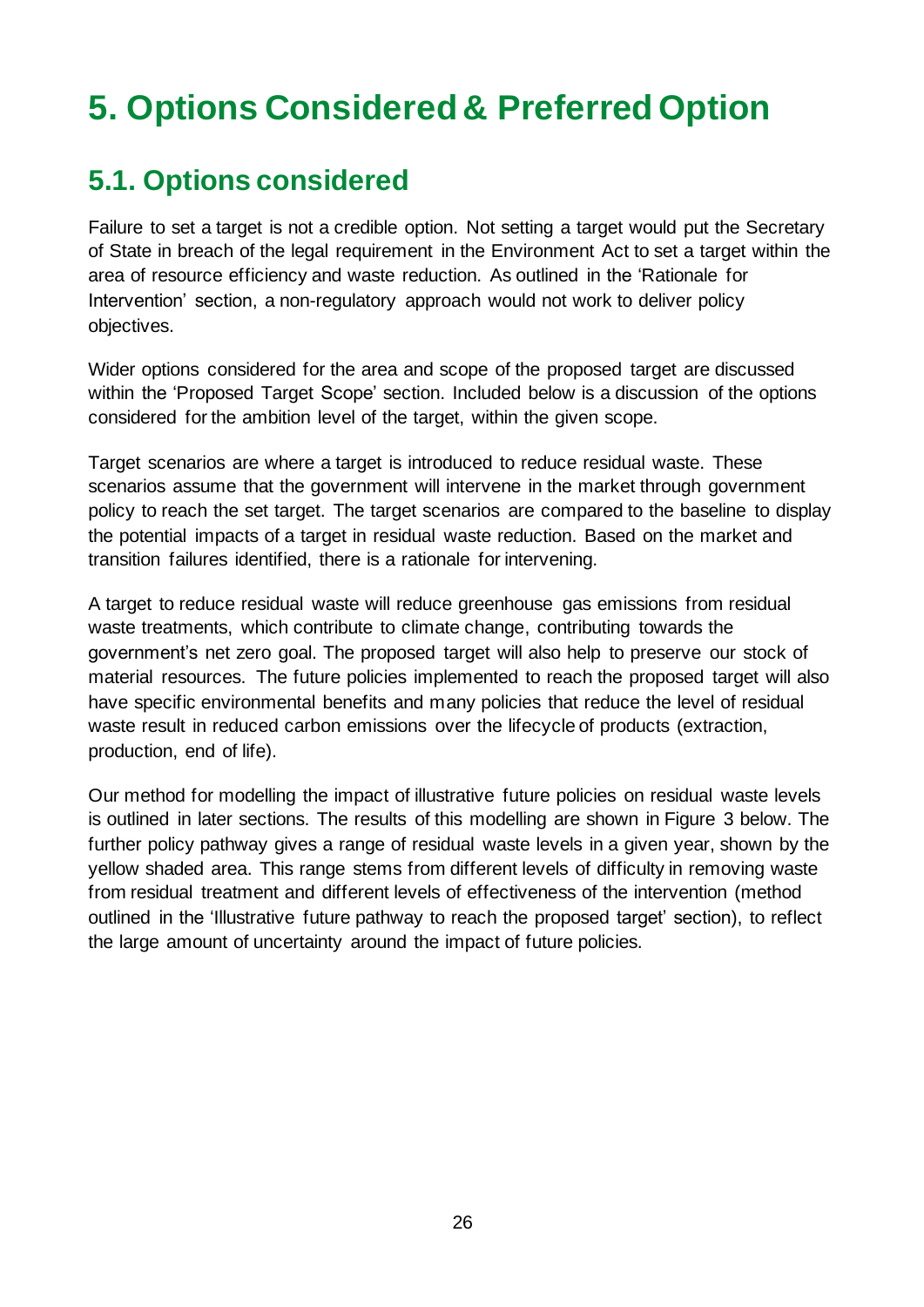**Figure 3: Residual waste excl. major mineral waste after potential future policies, up to 2050**



This range shows the level of waste reduction that may be possible from future policies, and therefore what may be deemed as a suitable target ambition level. This pathway assumes further policy intervention from 2027 to 2050. Table 3 below outlines numerically the feasible target range for each year between 2042 and 2050, in terms of a % reduction in residual waste compared to 2019 levels. This table in effect shows our long list of policy options.



| <b>Target</b><br>deadline          | 2042          | 2043          | 2044          | 2045          | 2046          | 2047            | 2048            | 2049          | 2050          |
|------------------------------------|---------------|---------------|---------------|---------------|---------------|-----------------|-----------------|---------------|---------------|
| <b>Feasible</b><br>target<br>range | 39% to<br>54% | 39% to<br>55% | 40% to<br>56% | 41% to<br>56% | 41% to<br>57% | $42%$ to<br>58% | $42%$ to<br>59% | 43% to<br>59% | 43% to<br>60% |

This policy long list was then narrowed down to two fundamental choices of a 50% reduction by 2042 and a 50% reduction by 2050. This provided a nearer-term and longer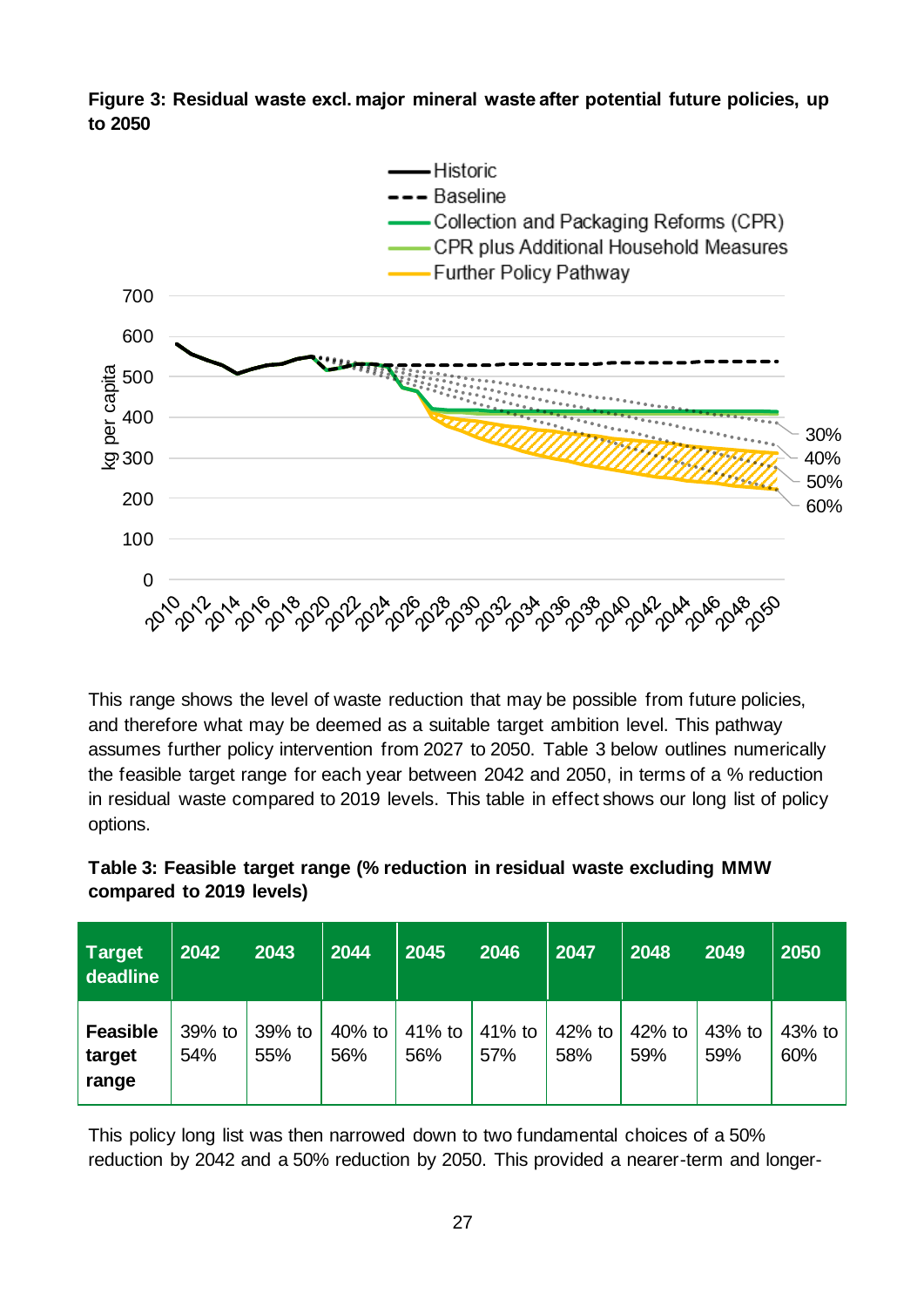term target deadline, whilst holding the reduction in waste relative to 2019 levels constant to reflect two distinct levels of ambition.

## <span id="page-27-0"></span>**5.2. Preferred option**

**The preferred option is Option 1: Legally binding Environment Act target to reduce residual waste excluding Major Mineral Waste (MMW) by 50% by 2042 from 2019 levels.**

Our modelling suggests that a 50% reduction by 2042 is highly ambitious but achievable. Figure 4 below highlights that the modelled indicative policy pathway reaches beyond a 50% reduction by 2042, under its higher impact scenario assumptions.

A 2050 deadline for the 50% reduction would be a lower risk option but, given that 50% is within the feasible target range for 2042, the target deadline is proposed to be set at the earlier date of 2042 to drive environmental improvements as soon as possible.

Our modelling of existing ambitions and strategies, as outlined later in the Impact Assessment, provides further evidence that the proposed ambition level is sensible.

Our modelling approach and proposed target ambition level have been approved by our Resources and Waste Target Expert Group. Further views on our proposed ambition level are being sought at consultation.

2042 and 2050 target deadlines are broadly similar in terms of the types of costs and benefits that may arise from policies implemented to achieve the target. The options derive from the same modelled policy pathway, which allows assessment of their relative risks and achievability. This also means that the modelled costs and benefits for the options, which stem from the policy pathway, are the same<sup>47</sup>. It is for this reason that a 2042 deadline has not been included as an official 'Option 2' within this Impact Assessment.

In reality, the target ambition level will influence the timing and urgency of the future policies set. A 2042 deadline is likely to bring about both costs and benefits sooner than a 2050 deadline. This includes the direct benefits from reduced residual waste as well as secondary benefits to the environment, government, businesses, and consumers resulting the policies implemented to achieve the target. A 2050 target deadline would allow businesses more time to adapt, potentially lowering some costs. However, the high benefit to cost ratio of the future policy pathway means that it is preferable for future policies to be brought in sooner rather than later, in terms of Net Present Value. The costs and benefits

 $47$  For the modelling of the feasibility of a 2050 target deadline, the same policy pathway as for a 2042 target is extended to 2050. This demonstrates that a 50% reduction could be met with more certainty by 2050. Costs and benefits for the 2042 target assume the price-based policy is implemented up to 2042, at which point a 50% reduction is within the feasible target range. At this point, with the target met, the price increases would stop, regardless of the target deadline. Therefore, the 2050 deadline is quantitatively modelled to have the same costs and benefits as the 2042 deadline. A separate policy pathway assuming a 2050 target date with later/lower intervention policies has not been modelled at this stage.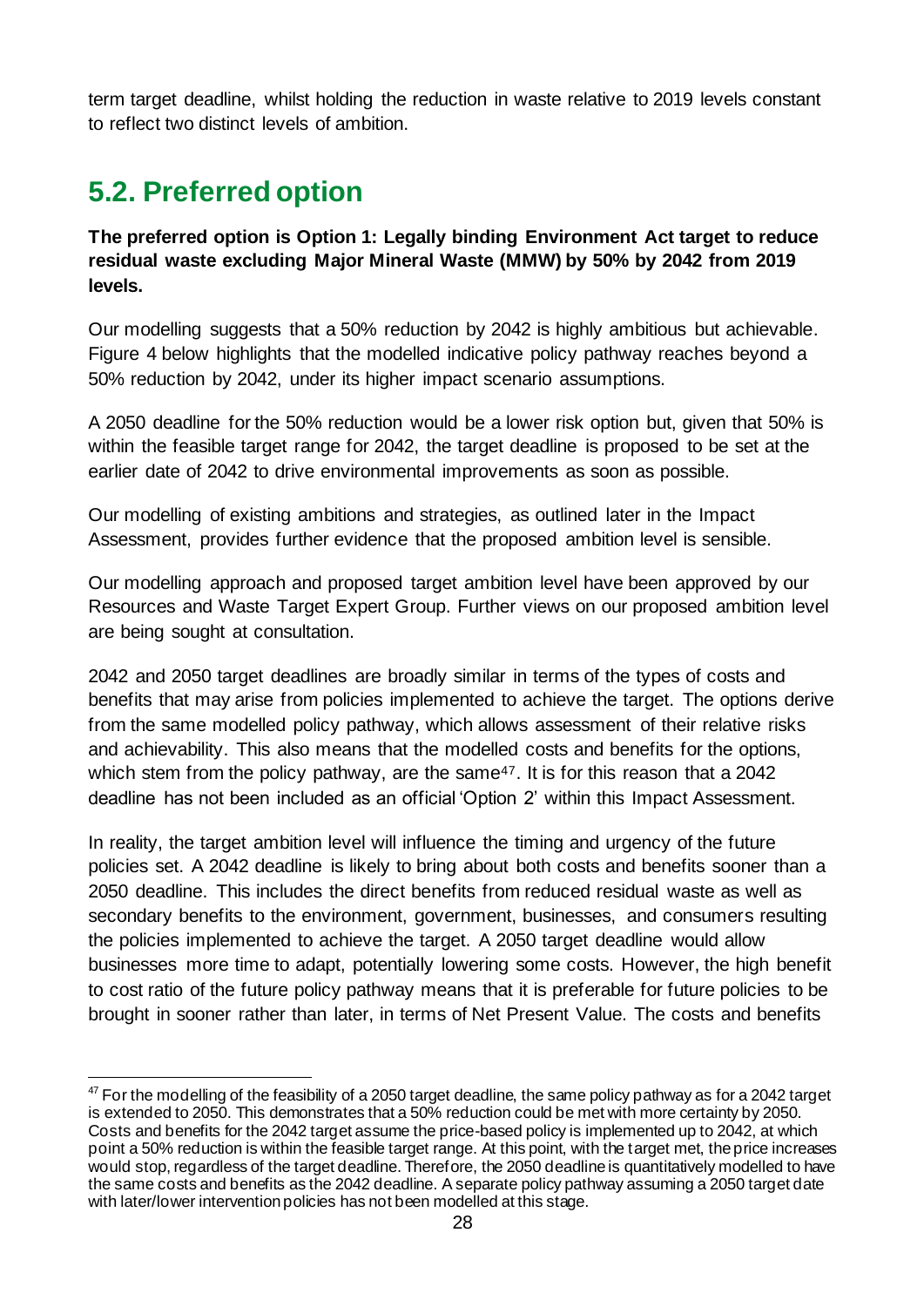of the target are discussed further within the 'Summary of costs and benefits' section and other subsequent sections of the Impact Assessment.



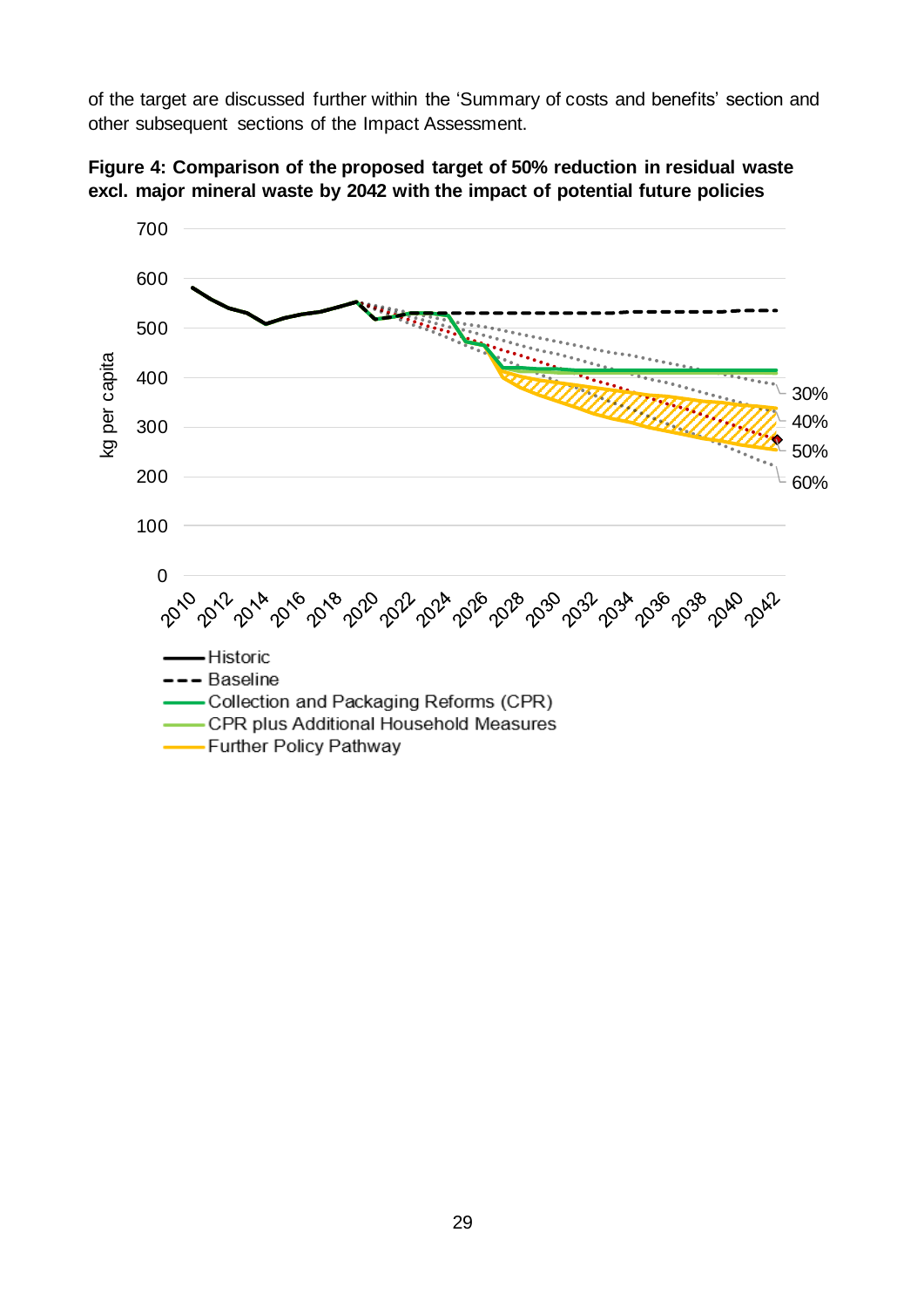## <span id="page-29-0"></span>**6. Outline of analysis of potential future policies**

This IA does not seek to predict what specific policies will be delivered in the future which contribute towards meeting the proposed target. Specific policy proposals will be the subject of future consultations where economic impacts will be assessed individually. Beyond CPR, all potential policies referred to in this document should be considered as illustrative and simply identified as areas that could deliver progress against the proposed target.

The cost estimates within this impact assessment have been estimated using indicative future policies that demonstrate how the target could be met. Quantitative analysis of uncertain future policies focuses mainly on price-based levers, as these can be most appropriately modelled. Nevertheless, this outlined policy pathway is useful to assess the achievability of the target and where costs from future policies may lie**.** The exact make-up of future policies will likely be a combination of interventions.

An outline of the analysis of potential future policies which follows in the subsequent sections, is shown below.

- Illustrative policy pathway, including additional household measures which are enabled by the investments made within the CPR reforms. This includes further expansion of kerbside collections and policies to divert organics from residual waste.
- Quantified impacts on residual waste arisings have been modelled these reforms are modelled to only have a small impact on waste levels. This is shown by the light green line in Figures 3 and 4, just below the dark green line representing CPR.
- Quantified costs of the potential policies are included where possible, taken from Waste and Resources Action Programme (WRAP)<sup>48</sup> modelling for Defra.

### **Illustrative future pathway to reach the proposed target**

- Illustrative policy pathway, focusing on price-based levers, as these can be most appropriately modelled.
- Quantified impacts on residual waste arisings have been modelled. The uncertainty around these potential impacts is shown by the shaded area between the two yellow lines in Figures 3 and 4.
- This section of the Impact Assessment includes discussion of how the modelled pathway has informed the ambition level.
- Illustrative analysis on the potential costs and benefits from the pathway has been included.

<sup>48</sup> WRAP unpublished modelling of additional household measures, carried out for Defra in 2021; <https://wrap.org.uk/>. To note that the modelling does not include any additional policies than those stated in the main text (described in section 8.1).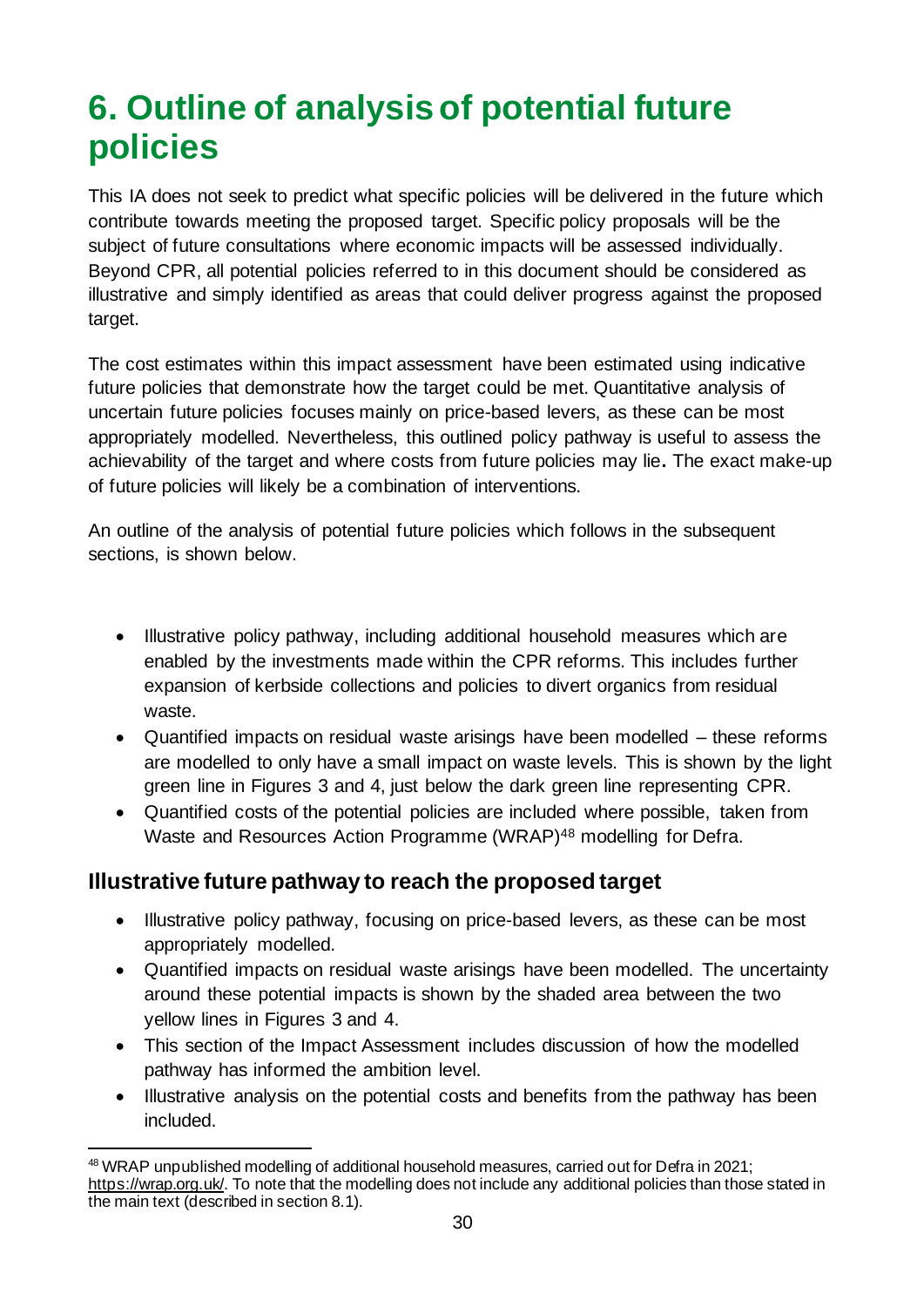### **Possible additional policy levers to reduce residual waste**

- Discussion of the broad lever types that could be used to progress towards the proposed target.
- Qualitative discussion of the potential costs and benefits from these lever types has been included.
- These policy levers represent the different options that could be utilised to induce the reduction in waste shown by the yellow shaded area in Figures 3 and 4.

Also analysed within this Impact Assessment:

### **Existing ambitions and strategies**

- Modelling of how wider government ambitions and strategies might impact residual waste arisings if they are met.
- This provides a sense check to the modelling of potential policy pathways and the ambition level set, adding supporting evidence that the proposal is suitable.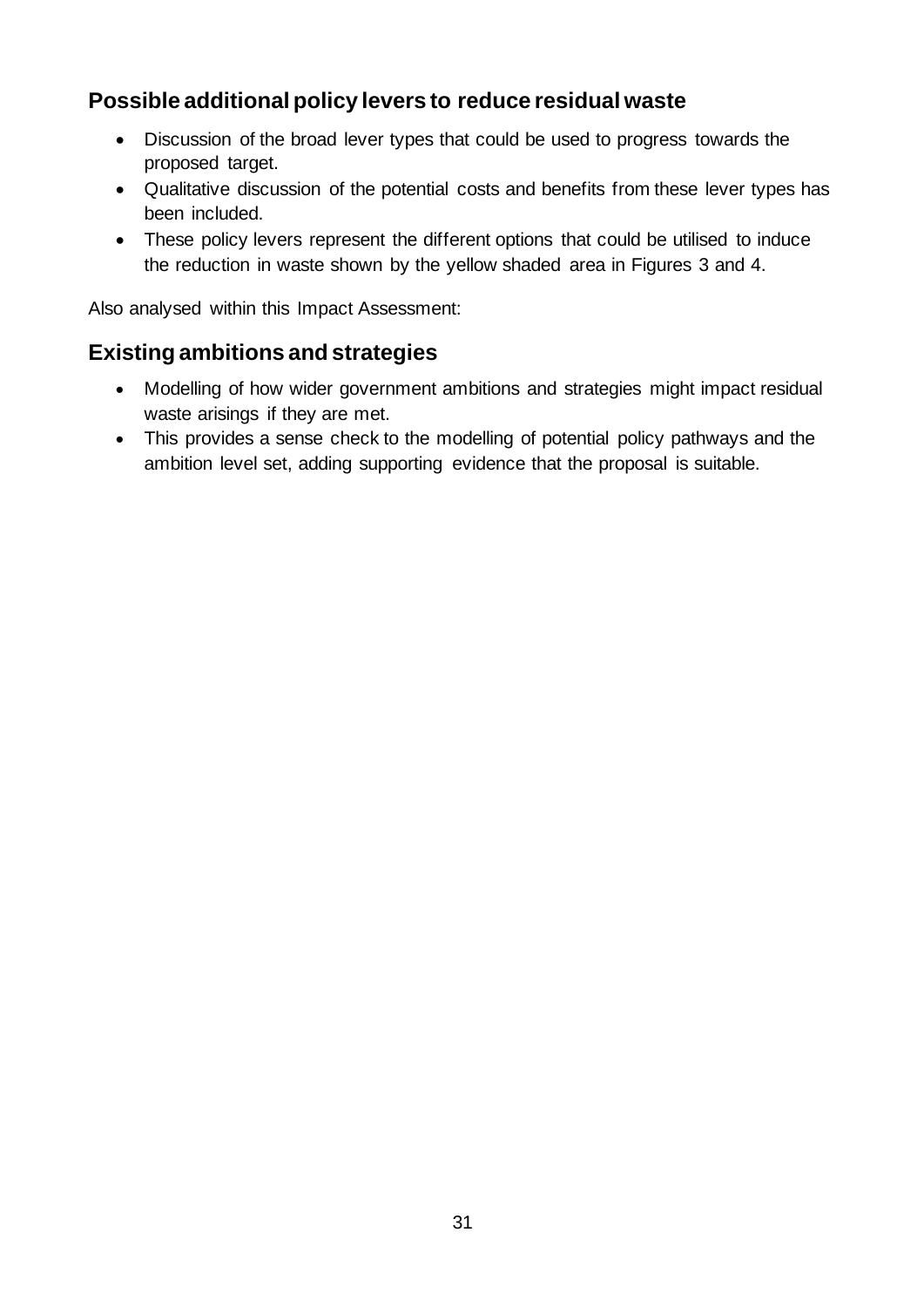## <span id="page-31-0"></span>**7. Summary of costs and benefits**

The level of detail and quantification provided for the potential costs and benefits of policy pathways within this Impact Assessment is varied, with less detail for more theoretical policies.

For the modelled **additional household measures**, quantified costs from WRAP modelling have been included. The measures are modelled to reduce service costs by around £53m per year, with minimal up-front costs. The policies designed to divert organics from residual waste may also result in an increase in costs for consumers (potentially voluntary), which is unquantifiable at this stage.

The **illustrative future pathway**, using price-based policies as an example, includes illustrative analysis to give an idea of the scale of associated costs and benefits. A future policy pathway would likely be a combination of interventions, and the impact on costs and benefits may vary greatly depending on the policies implemented. The illustrative analysis estimates total carbon savings from the policy pathway to be £695m per year by 2042. The illustrative analysis estimates the price-based policy pathway to increase total costs to society by £498m per year by 2042. The illustrative future pathway, including the additional household measures, is estimated to result in total present value costs of £4,563m, total present value benefits of £8,183m and a Net Present Value of £3,620m, over the appraisal period of 2022-2050.

For **broad lever types** that may be used to reduce residual waste in the future, a qualitative description of the costs and benefits that may arise is included. Depending on the policies implemented, government, businesses and consumers may see increased costs. However, aside from reducing residual waste and the associated benefits, there are a wide range of secondary benefits that may arise from future policies implemented to reduce residual waste.

The types of costs and benefits that may arise from future policies implemented to reach the proposed target are discussed in more detail in the 'Possible additional policy levers to reduce residual waste' section and are summarised below:

Benefits to businesses:

- Stimulation of secondary material market either by driving secondary material price down or internalising environmental costs into virgin materials
- Increased circularity of resources leading to decreased producer costs
- Greater certainty in future policies, encouraging investment

Costs to businesses:

- Increased costs to resource intensive producers
- Infrastructure opportunity cost
- Reduced income from energy output to the grid
- Reduced RDF income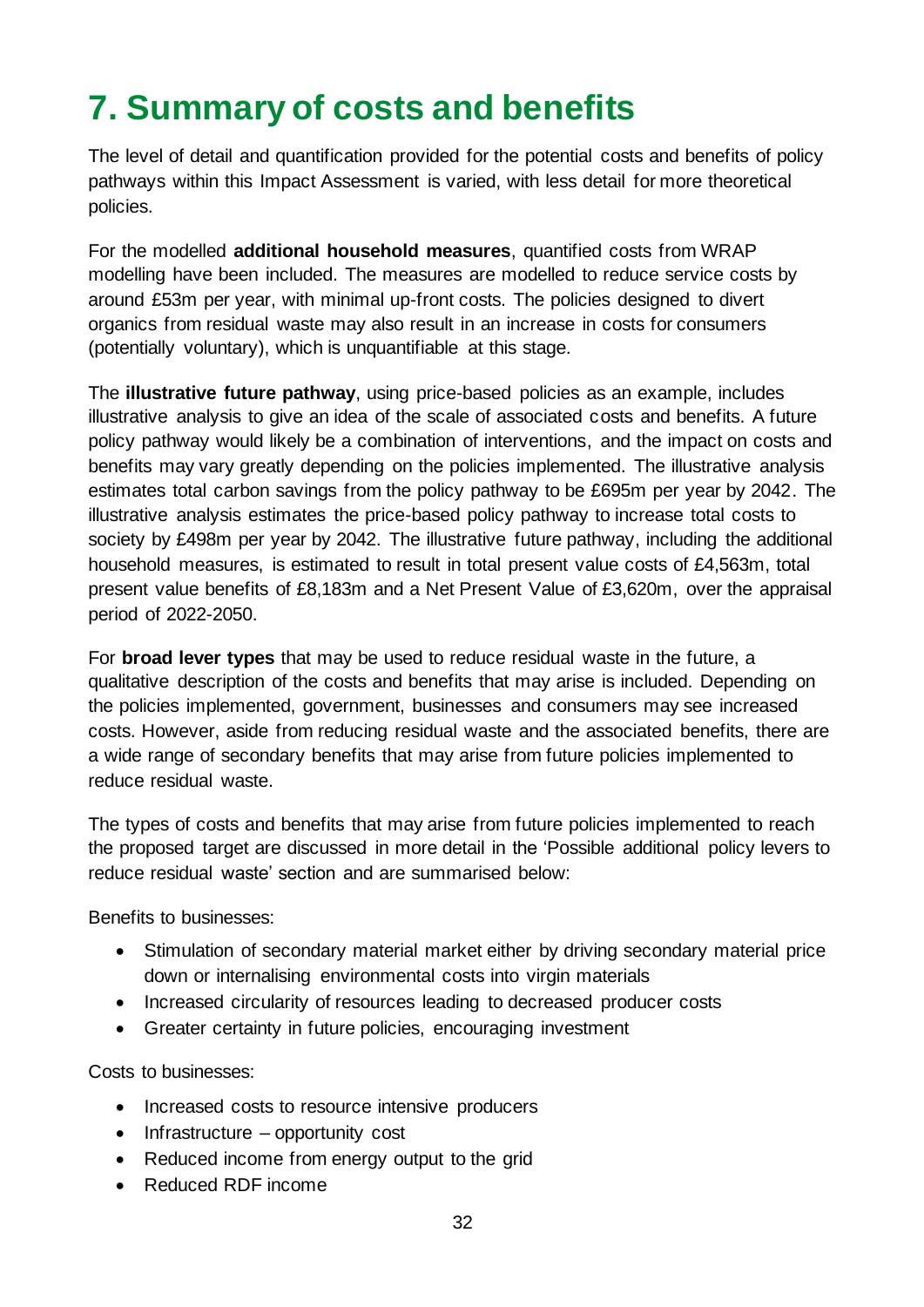- Potential disruption of the economics of landfill/incineration sites
- Reduced gate fee income for residual waste operators and exporters

Benefits to government/local authorities:

• Reduced waste management costs as waste is prevented or recycled instead of going to more expensive residual waste treatments

Costs to government/local authorities:

- Costs to local authorities (and waste collection businesses) of upgrading vehicle fleet and bins and potential information campaigns
- Increased transport costs and emissions because of more segregated waste

Environmental benefits:

- Reduced GHG emissions from landfill/incineration/RDF
- Increase in recycling

Environmental costs:

• Potential for increased ammonia emissions from anaerobic digestion

Benefits to wider society:

- Reduced disamenity costs of landfill and incineration
- Increased jobs in reprocessing and repair sectors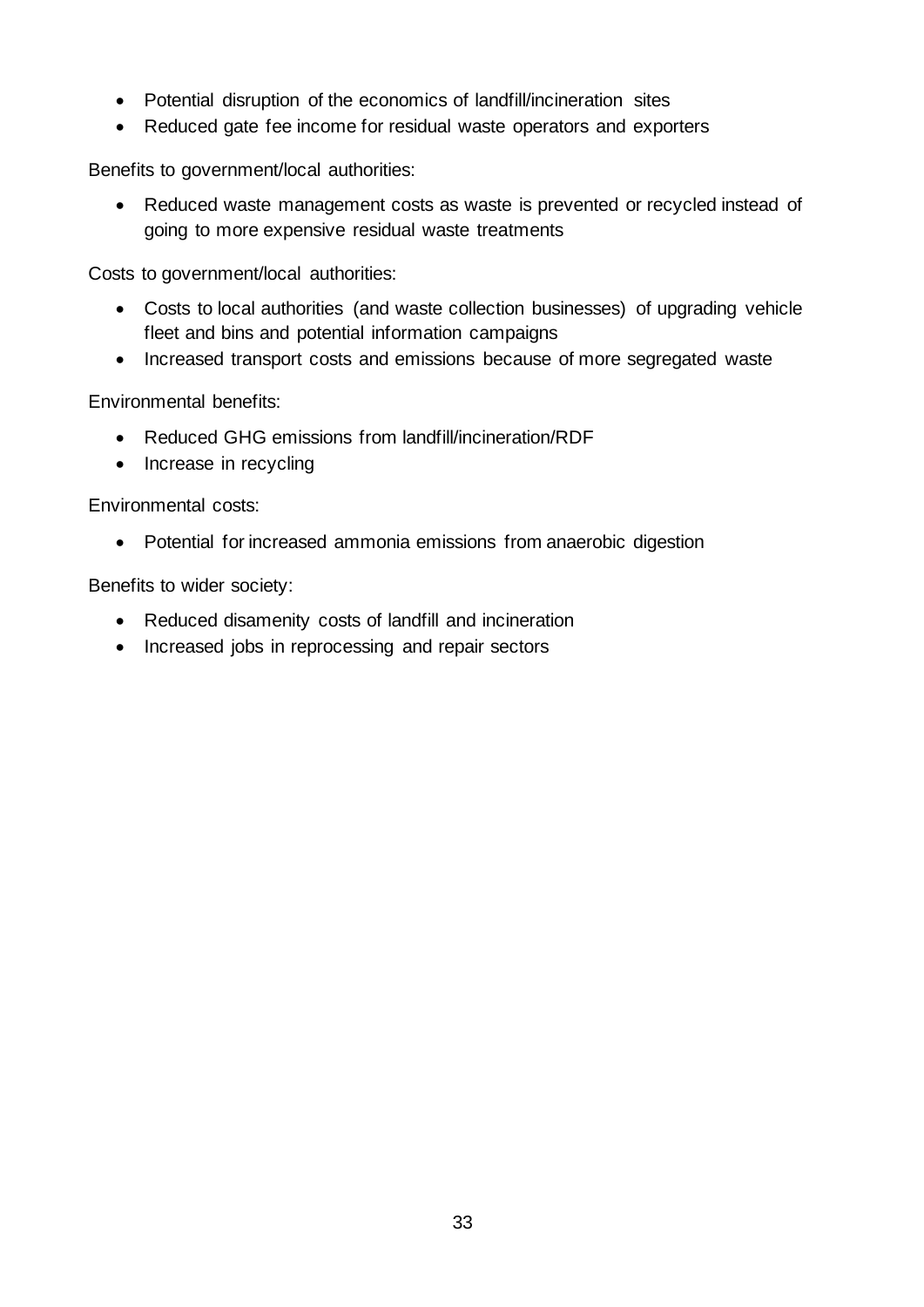## <span id="page-33-0"></span>**8. Collection and packaging reforms plus additional household measures**

### <span id="page-33-1"></span>**8.1. Modelling impact of collection and packaging reforms plus additional household measures on residual waste arisings**

On top of the potential impacts of CPR, an illustrative potential policy pathway has been modelled that includes additional household measures which could contribute towards progress to meeting a target to reduce residual waste. These additional household measures are not prescriptive, and only demonstrate one possible future pathway towards achieving the proposed target. As outlined below, these additional measures are modelled to make only small further progress against the proposed target, on top of CPR.

The additional household measures modelled were primarily regulatory levers, such as an expanded kerbside waste collection service beyond the consistent recycling requirements. This includes implementation of policies targeted at waste electricals and electronic equipment, batteries, and textiles. General policies to divert organics from residual waste were also modelled.

Based on quantitative modelling carried out by WRAP, it is estimated that these household measures could divert an additional 370k tonnes of waste from the household residual waste stream every year<sup>49</sup>. These tonnages are expected to be additional because they are targeted at waste streams not covered in the consistency requirements. It is expected these additional household measures, when added to the impacts of CPR, to reduce residual waste excluding MMW (kg per capita) by 26% by 2042 relative to 2019 figures (from 552 kg per capita in 2019 to 409 kg per capita in 2042). In absolute tonnage terms, this would be a reduction from 31m tonnes in 2019 to 25m tonnes in 2042. By 2050, CPR plus additional household measures may reduce residual waste excluding. MMW (kg per capita) 26% relative to 2019 figures (to 408 kg per capita in 2050). In absolute tonnage terms, this is a reduction to 26m tonnes in 2050. The absolute tonnages have increased slightly between 2042 and 2050 due to a forecasted increase in population with no further impacts from the considered measures.

The government believes it is important that local authorities continue to support comprehensive and frequent rubbish and recycling collections to households. The government's consistent collection proposals have included consulting on expanding food waste collections, supporting garden waste collections, and introducing a minimum collective frequency for residual waste. Such reforms would help ensure households

<sup>49</sup> WRAP unpublished modelling of additional household measures, carried out for Defra in 2021; <https://wrap.org.uk/>. To note that the modelling does not include any additional policies than those stated in the main text (described in section 8.1).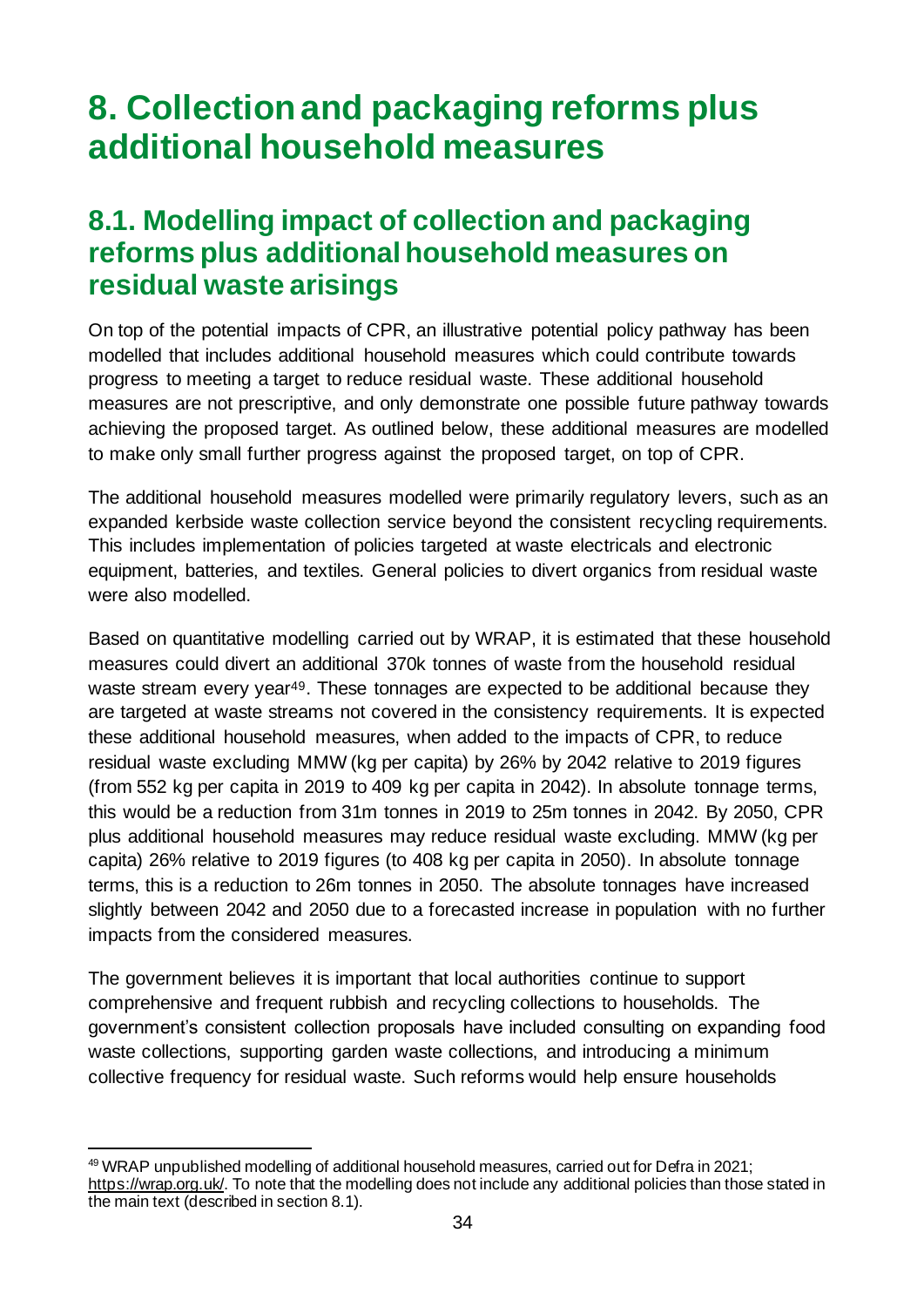continue to have access to a comprehensive and frequent service, whilst improving environmental outcomes.

### <span id="page-34-0"></span>**8.2. Potential costs and savings from additional household measures**

The upfront investment costs required for the modelled additional household measures will have already been made through the CPR reforms. With the collection services in place, further smaller interventions to drive down residual waste will be possible with low or minimal upfront cost to government.

Based on quantitative modelling carried out by WRAP, the modelled additional household measures are estimated to save government around £53m per year in service costs<sup>50</sup>. The policies designed to divert organics from residual waste may result in voluntary costs for consumers, for example from purchasing home composting bins. This is unquantifiable at this stage.

<sup>50</sup> WRAP unpublished modelling of additional household measures, carried out for Defra in 2021; <https://wrap.org.uk/>. To note that the modelling does not include any additional policies than those stated in the main text (described in section 8.1).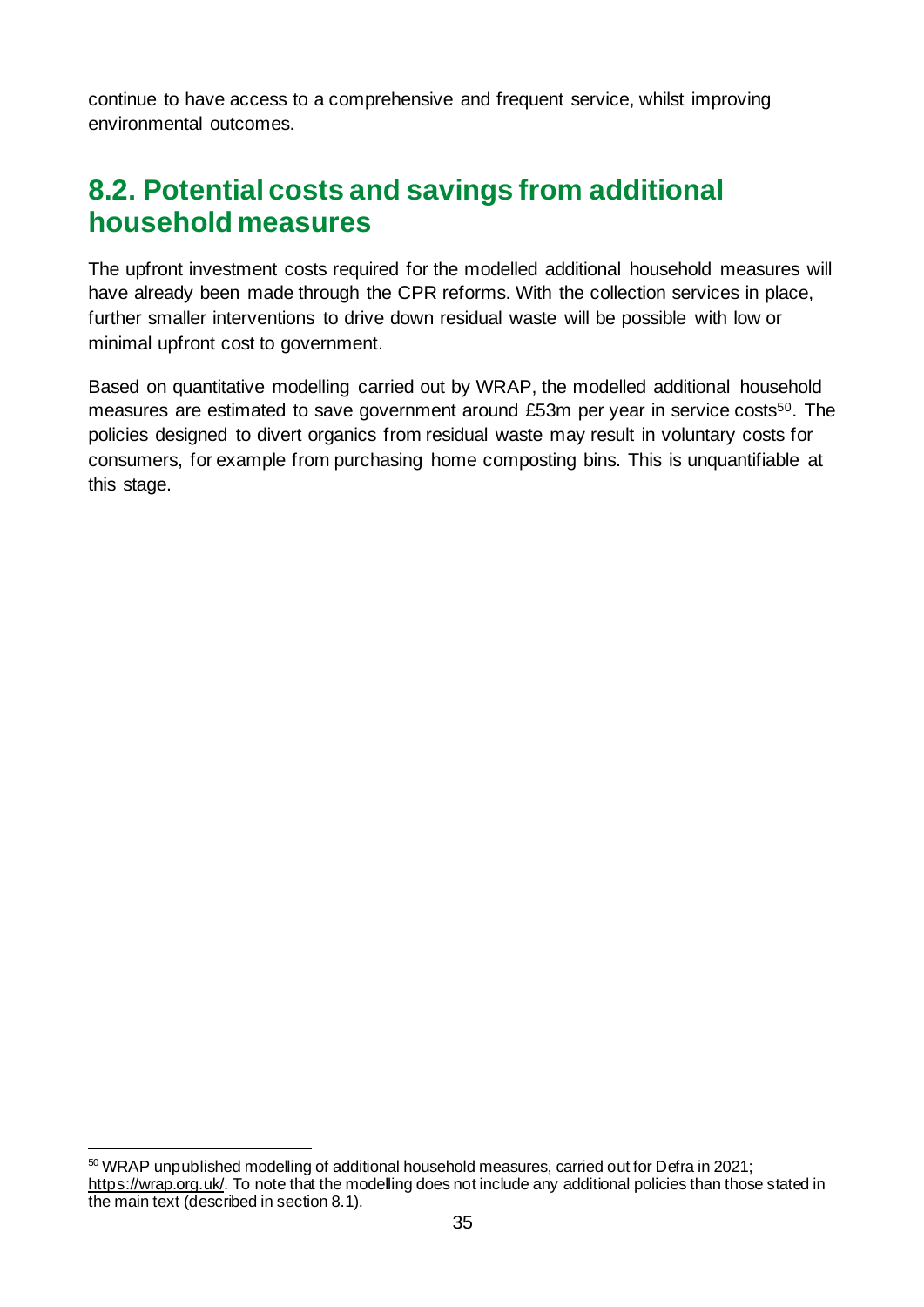## <span id="page-35-0"></span>**9. Illustrative future pathway to reach the proposed target**

### <span id="page-35-1"></span>**9.1. Modelling impact of illustrative future pathwayon residual waste arisings**

It is very challenging to model potential future policy pathways in the long-term as future policies are highly uncertain and will be the decisions of future governments. Following the foundations laid by the CPR reforms, with additional collection services in place, there will be several possible options to try to divert waste from residual waste treatment. The range of potential options are discussed further within the next section of this Impact Assessment: Possible additional policy levers to reduce residual waste.

The impacts of a potential future policy pathway have been modelled where it is assumed that suitable policies are implemented to drive improved recycling processes and behaviours between 2027 and 2042/2050. The following quantitative analysis of future policies focuses on price-based levers because these can be most appropriately modelled. This outlined policy pathway is purely illustrative<sup>51</sup> and is useful when considering the achievability of the proposed target and where costs from future policies may lie. The exact make-up of future policy pathways will likely be a combination of interventions and may or may not include price-based levers.

The modelling is based on assessing the historic impact of price-based levers on reducing waste to landfill and considering a range of assumptions around what level of reduction that might be expected to be possible when applied more broadly across all residual waste tonnages.

The historic rate of decrease in waste sent to landfill between 2008 and 2014 is calculated, when policies included:

- increased year-on-year rises in Landfill Tax (a rise of approximately £8 per tonne per year for standard rate);
- some requirements for separate collection of recyclates;
- government support for infrastructure investment in the form of the Waste Infrastructure Development Programme.

This relationship is taken as an indication of the rate at which residual waste can be diverted into another treatment stream when under the same level of pressure as exerted by historic waste policies.

<sup>&</sup>lt;sup>51</sup> The modelling on price-based policies is illustrative and the policy pathway is theoretical. It does not represent government policy. Ongoing work around price-based levers includes the Landfill Tax Review. The call for evidence which closed on February 22nd can be found here: <https://www.gov.uk/government/consultations/landfill-tax-review-call-for-evidence>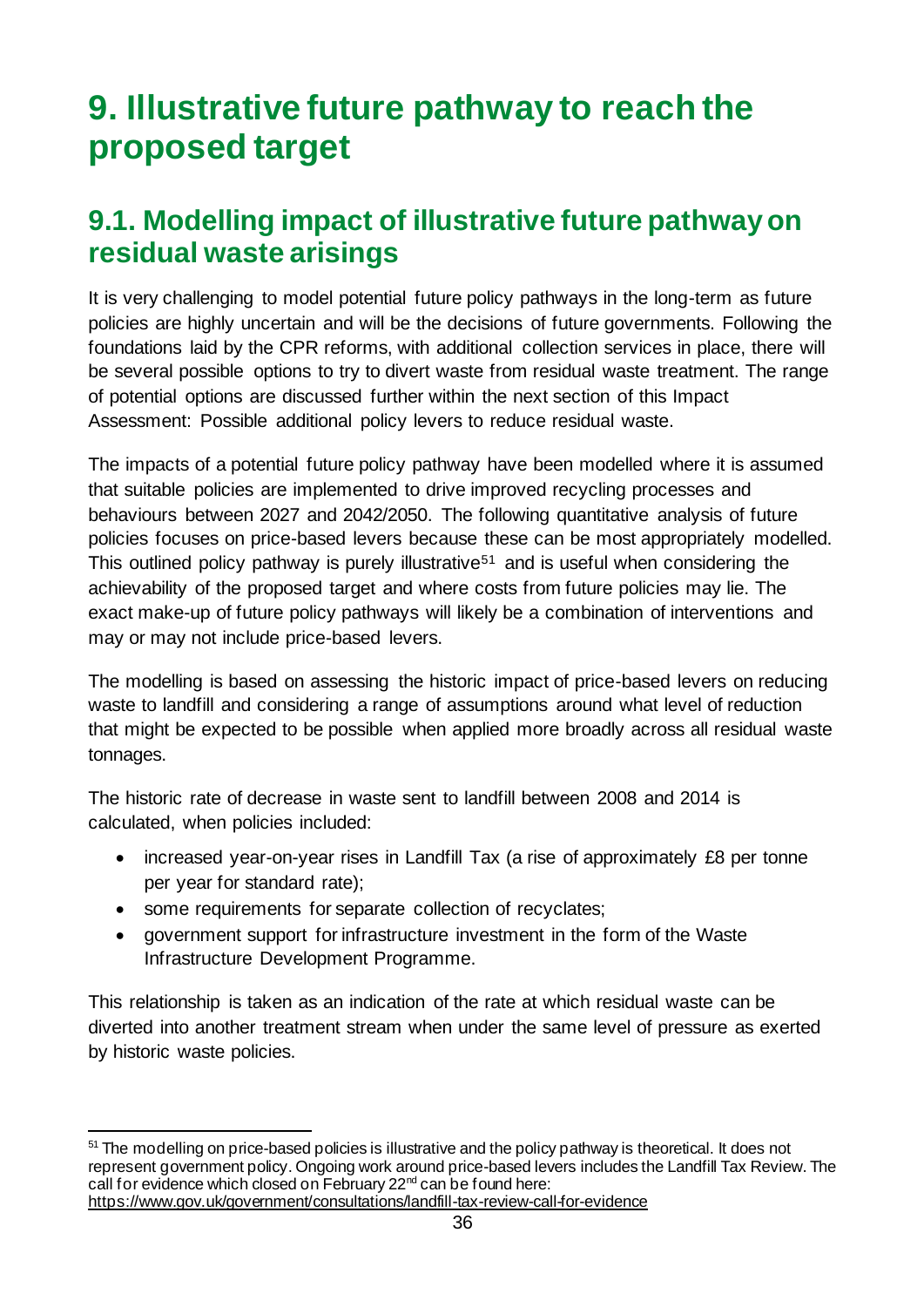Our modelling makes a series of assumptions:

- 1. The reduction is only applied to tonnages that are deemed to be "avoidable". This was determined by applying published definitions of "readily recyclable", and "potentially recyclable" from the Resources and Waste Strategy Monitoring Progress Report<sup>52</sup> to historic landfill composition data. For further information on these definitions, see the 'Existing ambitions and strategies' section.
- 2. It is then assumed that the level of reduction in the tonnages of avoidable residual waste (calculated in step 1) over the modelled time period is between 50 and 100% of the landfill reduction seen between 2008 and 2014. This is to account for the fact that there will always be some waste for which residual treatment is the most appropriate option, and that some materials are more difficult to recycle than others, and so reducing residual waste tonnages becomes more challenging as more progress is made.
- 3. The level of reduction in residual waste is further reduced by another 25-50% to acknowledge that removing recyclates from residual streams requires greater process and/or behavioural changes than simply shifting residual waste from landfill to incineration or energy recovery. This is termed the "effectiveness".

Our modelling approach and assumptions have been approved by the Resources and Waste Target Expert Group, who felt that the methodology stood up to scrutiny and agreed that a lower rate of change than was seen historically at landfill would be expected.

This gives a range of potential scenarios, with the modelled impact range indicated by the yellow shading in Figures 5 and 6 below.

In the lower impact scenario modelled, it is assumed that only half the rate of the historic landfill reduction is possible, and that introduced policies are only 50% as effective in driving progress (that is a further 50% reduction in the rate of decrease). In this scenario, residual waste excluding major mineral waste is projected to decrease to 338 kg per capita by 2042, a 39% reduction on the 2019 levels. By 2050, this decreases to 312 kg per capita, a 43% reduction on the 2019 levels.

In the higher impact scenario modelled, it is assumed that the same rate of reduction of the historic landfill reduction is possible, and that introduced policies are 75% as effective in achieving this (that is a 25% reduction is applied to the rate of decrease). In this scenario, residual waste excluding major mineral waste is projected to decrease to 254 kg per capita by 2042, a 54% reduction on the 2019 levels. By 2050, this decreases to 223 kg per capita, a 60% reduction on the 2019 levels.

 $52$  [Resources and waste strategy for England: monitoring and evaluation -](https://www.gov.uk/government/publications/resources-and-waste-strategy-for-england-monitoring-and-evaluation) GOV.UK (www.gov.uk)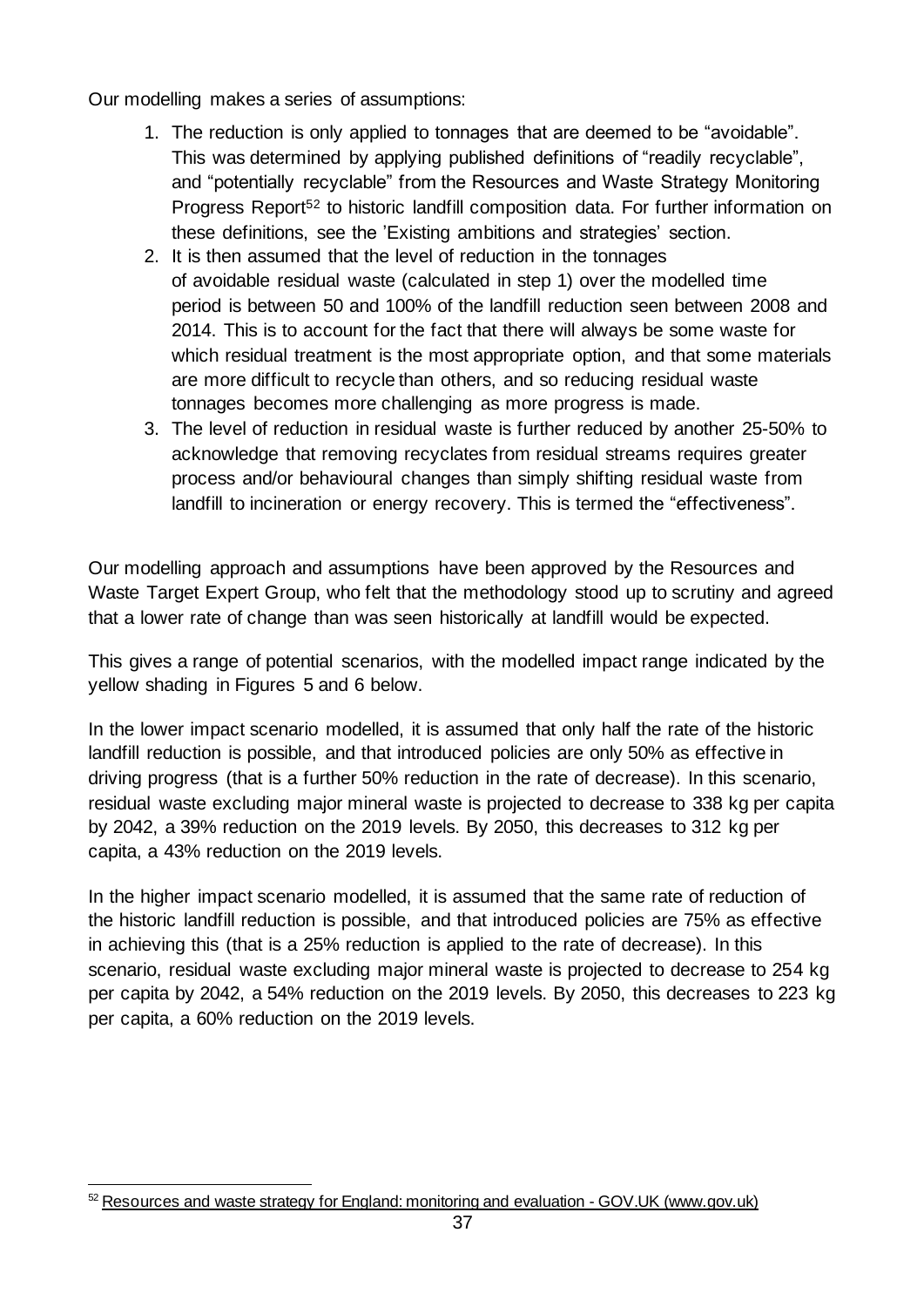

**Figure 5: Residual waste excl. major mineral waste after potential future policies, up to 2042** 

**Figure 6: Residual waste excl. major mineral waste after potential future policies, up to 2050**



Our modelling indicates that a 2042 target date is achievable if a scenario close to the higher impact scenario is realised (Figure 5). The central estimate for our 2042 modelling is a reduction in residual waste (excluding major mineral waste) per capita of around 46% by 2042. We can be more confident that a target date of 2050 is more easily achievable,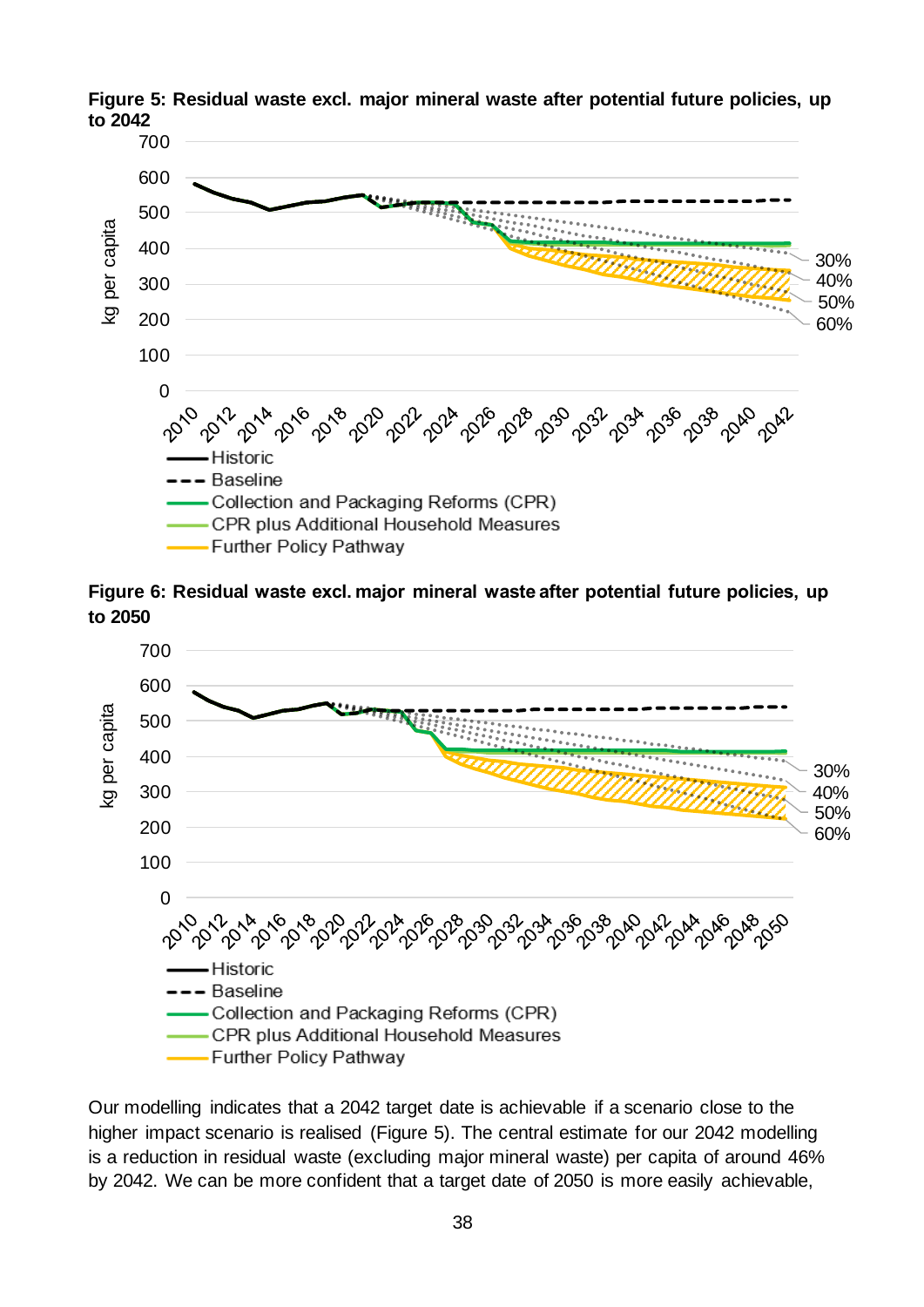with a central estimate for the reduction in residual waste (excluding major mineral waste) per capita being around 52% by 2050 (Figure 6).

A 50% reduction in per capita residual waste (excluding major mineral wastes) represents a very ambitious target, irrespective of the target date. It is proposed that the target should be set at the earlier date of 2042 to drive continued environmental improvement over time. However, there is a level of risk associated with this proposal, in that it allows less time for the appropriate policy interventions and long-term behavioural and waste management process changes that will be required to meet the proposed target. We are seeking views on the level of ambition of this proposed target at consultation.

Waste prevention measures<sup>53</sup>, including educational campaigns and communications, have not been explicitly modelled as part of the price-based policy pathway but form part of the tools available to government, local authorities and businesses to reduce residual waste. The price-based policy is only illustrative of one way the proposed target could be met. Discussion of the broad lever types that may be used to reduce residual waste can be found in the 'Possible additional policy levers to reduce residual waste' section.

### <span id="page-38-0"></span>**9.3. Potential costs and benefits of illustrative future pathway**

The costs and benefits of future policies to reduce residual waste will depend on the exact policies implemented and therefore could vary considerably. The potential future pathway covers an extended future period, with uncertainty around what the policy landscape will look like. The info box below outlines some illustrative analysis to provide a sense of scale of the potential costs and benefits that could arise from the pathway.

For this illustrative cost and benefit analysis, it is assumed price-based levers are used to incentivise taking waste out of residual waste, as these can be most appropriately modelled compared to other possible levers. It is assumed that the level of incentive required to reduce residual waste to the levels associated with the higher impact future scenario is achieved through an £8 per tonne per year increase in the price of residual waste treatment, from 2027-2042<sup>54</sup>. This is purely illustrative; the future pathway could be made up from a variety of policy levers, of which price-based levers are only one potential option. This modelling does not prescribe which policy levers will be used, and should price-based levers be used, this is not necessarily the trajectory that would be seen.

In our policy pathway scenario, the upfront investment costs for additional services have already been made. For local authorities and businesses, the effort to increase recycling

<sup>53</sup> More information on waste prevention measures can be found within the Waste Prevention Programme 'Evaluation and description of potential waste prevention measure[s' WPP Evaluation and description of](https://consult.defra.gov.uk/waste-and-recycling/waste-prevention-programme-for-england-2021/supporting_documents/WPP%20Evaluation%20and%20description%20of%20potential%20waste%20prevention%20measures%20FINAL.pdf)  potential waste prevention measures FINAL pdf (defra.gov.uk).

Note the difference with the modelling to inform the feasible target range, which assumes continued intervention up to 2050, to assess the achievability of a range of ambition levels. The cost and benefit modelling assumes the price increases end in 2042, at which point the target has been met under the higher impact scenario.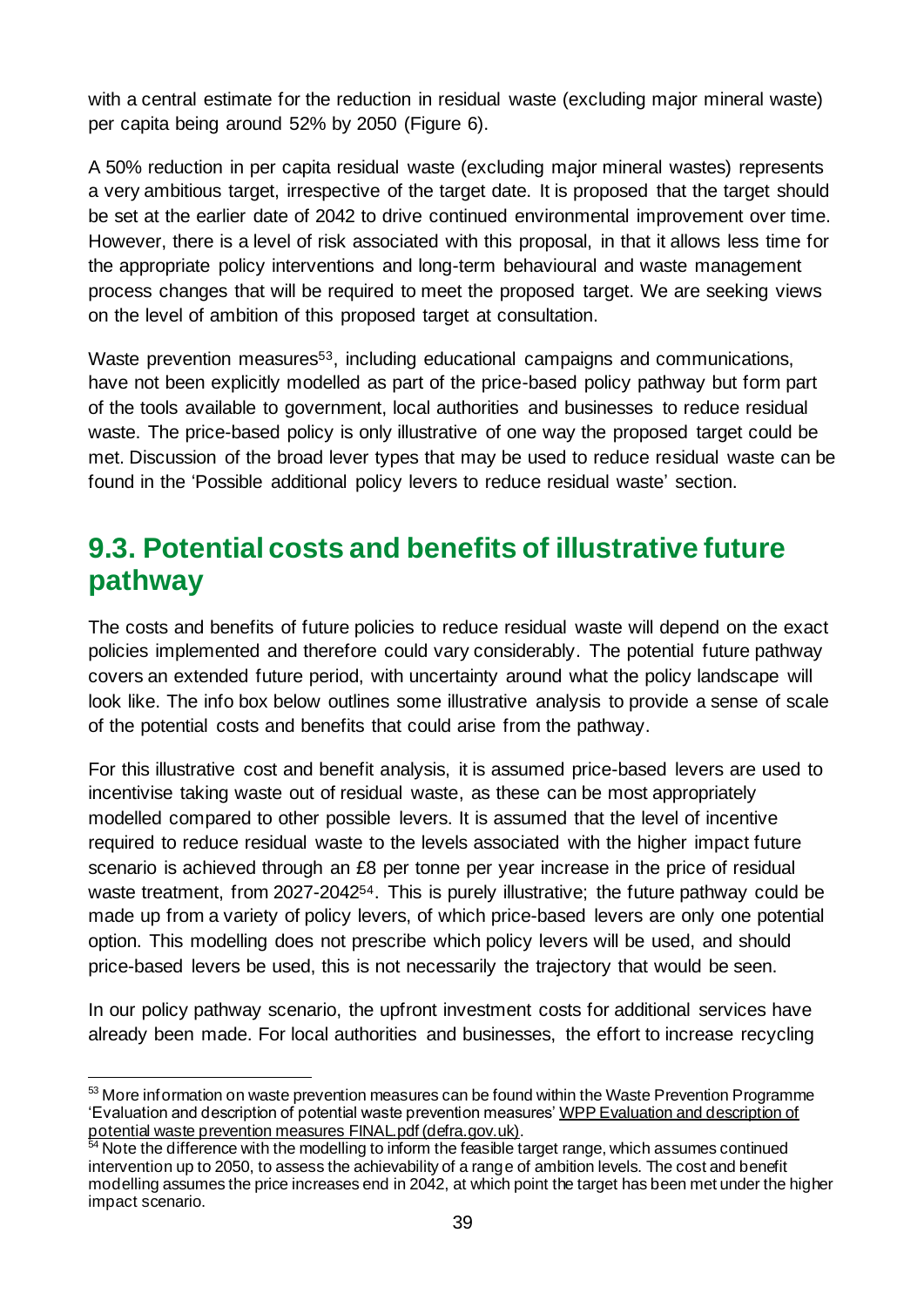therefore becomes more a decision about marginal cost of effort to collect and treat more materials for recycling rather than the alternative which is residual waste treatment. Therefore, our modelling assumes that as the price of residual waste treatment increases, local authorities/businesses send more waste to recycling treatments. The cost calculations outlined below assume that local authorities/businesses send a given tonne of waste to the cheapest treatment option out of residual or recycling. The service provision provided by CPR and other interventions should enable more efficient future policies to reduce residual waste levels.

An increase in the price of residual waste treatment will increase the cost of residual waste treatment, per tonne. This higher cost will fall on the operators of residual waste sites, though would be expected to be passed on to the main customers of these sites, namely businesses and local authorities.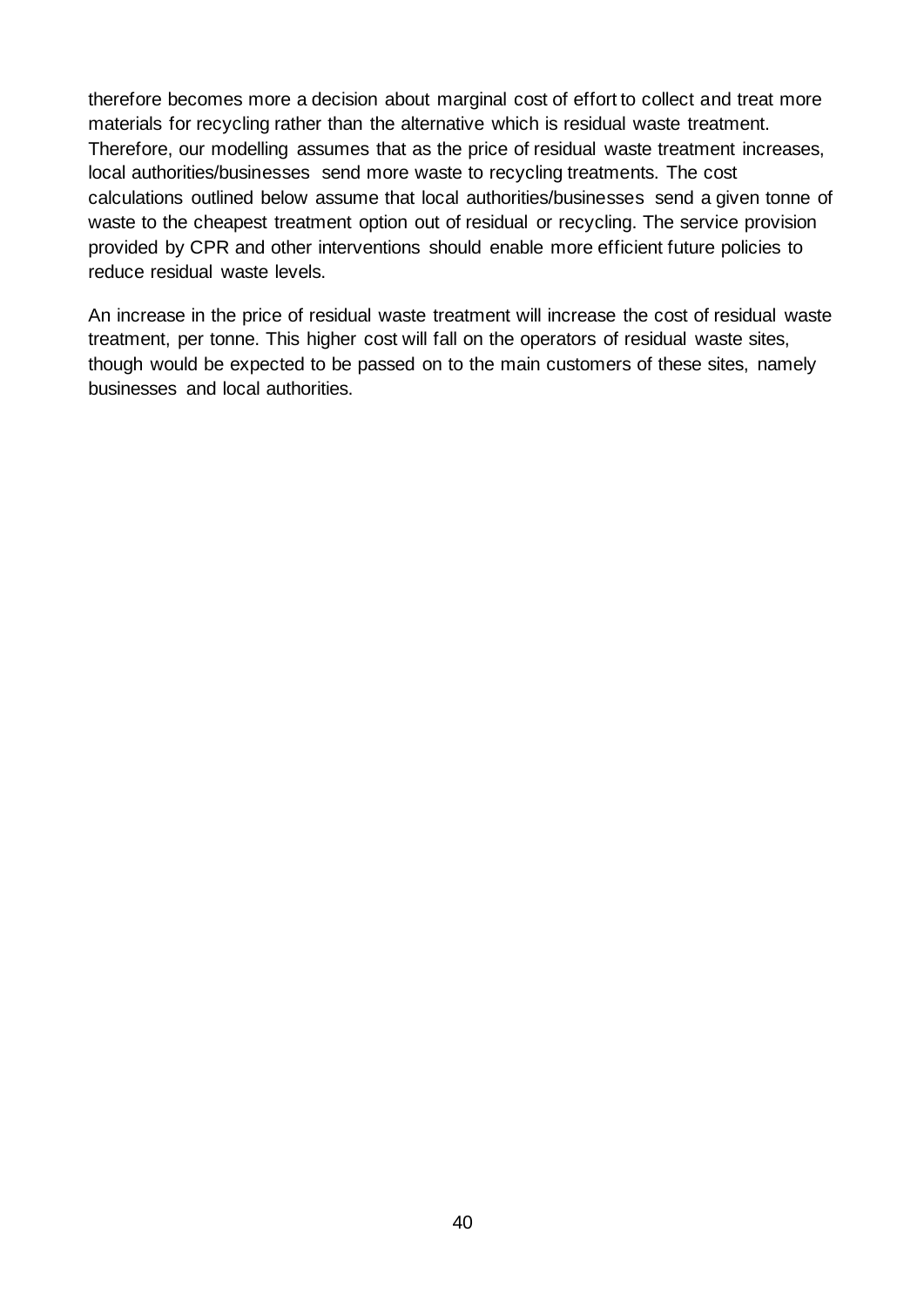### **Info: Illustrative costs and benefits of the potential future policy pathway: price-based levers used**

The costs and benefits given below are based on an illustrative future policy pathway. The long-term policies used to reduce residual waste will be the decision of future governments. This modelling scenario considers only one potential policy pathway to understand the possible scale of impacts, costs and benefits. Future policies may or may not include price-based levers. Should price-based levers such as these be used, we would not necessarily expect the trajectory given here to be observed.

### **Benefits**

A key benefit from a reduction in residual waste is carbon savings. Defra landfill emission modelling estimates the higher impact future pathway to provide approximately £434m additional carbon savings per year, compared to a baseline of CPR. This covers only landfill emissions and does not include other areas where carbon savings would be seen, such as plastic moved out of incineration and reduced demand for virgin materials in production. It is approximately estimated that total carbon savings would be 1.4 - 1.8 times higher. This is based on internal Defra modelling of waste policies, estimating the proportion of emissions savings which typically derive from landfill vs other activities. **This provides a central estimate of £695m total carbon savings per year by 2042.**

### **Costs**

**This illustrative analysis estimates the price-based policy pathway to increase total costs to society by £498m per year by 2042. Costs to local authorities and businesses are estimated to increase by £1.64 billion per year by 2042**, with £1.14 billion of this transferred to government tax revenues. These revenues could be reinvested to bring about greater benefits to society.

The 6.7m tonnes of non-municipal, non-major mineral waste is assumed to be out of scope of the price-based policy. More evidence is required on possible alternative treatments for this waste, and we do not have the evidence to assess what the behavioural response to a price increase would be for this waste. This waste is discussed further within the 'Proposed Target Scope' section.

The higher impact price-based pathway is modelled to increase the cost of residual waste treatment by £8 per tonne per year from 2027 to 2042 (inclusive). This is modelled to move waste from residual waste treatment to recycling. There are two parts to the costs from this policy, outlined below: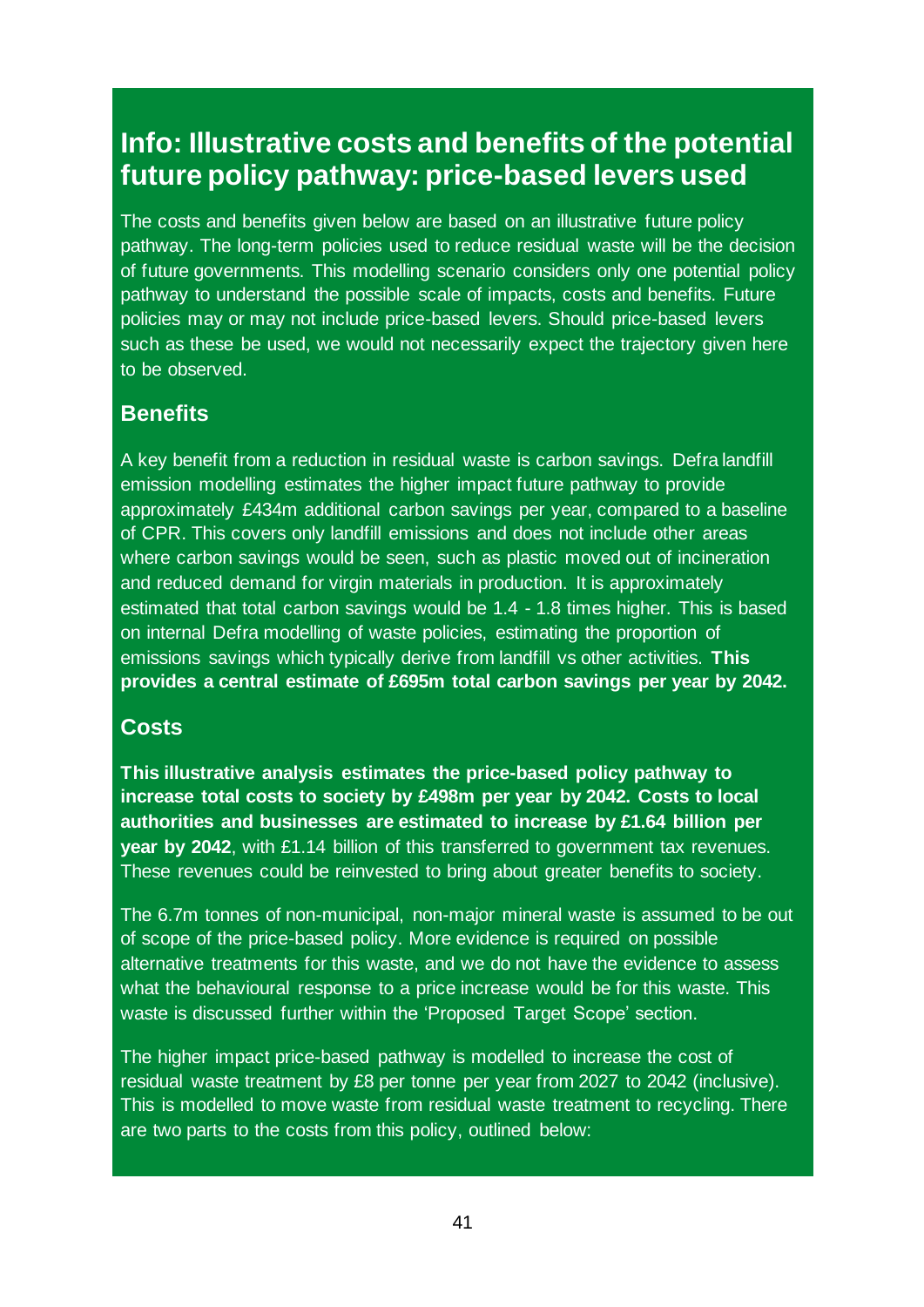#### **Part 1: Increased cost of treating waste shifted to recycling**

Based on economic rationale, it may be assumed that if the price-based policy shifts a given tonne of waste from residual treatment to recycling, the policy has made recycling the cheaper option for this tonne, where it previously was not. Therefore, the cost of treating this tonne of waste has increased, relative to a baseline of no price-based policy implemented.

For the tonnages shifted from residual to recycling from the first year's (2027) price increase of £8 per tonne, the cost of treatment will have increased between £0 and £8. The first tonne shifted would have previously had a recycling cost £0.01 greater than its residual cost and the last tonne shifted would have had a recycling cost £7.99 greater. This switching point is assumed to increase linearly, for an average of £4 across the tonnage shifted in that year. Therefore, the Part 1 cost for 2027 is £4 multiplied by the modelled shifted tonnage  $(1.087m)$  tonnes) = £4.35m.

In 2028, the new tonnage shifted to recycling has been shifted by a £16 per tonne increase but was not shifted by an increase of £8. The first tonne shifted in this year would have previously had a recycling cost £8.01 greater than its residual cost and the last tonne shifted would have had a recycling cost £15.99 greater. Again assuming a linear increase, this gives an average switching point of £12. The price-based policy has increased treatment costs for these shifted tonnages by an average of £12. The increased cost of recycling the tonnage that has been shifted is £12 multiplied by the modelled shifted tonnage  $(874,000$  in 2028) = £10.48m. In 2028, the tonnage shifted by the policy in 2027 is still being recycled (and would not be in a baseline of no price-based policy) so the total Part 1 cost for 2028 is £10.48m  $+$  £4.35m = £14.83m.

A generic equation for Part 1 costs is:

(Part 1 cost of previous year) + (new tonnage shifted)  $*$  (total price increase - £4)

In 2042, 350,000 new tonnes are shifted. By 2042, the cost of treating residual waste is modelled to have increased by £8 each year, across 16 years, for a total increase of £128 per tonne by 2042.

Therefore, the Part 1 cost for 2042 is:

(Part 1 cost 2041) + 350,000 \* £124 = £498m

In 2042, the price-based policy is modelled to have shifted 9.5m tonnes out of residual waste treatment.

**Part 2: Increased cost of treating remaining residual waste**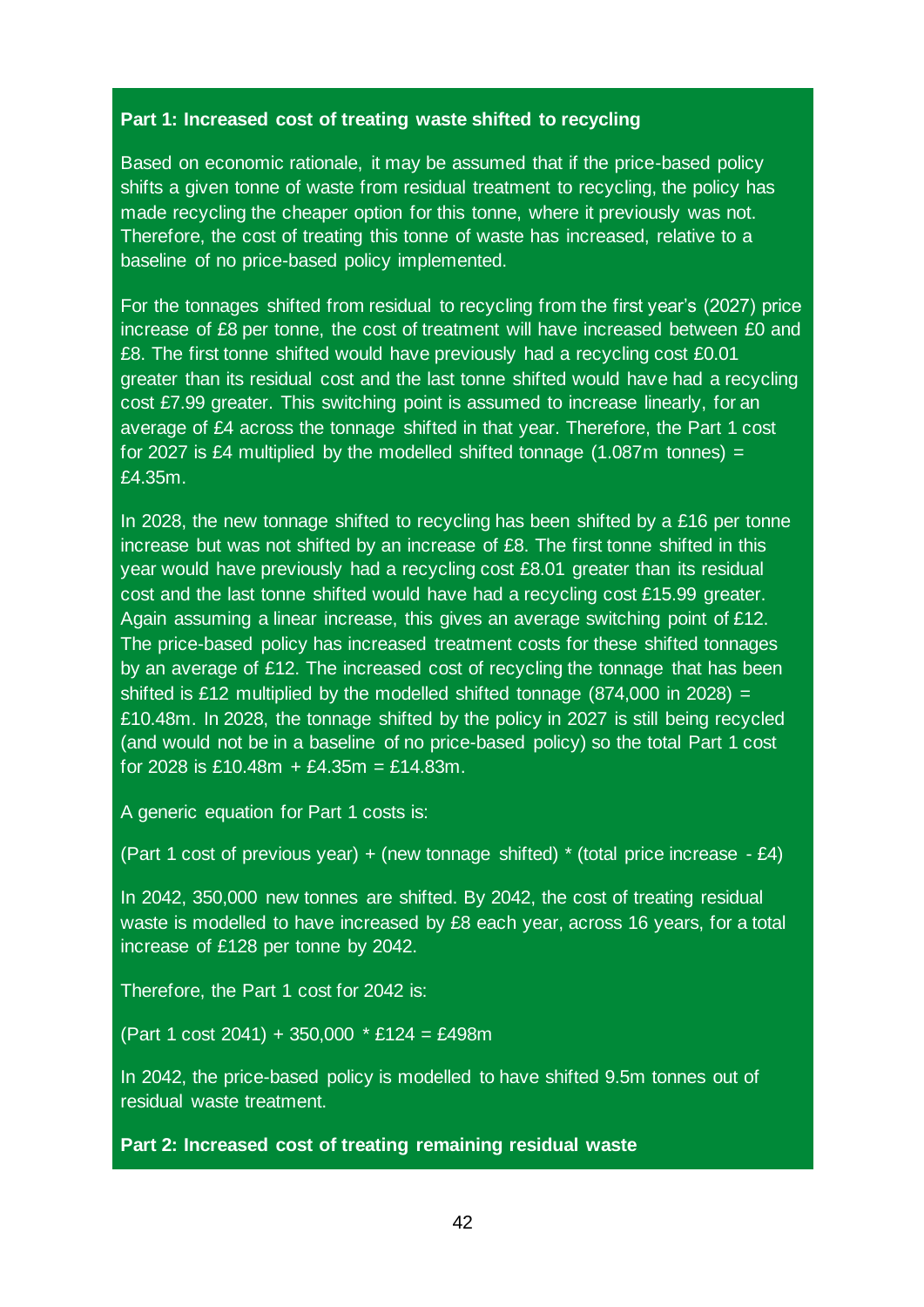The second part of the cost is the increased cost of treating waste that is still sent to residual waste treatments (has not been shifted to recycling by the policy). The price-based policy increases the cost of treating this remaining waste by £8 per tonne per year.

By 2042, the cost of treating residual waste is modelled to have increased by £8 each year, across 16 years, for a total increase of £128 per tonne by 2042.

It is modelled that in this scenario, 8.9m tonnes of residual waste would remain (excluding non-municipal, non-MMW), to be treated at this higher cost. This results in an increase in costs of approximately £1.14 billion per year by 2042. This is assumed to be a transfer to government revenues.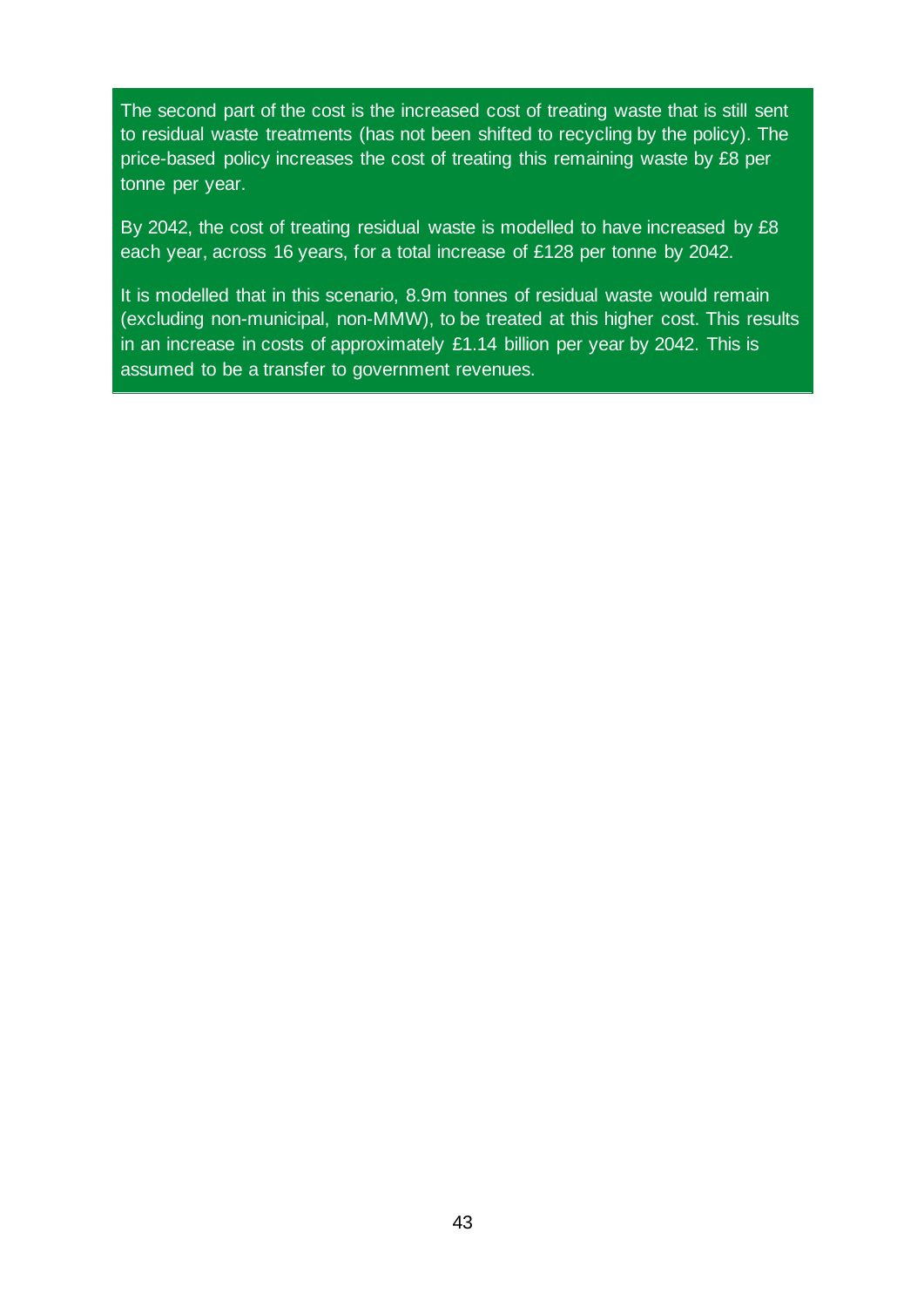## <span id="page-43-0"></span>**10. Possible additional policy levers to reduce residual waste**

The policy pathways outlined previously are only illustrative of how a target could be met*.* The exact make-up of future policy pathways will likely be a combination of interventions. This section includes a discussion of broad lever types that could be used to progress towards the proposed target and of their potential costs and benefits.

### **Regulatory levers**

Regulatory levers could include restrictions on waste management, such as upon waste sent to specific types of end-of-life treatment, and legislation to allow government to specify what kerbside waste collection services look like across all local authorities and waste operators. For example, the Environment Act amends the Environmental Protection Act 1990 to require all local authorities to arrange for the separate collection of glass, metal, plastic, paper and card, food waste and garden waste from households, for recycling or composting, and all businesses and non-domestic premises to arrange for the collection of glass, metal, plastic, paper and card and food waste for recycling or composting and to present the waste in accordance with any arrangements55. It also gives the government powers to  $56$ :

- Use extended producer responsibility to make producers pay for 100% of cost of disposal of products
- Establish deposit return schemes
- Charge for single use items
- Mandate electronic tracking of waste to monitor waste movements and tackle flytipping
- Tackle waste crime with additional powers
- Introduce new resource efficiency information (labelling on the recyclability and durability of products)
- Regulate shipments of hazardous waste
- Ban or restrict export of waste to non-OECD<sup>57</sup> countries.

### **Information-based levers**

Information-based levers aim to provide guidance and raise awareness, for example of how to correctly recycle different types of materials.

In a 2020 survey undertaken by WRAP58, it was found that 56% of UK households dispose of items in the general rubbish that could be collected for recycling from their home, and 80% of UK households put items in their recycling that are not collected locally.

<sup>55</sup> [Consistency in Household and Business Recycling in England -](https://consult.defra.gov.uk/waste-and-recycling/consistency-in-household-and-business-recycling/) Defra - Citizen Space

<sup>56</sup> Some of these powers are already being utilised through CPR, but may have further future applications,

<sup>57</sup> Organisation for Economic Co-operation and Development (OECD[\) https://www.oecd.org/](https://www.oecd.org/)

<sup>58</sup> [Recycling Tracker Report 2020: Behaviours, attitudes and awareness around recycling | WRAP](https://wrap.org.uk/resources/report/recycling-tracker-report-2020-behaviours-attitudes-and-awareness-around-recycling)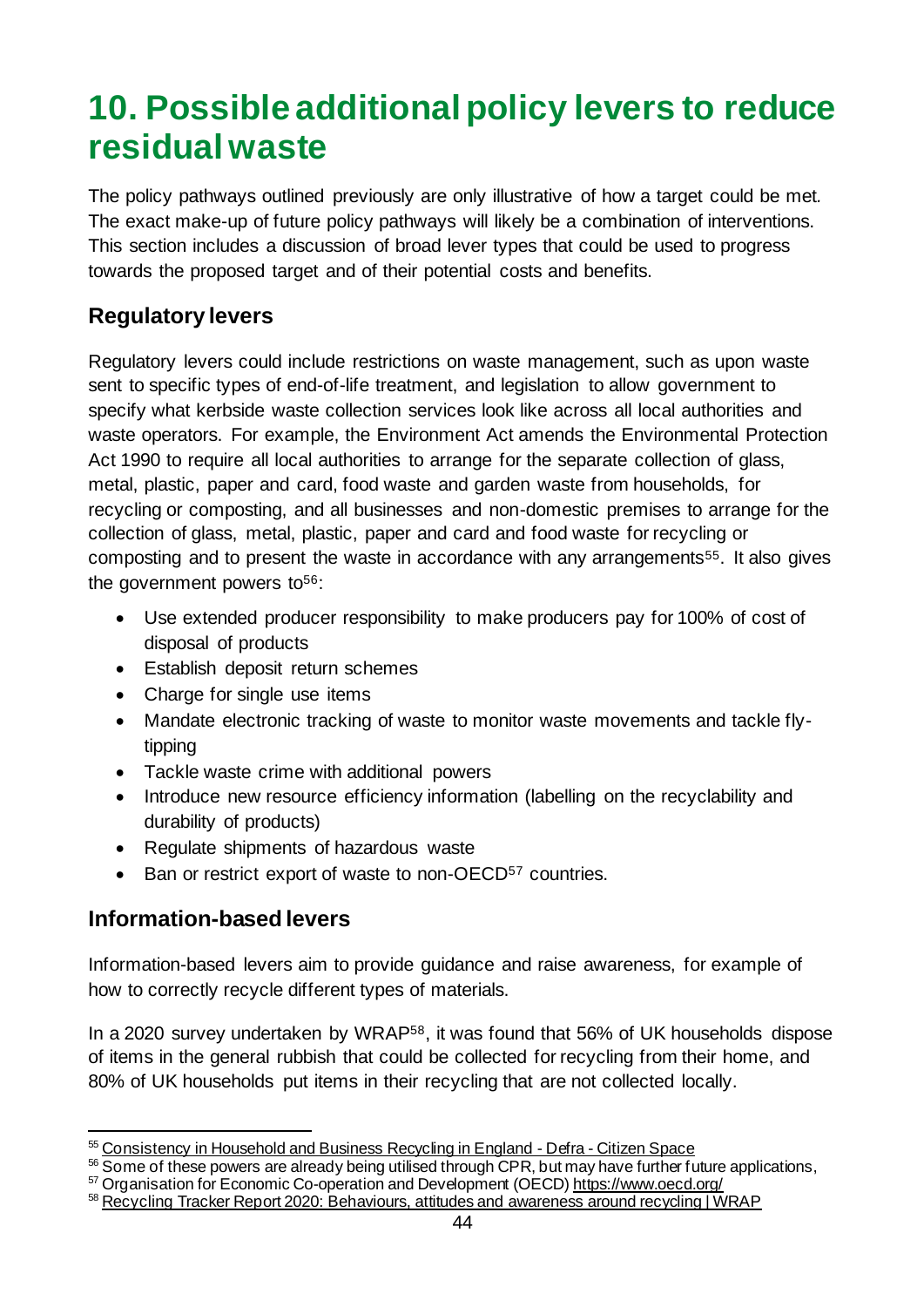Uncertainty about what can and can't be recycled has been identified as a key barrier to UK households recycling more - 44% of UK households are not satisfied with the clarity of currently available information. Information-based levers would aim to address this barrier.

### **Price-based levers**

Price-based levers could include policies that make it more expensive to dispose of waste through waste management options typically associated with residual waste, and/or make it cheaper to dispose of waste through recycling or reuse. These could include policies targeting these waste streams at end-of-life treatment, for example making it more expensive to dispose of waste by sending it to landfill or putting it through incineration. The Landfill Tax is a relevant existing price-based lever that has been in place since 1996 and government is introducing a tax on plastic packaging from April 202259.

### **Spend levers**

Spend levers could include, for example, further government funding to make sure that there is sufficient infrastructure in place to allow for the diversion of waste from landfill and incineration, and into the recycling and reuse waste stream.

 $59$  See latest policy paper on the plastic packaging ta[x here.](https://www.gov.uk/government/publications/introduction-of-plastic-packaging-tax-from-april-2022/introduction-of-plastic-packaging-tax-2021)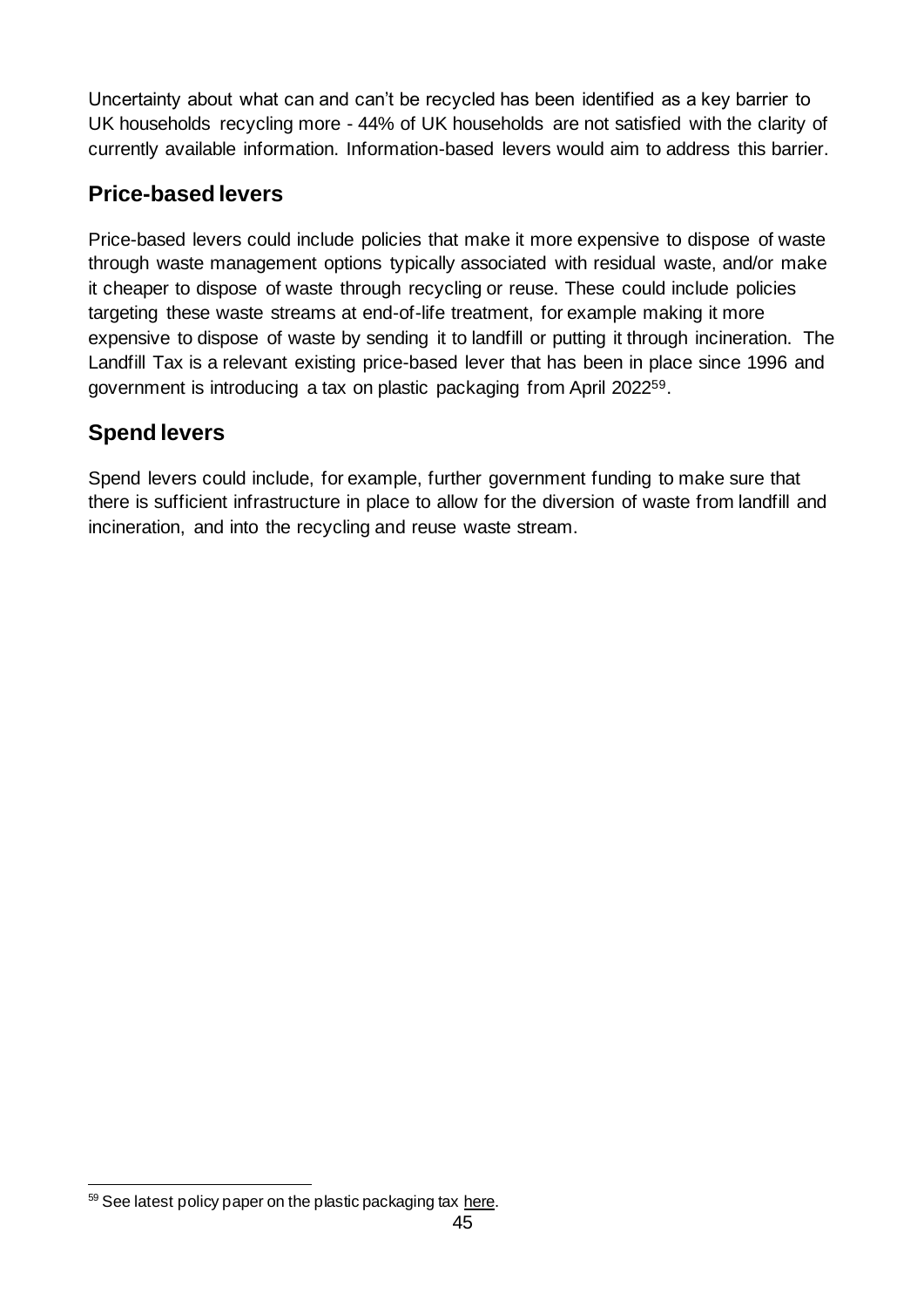## <span id="page-45-0"></span>**11. Costs and benefits of policy levers used to meet the proposed target**

## <span id="page-45-1"></span>**11.1. Impacts on Businesses**

### **Benefits:**

### **Stimulation of secondary material market either by driving secondary material price down or internalising environmental costs into virgin materials**

Policies that lead to an increase in recycling will increase supply of secondary materials that businesses use as inputs in production. This increase in the supply of secondary materials will drive the price down in a competitive market which will lower producer costs. This cost reduction benefit could be passed on to consumers in the form of lower prices to increase sales or businesses could reinvest profits. The secondary material market may also see an increase in demand as virgin material consumption is reduced.

Levers that can contribute to this: regulatory, information-based, price-based and spend.

### **Increased circularity of resources leading to decreased producer costs**

Many interventions that deter resources from going to residual waste treatments will aim to reuse, recycle, or repair materials to move closer to a circular economy. Increased circularity of resources will allow businesses to improve the efficiency of how they use material inputs which could translate in to reduce producer costs. It may also create new business opportunities where in resource efficient practices.

Levers that can contribute to this: regulatory, information-based, price-based and spend.

### **Greater certainty in future policies, encouraging investment**

A legally binding long-term target gives a clear signal to industry of the direction of future government policy. This may increase investor confidence and encourage industry to invest in infrastructure and research that will drive innovation and improve the circularity of the economy. This should decrease costs for producers and may ultimately reduce prices for consumers.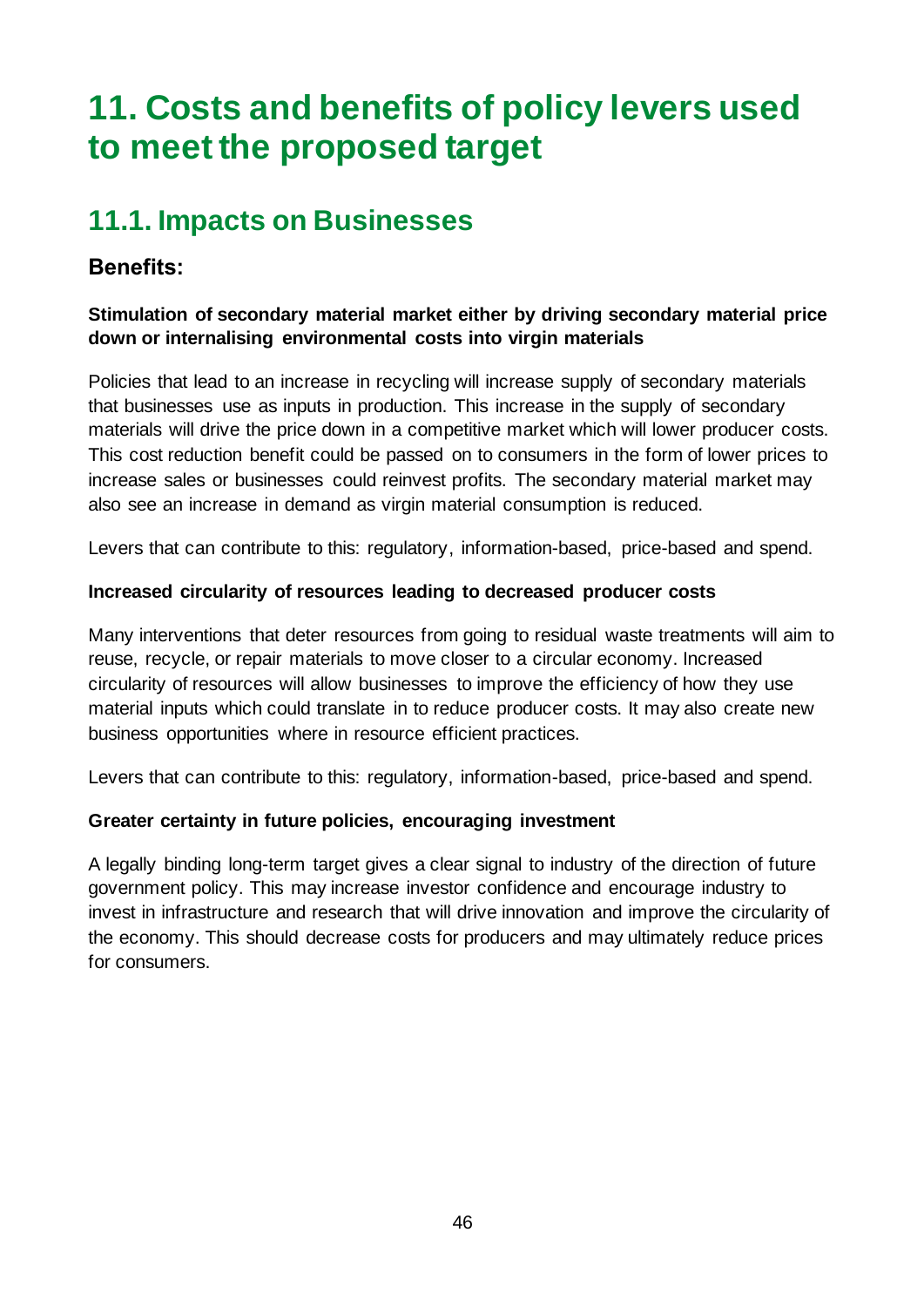### **Costs:**

### **Increased costs to resource intensive producers**

Government regulation will aim to reduce the amount of resources that end up as residual waste. This could lead to an increase in costs to resource intensive producers as they will be incentivised to change their current methods. For example, if eco-design regulations were introduced then producers who do not already meet the product longevity requirements will need to spend time improving the design of their product.

Levers that may impose this cost: regulatory.

### **Infrastructure – opportunity cost**

Government intervention to divert material away from residual waste streams will incentivise industry to invest in secondary material infrastructure. A legally binding target may also increase investor confidence. Investment in infrastructure typically involves large up-front capital costs. This comes with an opportunity cost.

Opportunity cost is the cost of using assets and resources, which is defined by the value that reflects the best alternative use to which a good or service could be put $60$ . The capital that businesses use to invest in secondary material infrastructure could be invested in alternative projects that could potentially be profitable, therefore there is a cost to investing capital in secondary material infrastructure beyond the direct financial cost.

Levers that may impose this cost: regulatory, information-based, price-based and spend.

### **Reduced income from energy output to the grid**

Landfill sites produce landfill gas which can be captured and used to generate electricity. EfW sites also generate electricity from the waste incinerated. Any reduction in tonnages of waste going to these sites will also reduce electricity output to the national grid and impact site owners' revenues. It is estimated that the total power exported by EfW sites in the UK in 2020 was 7,762 Gigawatt hours (GWh) - approximately 2.5% of total net UK generation of 307,556GWh<sup>61</sup>. A reduction in this energy export from EfW sites and landfills will require electricity to be sourced elsewhere to meet the national grids electricity demand. It is possible this replacement electricity could come from more carbon-intensive sources.

Levers that may impose this cost: regulatory, information-based, price-based and spend.

60

[https://assets.publishing.service.gov.uk/government/uploads/system/uploads/attachment\\_data/file/938046/T](https://assets.publishing.service.gov.uk/government/uploads/system/uploads/attachment_data/file/938046/The_Green_Book_2020.pdf) he Green Book 2020.pdf

[https://www.tolvik.com/wp-content/uploads/2021/05/Tolvik-UK-EfW-Statistics-2020-Report\\_Published-](https://www.tolvik.com/wp-content/uploads/2021/05/Tolvik-UK-EfW-Statistics-2020-Report_Published-May-2021.pdf)[May-2021.pdf](https://www.tolvik.com/wp-content/uploads/2021/05/Tolvik-UK-EfW-Statistics-2020-Report_Published-May-2021.pdf)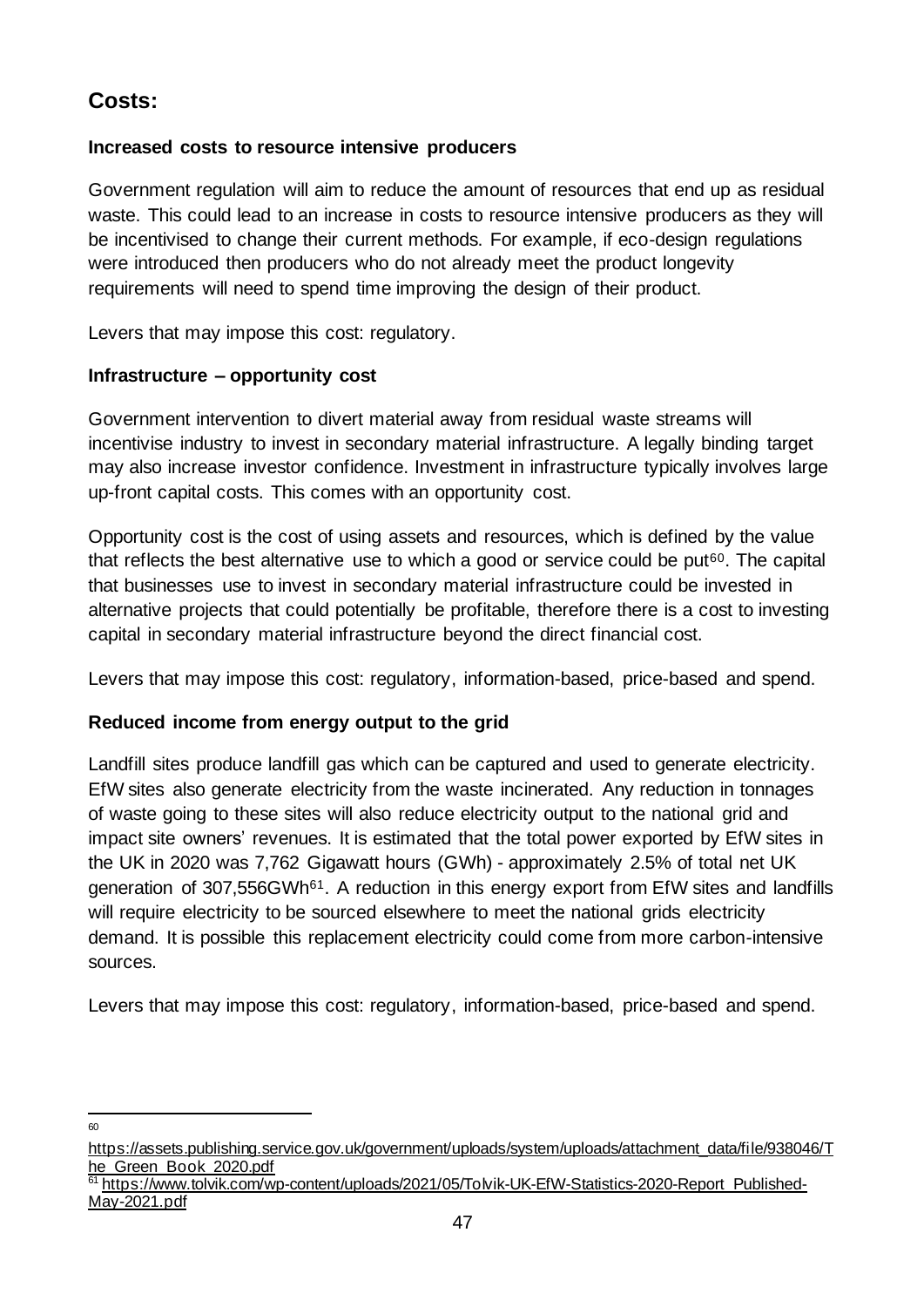### **Reduced Refuse Derived Fuel (RDF) income**

RDF is municipal waste that has been shredded and baled that can be burned to generate electricity. In 2019, England exported around 2.4m tonnes of RDF62. As waste is diverted away from RDF, exports will fall and therefore exporters will receive reduced income.

Levers that may impose this cost: regulatory, information-based, price-based and spend.

#### **Potential disruption of the economics of landfill/incineration sites**

Despite the government's ambition to divert waste away from residual waste treatment and push waste further up the waste hierarchy, there is still value in these treatments as methods of dealing with non-recyclable waste, waste streams such as chemical and hazardous waste, and in emergency situations. There are many impacts described above which shift revenue and cost levels for these site owners and there is a risk that the economics of landfill/incineration is disrupted such that it becomes unprofitable to run these sites. This risk, for EfW sites specifically, is discussed further in the 'Risks and Assumptions' section.

Levers that may impose this cost: regulatory, information-based, price-based and spend.

### **Reduced gate fee income for residual waste operators and exporters**

Government intervention will aim to divert waste away from landfill and incineration. The site owners will receive reduced gate fee income as it is derived on a weight basis.

Levers that may impose this cost: regulatory, information-based, price-based and spend.

## <span id="page-47-0"></span>**11.2. Impacts on government/local authorities**

### **Benefits:**

### **Reduced waste management costs as waste is prevented or recycled instead of going to more expensive residual waste treatments**

The cost per tonne of waste recycled in a Material Recovery Facility is estimated to be £43 whereas the cost per tonne of waste to be disposed of via energy from waste and landfill<sup>63</sup> is £93 and £116 respectively<sup>64</sup>. As government interventions are brought in to increase recycling, municipal waste will be disposed of in a more cost-effective manner. This includes savings to local authorities and businesses from no longer having to pay Landfill Tax.

Levers that can contribute to this: regulatory, information-based, price-based and spend.

<sup>62</sup> [International Waste Shipments exported from England -](https://data.gov.uk/dataset/5ffdf701-05c2-43b8-ba1e-e65580bbcc08/international-waste-shipments-exported-from-england) data.gov.uk

 $63$  Cost includes gate fee and landfill tax

<sup>64</sup> WRAP Gate Fees 2019/20 Repor[t https://wrap.org.uk/sites/default/files/2021-01/Gate-Fees-Report-2019-](https://wrap.org.uk/sites/default/files/2021-01/Gate-Fees-Report-2019-20.pdf) [20.pdf](https://wrap.org.uk/sites/default/files/2021-01/Gate-Fees-Report-2019-20.pdf)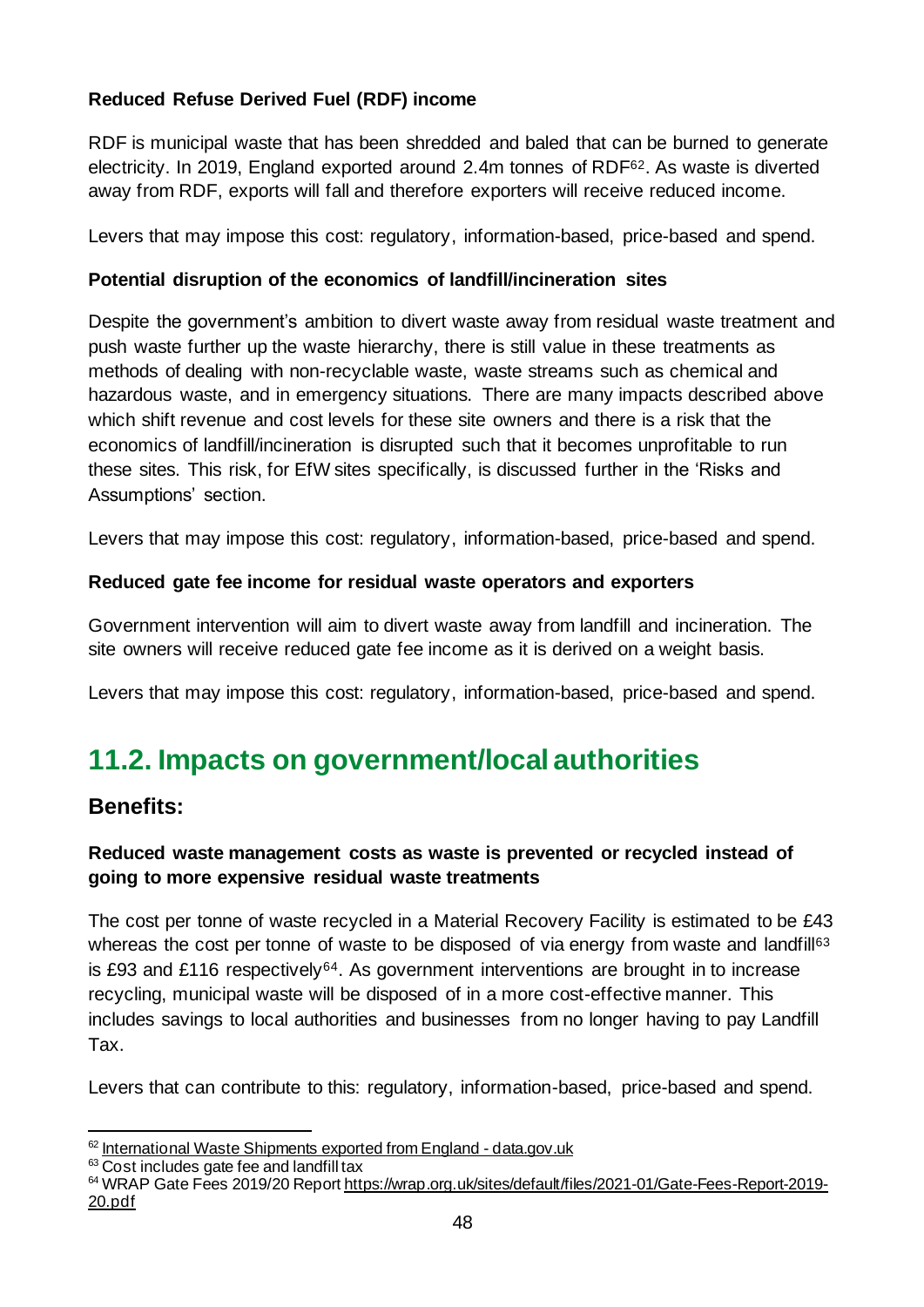### **Costs:**

### **Costs to local authorities (and waste collection businesses) of upgrading vehicle fleet and bins and potential information campaigns**

Improved recycling may require changes in collection methods and require investment in vehicle fleets with the necessary compartmentalised segregation of waste. Furthermore, separate collections of waste could require local authorities to provide each household with additional recycling bins. Government has already committed to funding the net new burdens costs of Separate Food Waste collections in England. EPR for packaging will also fund the net costs of managing households' packaging waste. As the ways in which waste is collected changes, information campaigns will be needed to inform the public of the changes which could require public sector funding.

Levers that may impose this cost: regulatory, information-based, price-based and spend.

### **Increased transport costs and emissions because of more segregated waste**

Higher levels of waste segregation mean that different types of waste will need to be sent to different treatment facilities instead of all going to landfill or incineration. For example, where one household may have previously disposed of all waste in residual waste with some recycling, they may now sort their dry recyclables and food waste separately which need to go to both a recycling centre and an anaerobic digestion facility. This additional transport will cause an increase in transport emissions and fuel costs for local authorities<sup>65</sup>.

Levers that may impose this cost: regulatory, information-based, price-based and spend.

### **(transfer) Reduced landfill tax revenue for government**

As tonnages through the gate and landfill sites reduce, the amount of landfill tax revenue generated will decrease<sup>66</sup> as it is calculated on a per tonne basis.

Levers that may impose this cost: regulatory, information-based, price-based and spend.

## <span id="page-48-0"></span>**11.3. Impacts on the environment**

### **Benefits:**

### **Reduced GHG emissions from landfill/incineration/RDF**

Disposal methods at the bottom of the waste hierarchy such as landfill, incineration and RDF are associated with higher greenhouse gas emissions. Reducing the levels of waste being disposed of via these residual waste methods will lead to an increase in the reuse, repair and remanufacture of materials and move England's waste system to a more

<sup>65</sup> Assuming waste disposal companies pass on additional costs to local authorities

<sup>&</sup>lt;sup>66</sup> Lower tonnages of landfill will reduce landfill tax income if landfill tax rates remain constant. Any increases in the rates may mean that landfill tax revenue increases overall.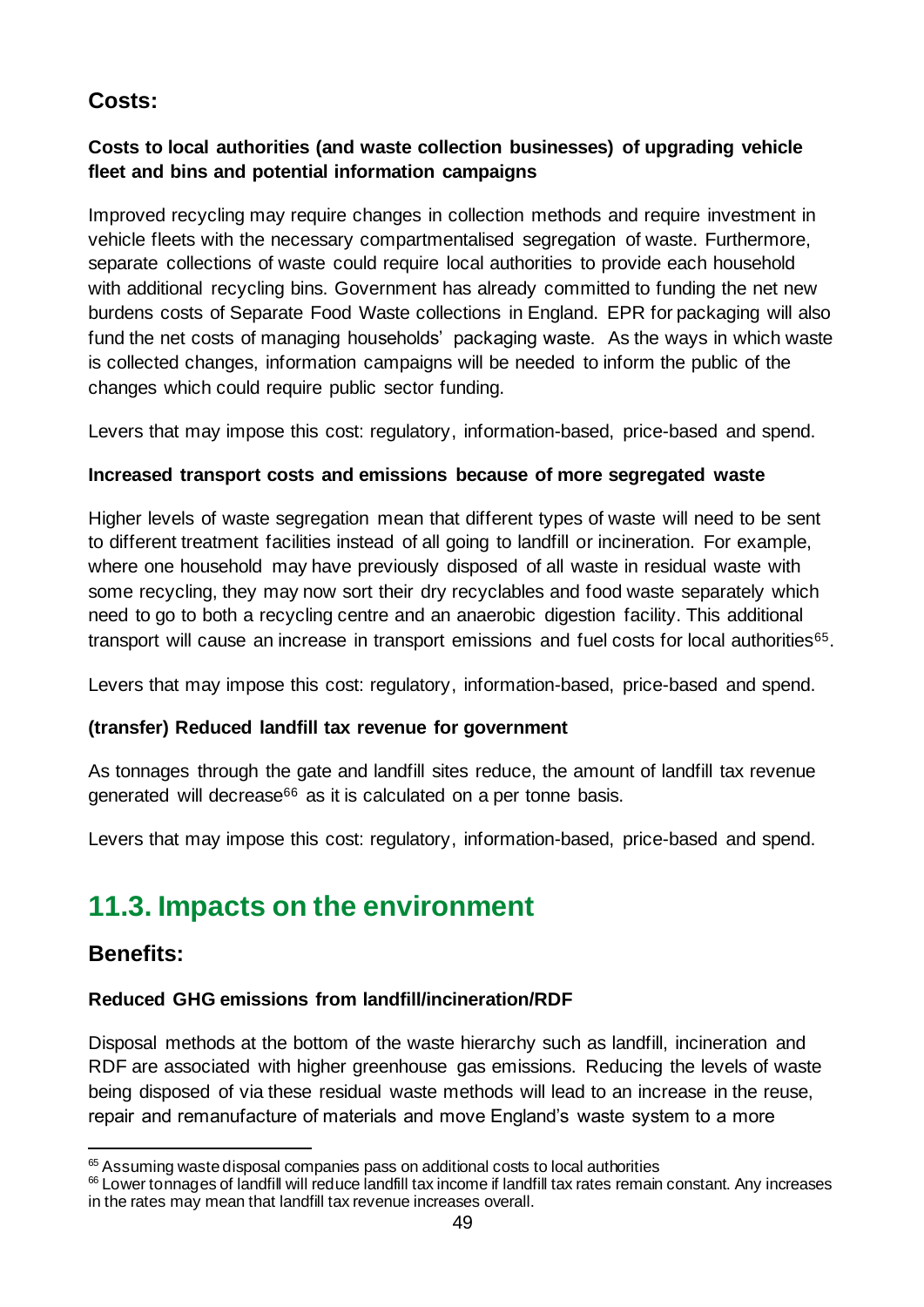circular economy. As resources are kept in the circular economy for longer the emissions associated with residual waste treatments decrease. Government intervention such as consistent collections of kerbside waste will aim to increase recycling and reduce biodegradable waste going to landfill. Biodegradable waste produces methane when broken down, a potent greenhouse gas.

Levers that can contribute to this: regulatory, information-based, price-based and spend.

#### **Increase in recycling**

Government intervention to divert materials from residual waste treatment will improve the circularity of the economy and therefore increase recycling. Recycling allows materials to serve a new purpose instead of being destined for landfill, incineration, RDF or transport fuel. Increasing recycling means that there will be more secondary material on the market which reduces the need to extract primary material. Lower levels of extraction of primary material reduces emissions associated with extraction and stems the depletion of finite natural resources. Increased recycling will also strengthen the secondary material market. As supply increases the price of secondary material will decrease as suppliers try to undercut each other. This will cause secondary materials to become more attractive to manufacturers and will increase its usage. The growth in the size of the secondary material market will allow businesses which treat this material to expand their infrastructure and benefit from economies of scale, which will further reduce the price level of secondary material to allow it to compete with primary materials more.

Levers that can contribute to this: regulatory, information-based, price-based and spend.

### **Costs:**

#### **Potential for increased ammonia emissions from anaerobic digestion (AD)**

Biodegradable waste is an important issue to tackle as it releases methane when sent to landfill, a potent greenhouse gas. Many interventions to reduce the amount of biodegradable waste going to landfill aim to increase food and garden waste collections so this waste can be sent to AD plants. AD plants process biomass into gas for heating and power, as well as producing fertiliser. This process utilises the biomass' energy and nutrition as well as emitting fewer GHG emissions than if it were sent to residual waste treatment. However, the digestion of these materials increases ammonia (NH3) emissions.

Ammonia emissions have negative impacts on both the environment and human health. Ammonia is a highly reactive and soluble alkaline gas. Ammonia emissions can harm soil, rivers, and lakes as emissions lead to increased acid depositions and excessive levels of nutrients<sup>67</sup>. The emissions also have potential negative impacts on human health too. Ammonia can bind with other gases to form ammonium which can harm the cardiovascular and respiratory systems<sup>68</sup>.

<sup>&</sup>lt;sup>67</sup> <https://www.eea.europa.eu/highlights/ammonia-emissions-from-agriculture-continue>

<sup>68</sup> <https://www.rand.org/randeurope/research/projects/impact-of-ammonia-emissions-on-biodiversity.html>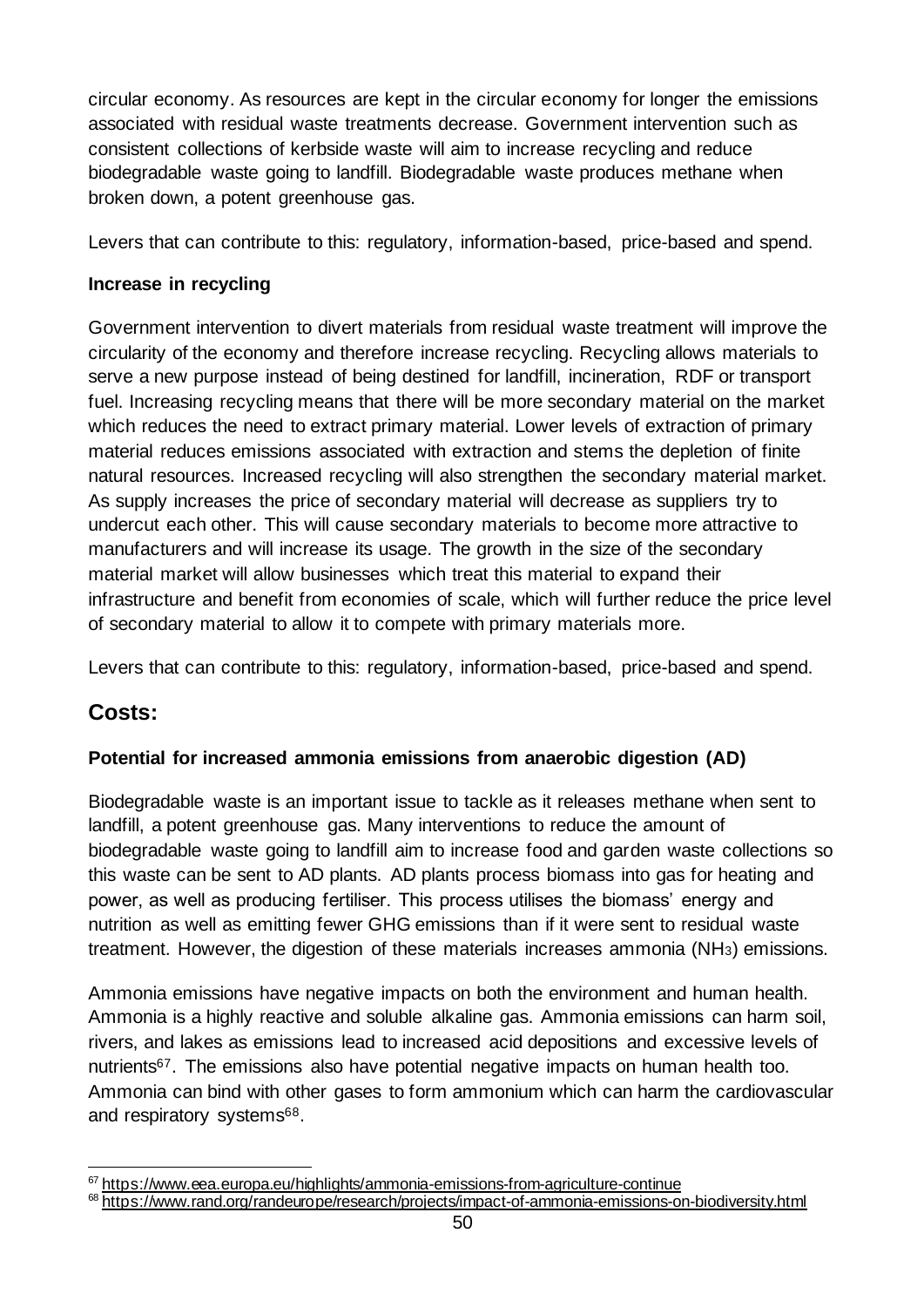Levers that may impose this cost: regulatory, information-based, price-based and spend.

## <span id="page-50-0"></span>**11.4. Impacts on wider society**

### **Benefits:**

### **Reduced disamenity costs of landfill and incineration**

Landfill and incineration sites are associated with disamenity costs to local residents as it is undesirable to live in close proximity to these sites. Hedonic price modelling has demonstrated that proximity to a landfill site has a negative impact on house value69. There is this tangible monetary negative impact on house prices but there is also the impact of the decreased utility for local residents due to the sight and smell which is difficult to quantify.

Levers that can contribute to this: regulatory, information-based, price-based and spend.

### **Increased jobs in reprocessing and repair sectors**

The expansion of the secondary material market would lead to job creation. Green Alliance estimate that on the current path, the circular economy has the potential to create 200,000 jobs and reduce unemployment by 54,000 by 203070. It is expected that job creation caused by the increase in reprocessing and repair will outweigh the job loss in residual waste treatment. It is expected these new jobs will be created throughout England, including in more deprived areas, contributing towards the government's ambition to level up the UK economy.

Levers that can contribute to this: regulatory, information-based, price-based and spend.

 $69$  Ham, Y.J., Maddison, D.J. and Elliott, R.J., 2013. The valuation of landfill disamenities in Birmingham. *Ecological economics*, *85*, pp.116-129.

<sup>&</sup>lt;sup>70</sup> Employment and the circular economy: job creation in a more resource efficient Britain » Green Alliance [\(green-alliance.org.uk\)](https://green-alliance.org.uk/publication/employment-and-the-circular-economy-job-creation-in-a-more-resource-efficient-britain/)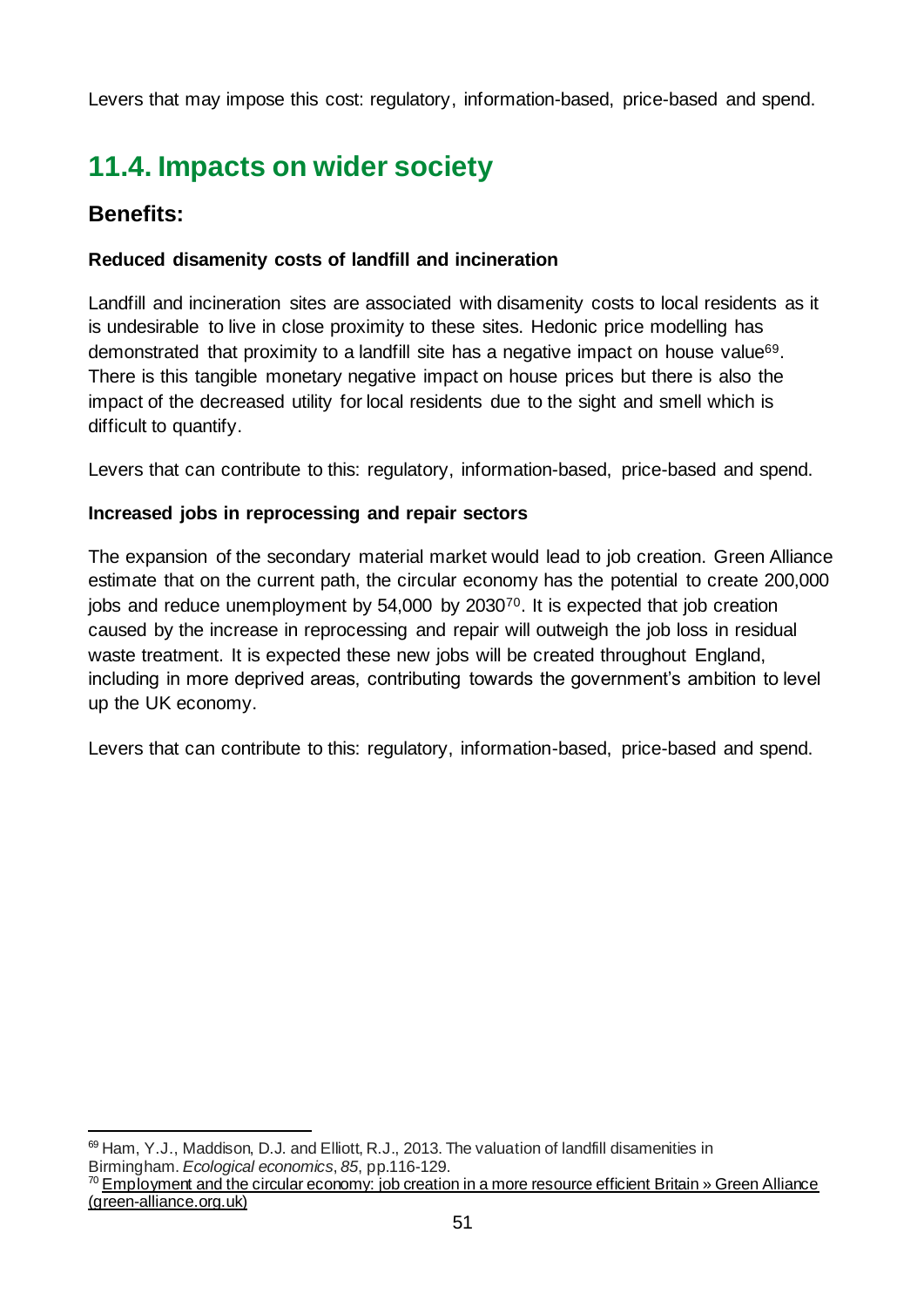## <span id="page-51-0"></span>**12. Small and micro business assessment**

The setting of a legislative target to reduce residual waste places no direct costs onto small and micro businesses. However, it will require the future setting of policy interventions to meet the target, which may impose some costs. It is not expected for small and micro businesses to be disproportionately affected by future policies contributing towards the proposed target. All future policies will be subject to future consultation and corresponding economic assessment of costs, including small and micro business assessments.

## <span id="page-51-1"></span>**13. Wider impacts**

The wider impacts from the proposed target will depend on the future policies which are implemented to reach it. As outlined within the 'Possible additional policy levers to reduce residual waste' section, future policies and the target itself should encourage investment that will drive innovation to improve the circularity of the economy. It is not expected for future policies contributing towards the target to have substantial impacts on competition or on trade. It is not expected for these policies to have substantial distributional or regional impacts. All future policies will be subject to future consultation and corresponding economic assessment of impacts, including on wider impacts.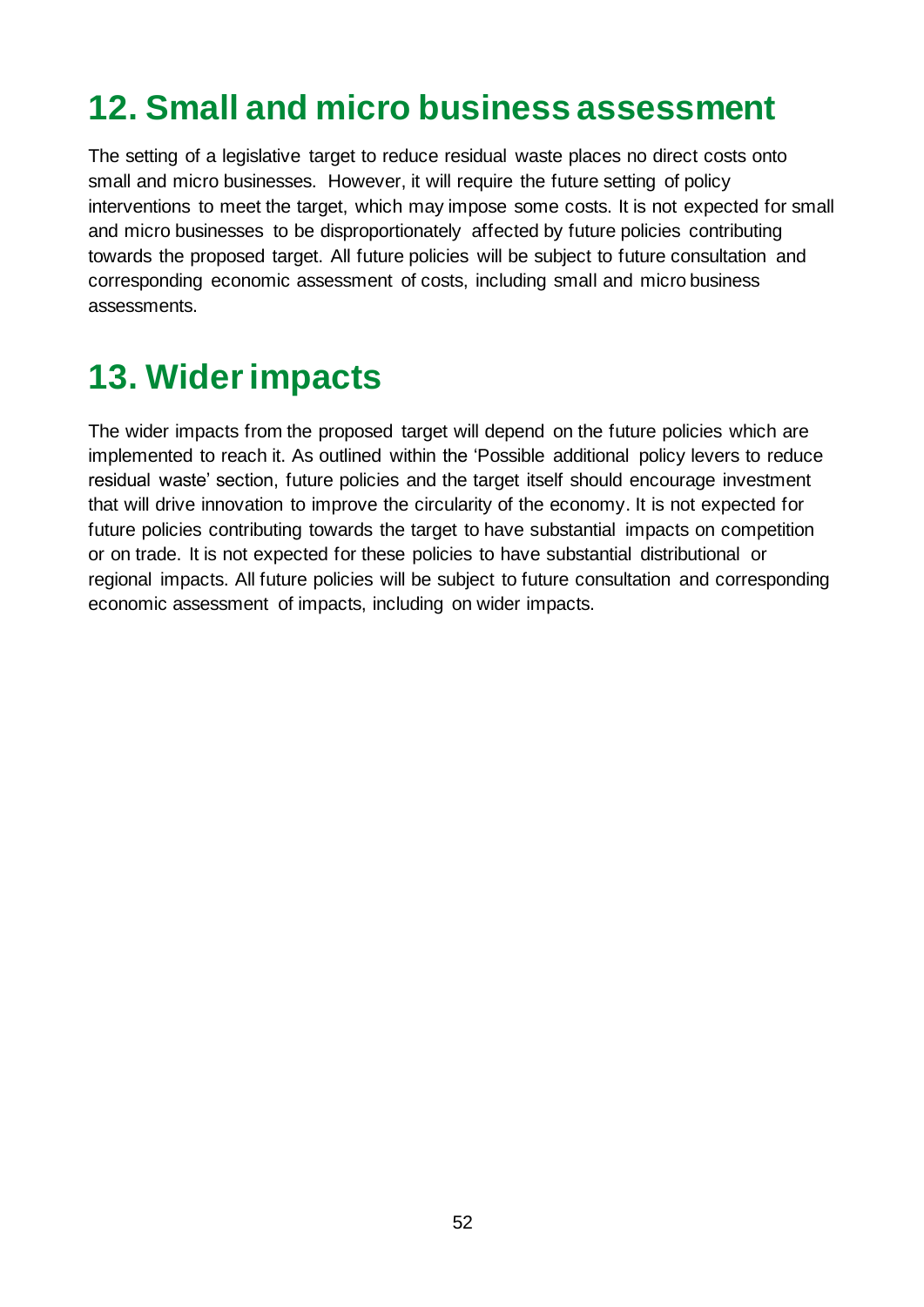## <span id="page-52-0"></span>**14. Proposed Target Scope & Metric**

### <span id="page-52-1"></span>**14.1. Proposed Target Scope**

An alternative target considered but not progressed at this stage was 'Resource Productivity', measured in terms of Gross Domestic Product/Raw Material Consumption. Due to the large sectoral coverage, cross-government remit and complexity in calculating the target itself, it was decided not to set a target in October 2022, but to still consult on it to obtain views on how to best to develop it as a potential future target. We will continue to develop the evidence base in this regard.

The target chosen to be set in October 2022 relates to a reduction in residual waste. Residual waste can originate from a range of sectors, including households (as "black bag waste"), commercial and industrial, and construction, demolition and excavation sources. Some waste is also designated for example hazardous or clinical and must be treated in specific ways.

It is proposed to measure the target at endpoint treatment and capture the treatments that are typically associated with mixed residual waste – that is waste that is sent to landfill, put through incineration (including energy from waste incineration), sent overseas for energy recovery or used in energy recovery for transport fuel. Other forms of energy recovery may become more commonplace in the future and may also be captured within the scope. This treatment-based scope is instead of defining residual waste at point of collection, such as kerbside or at HWRCs, for which there is currently less robust data for some sources of waste. We will continue to review which treatments it is appropriate to capture in the metric as new technologies and treatment options emerge.

Our proposed target scope, which we are seeking further views on at consultation, includes all residual waste, excluding major mineral wastes, that is excluding the predominant, and largely inert, waste categories from construction and demolition, such as concrete, bricks and sand, as well as soils and other mineral wastes from excavation and mining activities.

This scope is proposed in order to focus attention on where the environmental impact per tonne of waste is greatest, such as landfilling biodegradable materials or incinerating plastic. Furthermore, while we want to reduce overall residual waste, the data for some areas of waste is currently less robust than others, with uncertainties in construction, demolition and excavation data of particular concern for setting a meaningful long-term target.

Additionally, our evidence base on alternatives to residual treatment for mineral wastes is less strong, and the large tonnages associated with these wastes would risk perverse outcomes. For example, including mineral wastes is likely to mask the importance of reducing the residual treatment of other materials, for which lower tonnages are generated, but have greater environmental impacts per tonne*.* For example, landfilling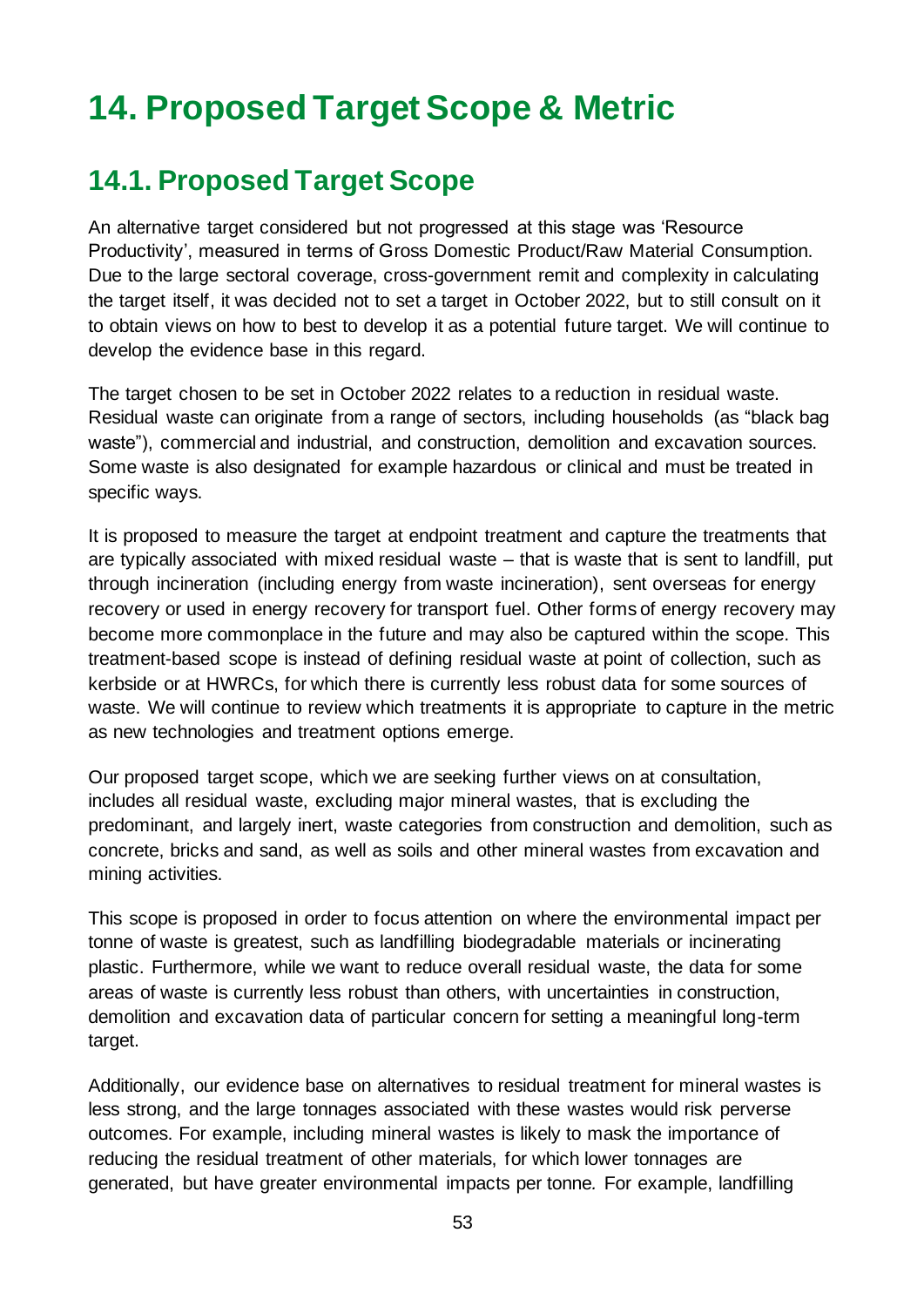biodegradable wastes or incinerating plastic wastes. Therefore, it is believed that excluding MMW is the best option for the target scope.

Initially two approaches to narrow the scope of the target to exclude MMW were identified:

**Option A)** The proposed material-based scope of all residual waste, excluding MMW.

**Option B)** A source-based scope of municipal residual waste, defined as household and household-like waste, that is waste from households, plus waste from other sources, such as commercial waste, which is similar in composition to household waste.

Owing to the varying environmental impacts of different materials at the different residual waste treatments (that is landfill and incineration), it is important for us to give regard to the individual materials that make up residual waste, in order to deliver the best possible environmental improvements. For example, plastic waste has relatively little environmental impact at landfill but a high impact at incineration.

It is therefore proposed that option A is the most appropriate scope. It provides a more holistic approach, which will incorporate all tonnages of a given material type where the environmental impacts of waste treatment are comparable, rather than arbitrarily limiting some materials by source. For example, a municipal waste scope would largely exclude industrial waste as well as some biodegradable materials from construction and demolition sources, such as wood waste.

In comparison to option B, the broader scope of option A captures approximately 6.7m additional tonnes of non-municipal non-major mineral waste (based on 2019 data) - mainly industrial waste and non-MMW from construction and demolition sources. These are waste streams where possible policy interventions are less clear and require further evidence gathering. Furthermore, it is not yet clear whether alternative treatment options such as reuse or recycling are available, or practicable for these materials. Broadening the scope in this way therefore risks artificially reducing our ambition level, by including waste materials that it may not be feasible to reduce at residual treatments. However, despite this, it is proposed that this should still be the preferred scope in terms of maximising transparency around the tonnages of residual waste that are treated. It also acknowledges that within these waste streams are materials that are captured in municipal waste definitions and have the same environmental impact.

An overarching residual waste target has been proposed instead of individual, materialspecific targets, such as a plastics waste reduction target, as these would risk shifting the environmental impact to other environmental harmful material types and could even lead to increases in residual waste due to switching to heavier materials. Including a wide range of materials ensure a holistic view to waste is taken and reduces waste overall.

The proposed scope will also include incinerator bottom ash metals that are retrieved and ultimately recycled following incineration. Although these are ultimately recycled, it is proposed to still include them within the target scope (that is not to deduct tonnages of IBA metals from total incineration in the metric) in order to incentivise the separation of these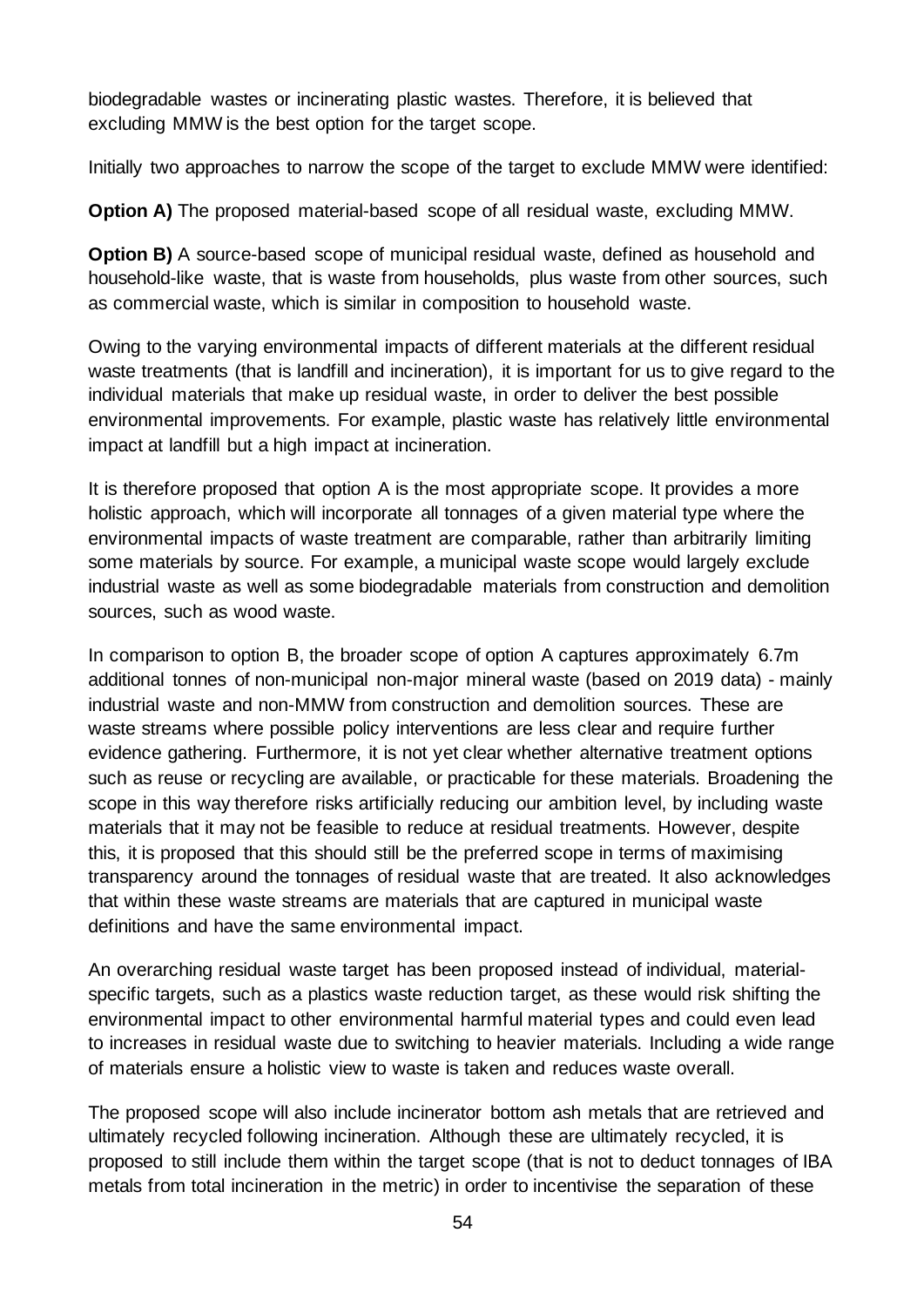materials earlier in the waste management process, before they are put through incineration.

### <span id="page-54-0"></span>**14.2. Target Metric**

The proposed target to reduce residual waste excluding MMW is suggested on a  $kq^{71}$  per capita basis as described in the metric below. Controlling for population in this way will ensure that the proposed target remains comparable over time and isn't affected by impacts beyond our control. It is noted that sustained population growth would dampen the benefits to the environment of reduced per capita waste levels.



In the proposed metric, which we are seeking further views on at consultation, the tonnage of waste sent to landfill is derived from the Environment Agency's Waste Data Interrogator, the tonnage of waste put through incineration is derived from Environment Agency incineration monitoring reports, and the tonnage of waste exported for energy recovery is derived from International Waste Shipments data. When production begins, it is expected waste used in energy recovery for transport fuels to be reported by the Environment Agency. Population estimates will be taken from the Office for National Statistics (ONS) published data. These datasets are published on an annual basis and are expected to continue to be available for the foreseeable future. For more information, see the ['Monit](#page-60-0)oring and Evaluation' section.

 $71$  Kg used over tonnes to avoid unnecessary use of decimals.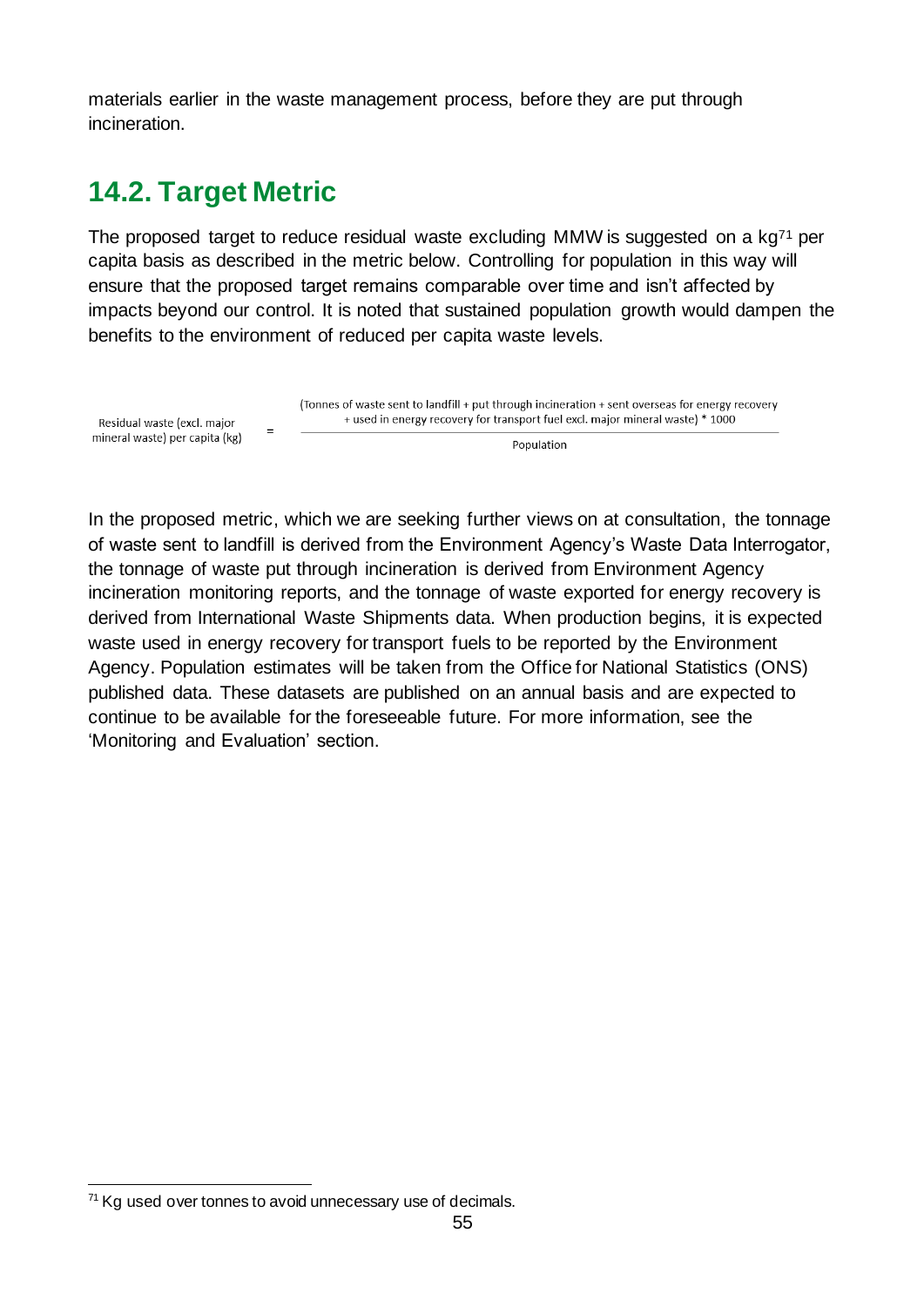# <span id="page-55-0"></span>**15. Existing ambitions and strategies**

To provide a sense check to the modelling of potential policy pathways, we have also modelled how wider government ambitions and strategies might impact upon our baseline. The additional ambitions that have been considered in our modelling include:

- Meeting a 65% municipal recycling rate by 2035 and,
- Achieving zero avoidable waste by 2050.

In modelling the trajectory for a 65% municipal recycling rate by 2035, the growth rate required to reach this commitment is taken and then a continued growth scenario is assumed, where this increase continues at a linear rate to 2042. This results in a municipal recycling rate in 2042 of approximately 75%. Based on current modelling, it is expected this would result in a 54% reduction of residual waste excl. MMW (kg per capita) by 2042 relative to 2019 (from 552 kg per capita in 2019 to 251 kg per capita in 2042). In absolute tonnage terms, this would be associated with a reduction to 15m tonnes in 2042 from 31m tonnes in 2019.

If it were assumed that this linear growth in the municipal recycling rate continued at the same pace to 2050, it is expected this would result in a municipal recycling rate of approximately 86%. In the current modelling, this would be associated with a 73% reduction of residual waste excl. MMW (kg per capita) by 2050 relative to 2019 (from 552 kg per capita in 2019 to 148 kg per capita in 2050). In absolute tonnage terms, this would be associated with a reduction to 9m tonnes in 2050.

Regarding the ambition to reach zero avoidable waste by 2050, we have defined avoidable waste for modelling purposes as all waste within the residual waste stream that is either readily or potentially recyclable, with some scenarios where waste that is potentially substitutable to a material that could be recycled is also included. This categorisation is based on WRAP's 2017 composition study of municipal waste<sup>72</sup>, and avoidability classifications detailed in the Resources and Waste Strategy Monitoring Progress report, where:

- 1. **Readily recyclable** (with current technologies) refers to items that shouldn't be in the residual waste stream whatsoever because they are recyclable or compostable at the kerbside or household waste recycling centres;
- 2. **Potentially recyclable** (with technologies in development) refers to items where recycling of this material either: a) happens already but not at scale due to collection or technical challenges; or b) could be possible with technological/methodological changes that are already on the market and can be readily envisaged;

 $72$  Quantif ying the composition of municipal waste | WRAP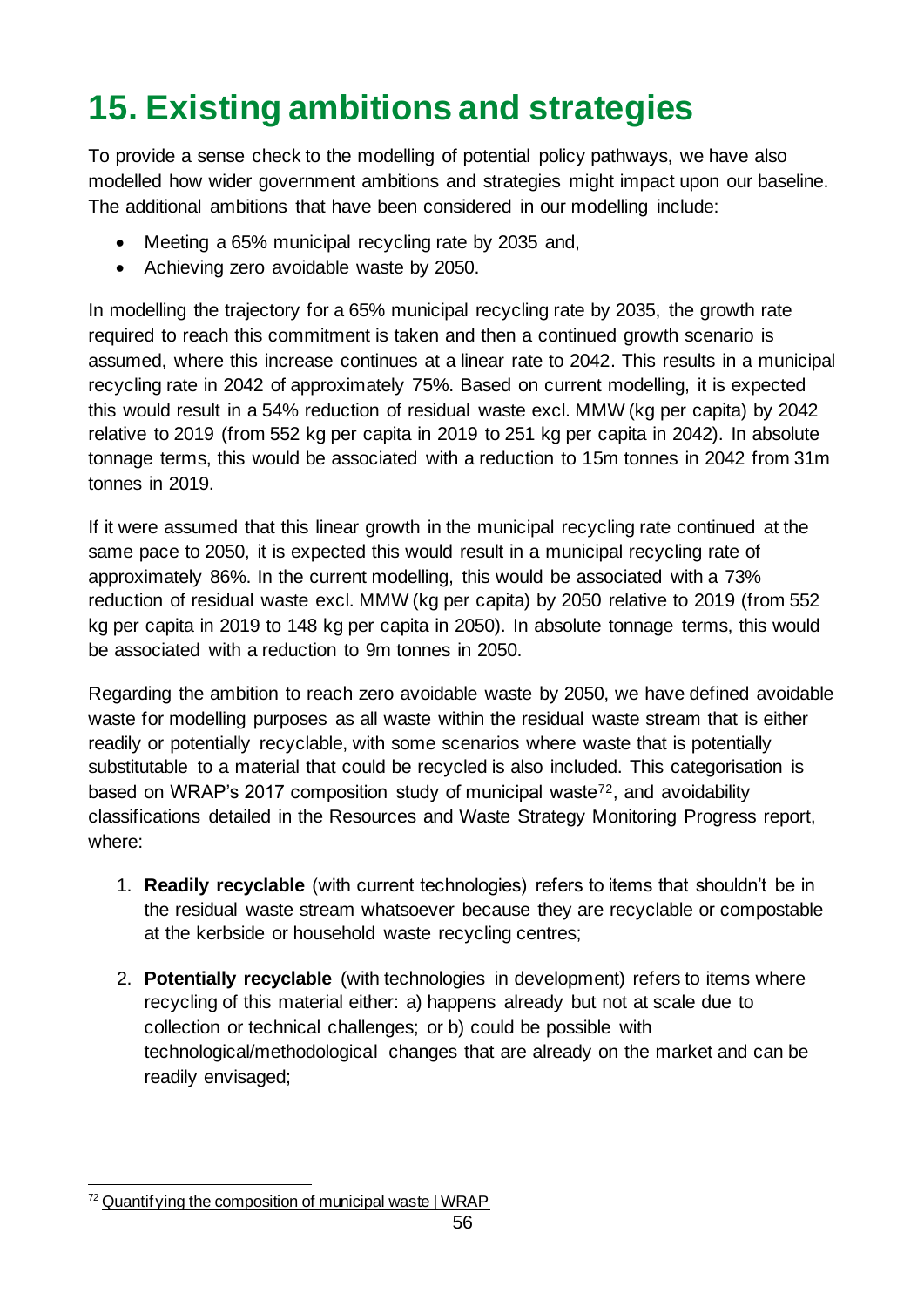- 3. **Potentially substitutable** (to a material which could be recycled) refers to items where it is hard to envisage a recycling route for these materials, but they could be substituted for something else which could be recycled;
- 4. **Difficult to recycle or substitute** refers to items where the material is difficult to avoid becoming residual and no feasible alternative can be envisaged without entailing substantial cost.

The zero avoidable waste trajectories that have been modelled are relatively ambitious, including both household and non-household municipal waste within their scope.

From the above avoidability classifications and WRAP 2017 composition study, the modelling estimates that 55.1% of municipal waste in the residual waste stream is readily recyclable, 75.7% is either readily or potentially recyclable, and 91.9% is either readily or potentially recyclable or potentially substitutable to a material that can be recycled. The modelling then derives the amount of municipal waste that would be left in the residual waste stream if this commitment were to be achieved by 2042 (baseline municipal residual waste minus the proportion assumed to be avoidable) and maps a linear trajectory towards achieving that goal.

Systems loss caps have been applied on top of this, where it is assumed that a certain proportion of potentially avoidable waste is never removed from the residual waste stream:

- **Minimal systems loss** assumes that 10% of readily recyclable material, 20% of potentially recyclable material, and 20% of potentially substitutable material is never removed from the residual waste stream;
- **Low systems loss** assumes that 10% of readily recyclable material, 20% of potentially recyclable material, and 100% of potentially substitutable material is never removed;
- **Medium systems loss** assumes that 20% of readily recyclable material, 40% of potentially recyclable material, and 100% of potentially substitutable material is never removed.

Effectively, both low and medium systems loss assume scenarios in which potentially substitutable material is not included within the working definition of avoidable waste. Minimal systems loss assumes a more ambitious scenario in which this is included. These assumptions are illustrative only and should not be taken to be indicative of a planned or expected trajectory to reach zero avoidable waste. However, they enable us to model a range of scenarios that may be possible.

Based on current modelling, it is expected reaching zero avoidable waste by 2042 would reduce residual waste excluding MMW (kg per capita) by between 47% and 65% relative to 2019 levels (from 552 kg per capita in 2019 to between 193 and 291 kg per capita in 2042). In absolute tonnage terms, this would be associated with a reduction in residual waste to between 12m and 18m tonnes.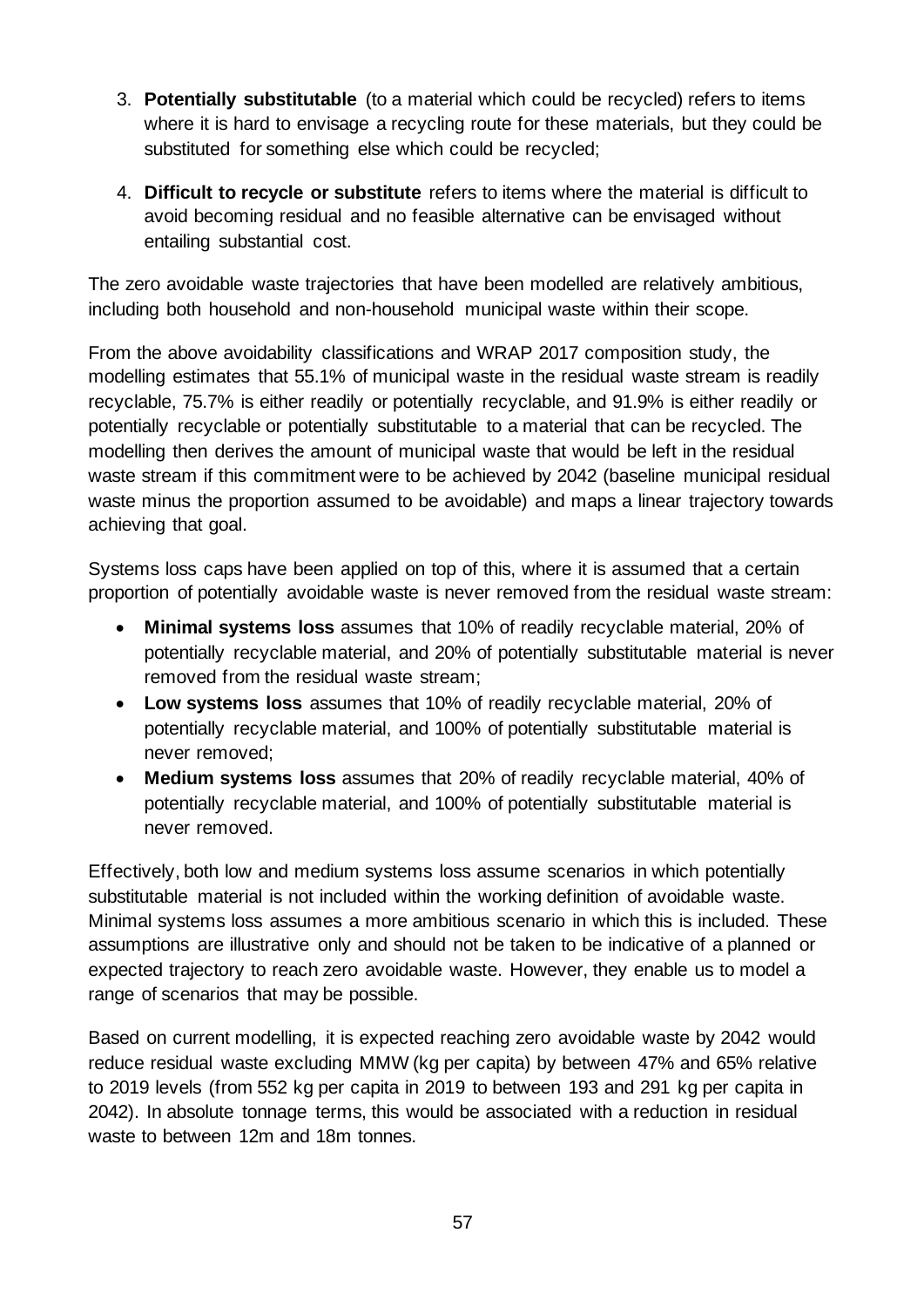Due to the method used, which maps a linear trajectory to a specified proportion of waste removed from the municipal residual waste stream, the modelling produces very similar results if we were to achieve zero avoidable waste by 2050. Accordingly, we would expect reaching zero avoidable waste by 2050 to reduce residual waste excl. MMW (kg per capita) by between 47% and 66% relative to 2019 levels (from 552 kg per capita in 2019 to between 190 and 290 kg per capita in 2050). In absolute tonnage terms, this would be associated with a reduction in residual waste to between 12m and 18m tonnes.

The modelled trajectories detailed above and shown in the figures below provide further evidence that our proposed target ambition level is ambitious but achievable and that our illustrative policy pathway is a sensible illustration of the level of waste reduction that may be achieved.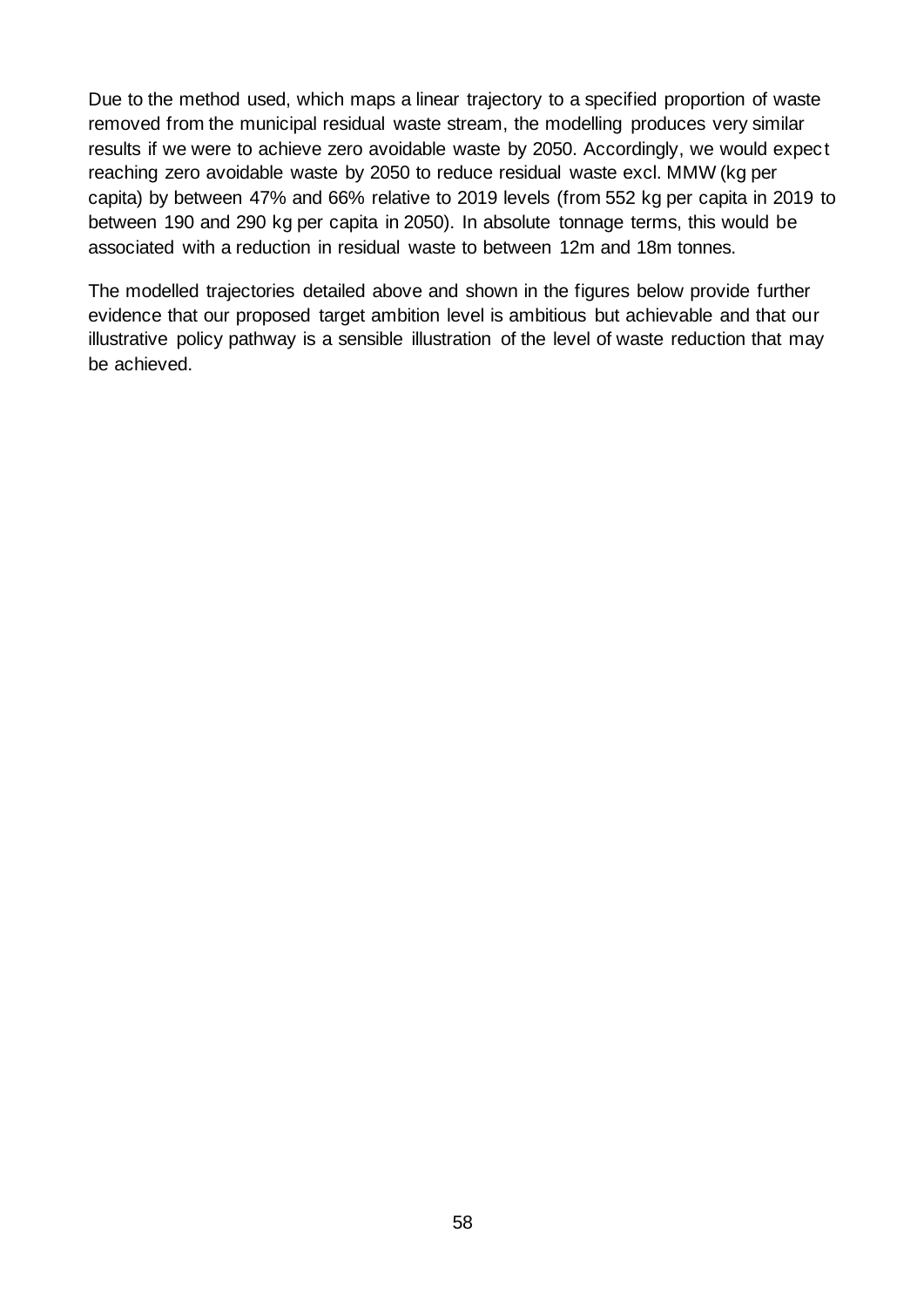

**Figure 7: Residual waste excl. major mineral waste after existing strategies and ambitions, up to 2042. RR = Recycling Rate**

**Figure 8: Residual waste excl. major mineral waste after existing strategies and ambitions, up to 2050. RR = Recycling Rate**

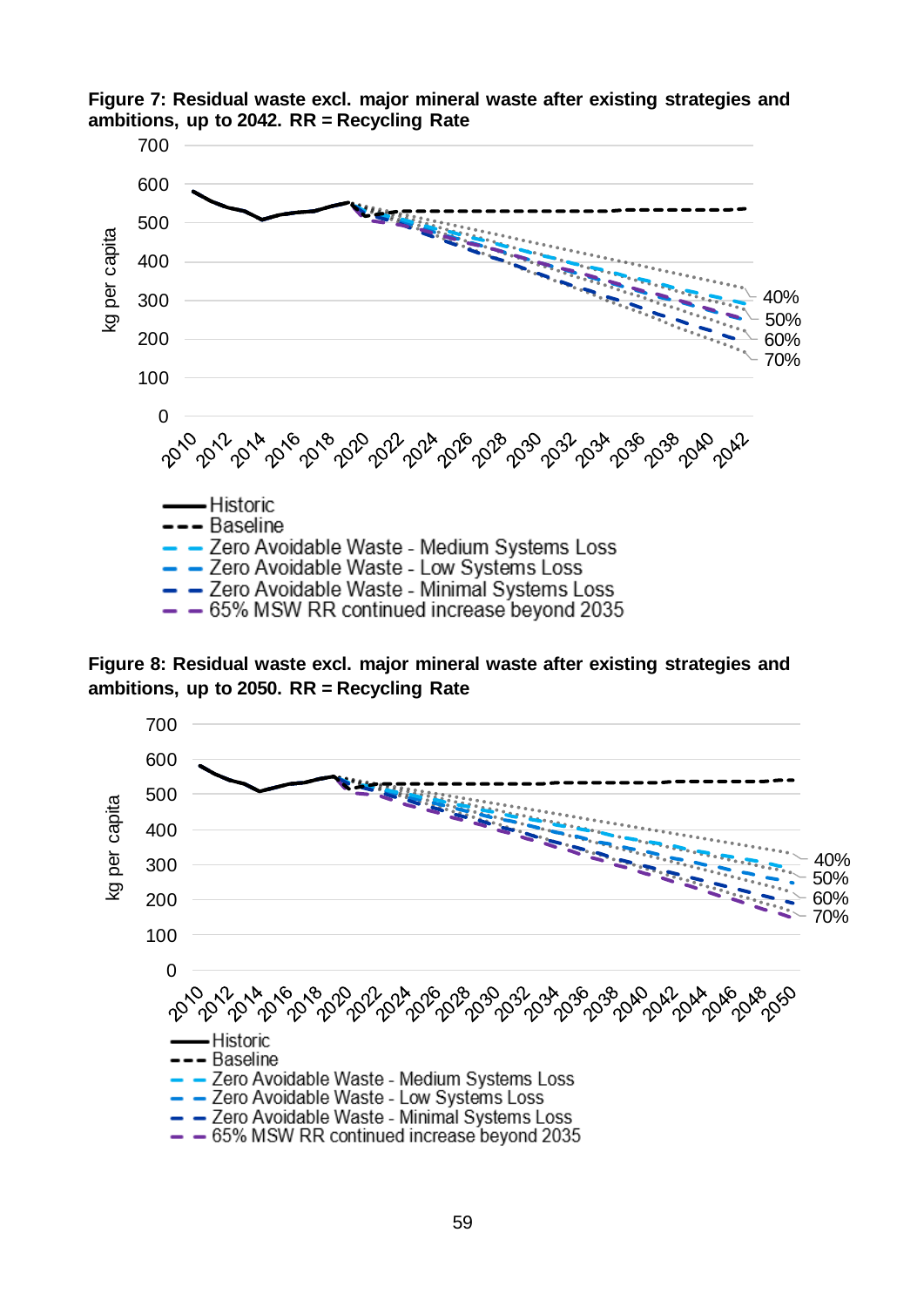## <span id="page-59-0"></span>**16. Risks and assumptions**

Our proposed target scope uses a treatment-based definition of residual waste, covering residual waste that is sent to landfill, put through incineration (with or without energy recovery), sent overseas for energy recovery, or used in energy recovery for transport fuel. It is assumed that only residual waste is sent to these end-of-life treatment options, and that residual waste is sent nowhere else. For policies where the impact is upon waste collection or generation, there is an assumption that this impact will carry through to waste treatment tonnages, and that a treatment-based definition of residual waste is a fair proxy for residual waste at point of collection. This does not account for waste collected as residual waste that is then diverted for recycling or reuse at a reprocessor site but does capture waste collected as recyclate that is then rejected and diverted to a residual waste end of life treatment option. The risk of this substantially affecting policy impacts is considered to be slight as rejects and waste diverted from one waste stream to the other make up a very small proportion of total waste.

The WfH residual waste projection is calculated by multiplying the forecasted waste arisings by a flat 44.6% recycling rate (excluding IBA metals). The waste arisings figures have uncertainty from the projections of the external variables that feed into the forecast. The NHM and non-MSW C&I residual waste forecasts are both calculated by multiplying the C&I waste arisings (split into MSW and non-MSW by EWC code) by their respective non-residual rates. The waste arisings figures are sensitive to any external factors which can impact the GVA of the commercial or industrial sectors. These non-residual rates are held flat to minimise the effects of fluctuations in the underlying data, which is subject to the same methodological uncertainties and data limitations as the C&I methodology <sup>73</sup>. The impact of Covid-19 on the considered waste arisings has not been directly incorporated in the forecasting model as it is still unclear what impact Covid-19 will have on future waste arisings and how long these effects will last. However, Covid-19 impacted the GDHI and sector-specific GVAs around 2020, which affected the waste arisings forecasts (that is causing a reduction in arisings).

The non-WfH, non-C&I, non-major mineral residual waste is defined by a set of EWC codes at residual waste treatment. This waste includes materials such as sorting residues, wood, metals, slurry and manure, and animal, vegetal and food waste. These are projected forward using the GVAs of individual sectors and therefore are sensitive to any external factors which can impact these GVAs. Additionally, by projecting these tonnages directly from data at end-of-life treatment, unlike the other waste streams, it is assumed that this is comparable to the tonnages of this waste at point of collection after nonresidual rates are applied.

Furthermore, the appraisal is of pathways that are illustrative of what may be required to reach the proposed target, it does not assume specific policy choices and there is a high

73

Commercial and Industrial Waste Arisings Methodology RevisionsFeb2018 contact details update.pdf [\(publishing.service.gov.uk\)](https://assets.publishing.service.gov.uk/government/uploads/system/uploads/attachment_data/file/1002247/Commercial_and_Industrial_Waste_Arisings_Methodology_RevisionsFeb2018_contact_details_update.pdf)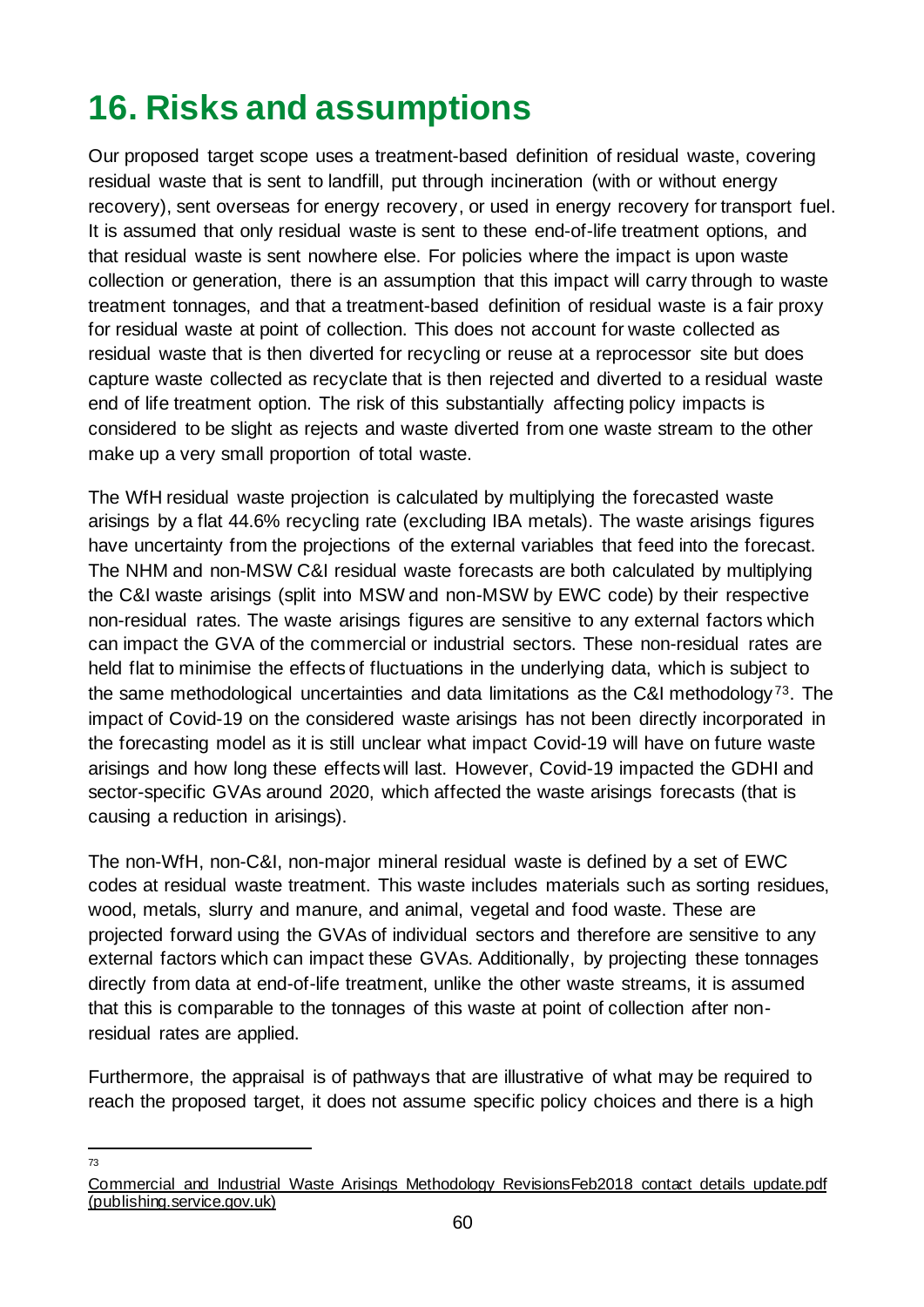degree of uncertainty around what policies will be used to meet the target and what their costs and benefits will be. Other pathways to reach the targets would have different associated costs and benefits. The modelling of only price-based pathways adds risk to the cost and benefit estimates, and these should only be seen as illustrative.

Though consulted-on, CPR policies are not finalised. Their modelled impacts on residual waste levels are based on the latest available information. There is a risk that the implemented policies may differ slightly from those modelled and their residual waste impacts may be different.

<span id="page-60-0"></span>A risk considered during analysis of options is that of stranded assets, principally EfW plants. A rapid fall in residual waste could have the potential to make some EfW plants redundant, with long-term contracts still in place. However, for both 2042 and 2050 target end date options, this is not considered to be a major risk. The current EfW capacity has been built primarily by the local authorities sector on the basis of 25-year contracts that will expire before 2042. EfW plants currently under construction are being built primarily by the private sector on the basis of 15-year contracts, also expiring before 2042. Whilst the technical life of an EfW plant may be up to 40 years, the risk of loss is tied to the long-term contracts. Outside of these contract terms, if residual waste is not at level viable for these plants, the plants will be decommissioned – this will come at a cost to the owners.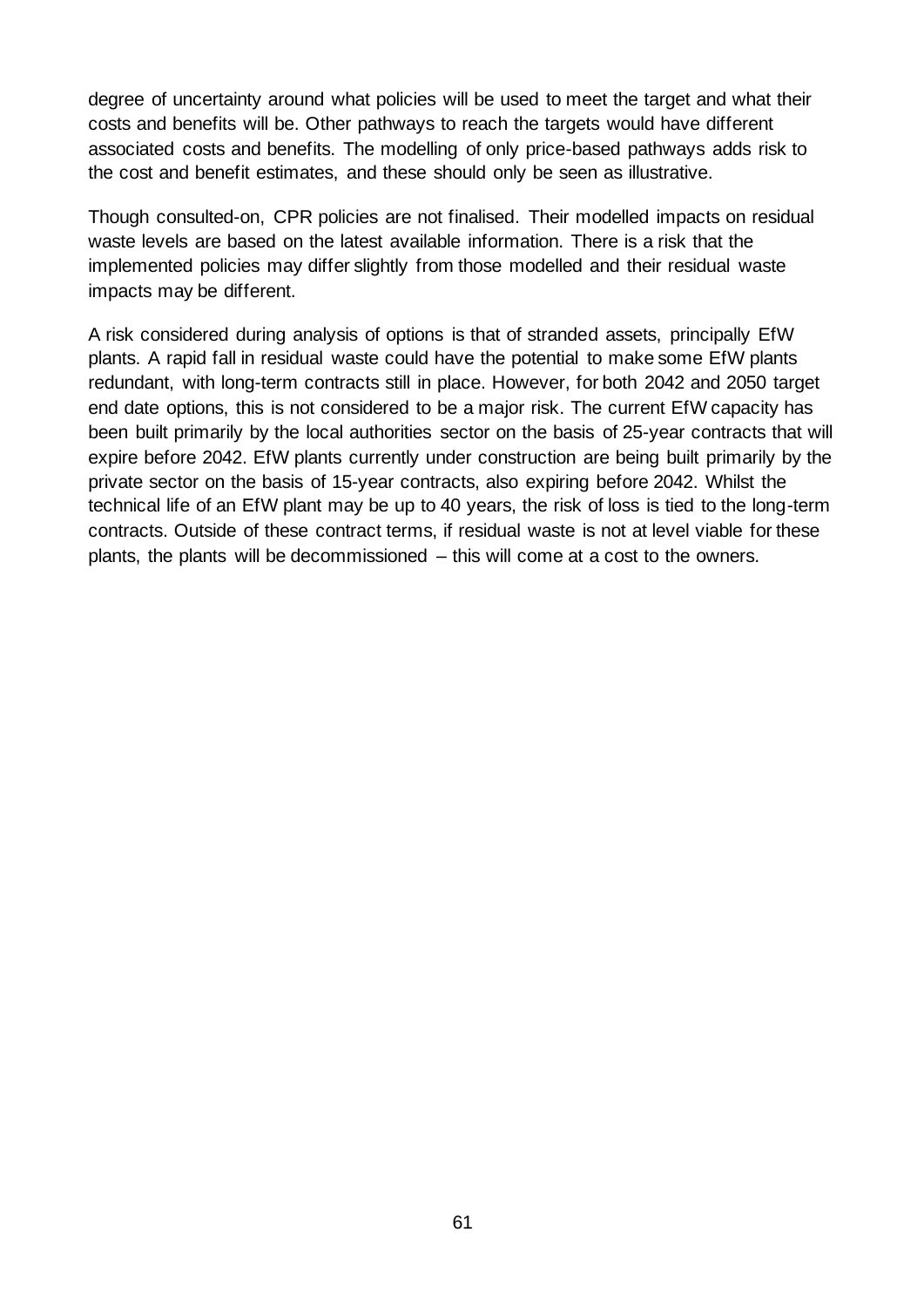## <span id="page-61-0"></span>**17. Monitoring and Evaluation**

Our theory of change, simply stated, is that a statutory target, with concomitant reporting, to reduce residual waste will support future governments to continue to commit to, fund, design and implement policies to help achieve it, else risk reputational damage.

To monitor progress against the target, we will track changes in the amount of residual waste. A treatment-based approach to the indicator has been proposed, defining residual waste as all waste sent to landfill, put through incineration (including energy from waste incineration), sent overseas for energy recovery, or used in energy recovery for transport fuel. Other forms of energy recovery may become more commonplace in the future and may also be captured within the scope. The indicator will require data from the Environment Agency's Waste Data Interrogator, which is published on an annual basis, as well as the Environment Agency's Incineration Monitoring reports, made available to Defra annually, and International Waste Shipment data, also published on an annual basis. Population estimates will be taken from ONS published data, also updated annually. These datasets are expected to continue to be available for the foreseeable future.

Waste Data Interrogator provides data on all waste received and removed from permitted waste facilities in England, including hazardous waste, but excluding exempt facilities. It holds the data for around 6,000 regulated sites and, though it is officially used to monitor compliance, has historically been used by Defra and local authorities to assist in planning for new waste facilities, monitoring against statutory targets, and reporting waste treatment figures such as in the UK Waste Statistics notice. It provides tonnages of waste sent to landfill and incineration in England by EWC code, self-reported by the permitted sites.

The Environment Agency's Incineration Monitoring reports provide data on tonnages of waste put through (as opposed to simply sent to) permitted waste incinerators in England. By request, the Environment Agency provides Defra with this report further mapped by EWC code.

International Waste Shipment data includes records of international shipments permitted under Transfrontier Shipment of Waste Regulations (2007). The dataset covers RDF sent overseas for energy recovery as well as other waste types such as solid recovered fuel (SRF). RDF and SRF largely consist of combustible components of both municipal and commercial industrial waste such as plastics and biodegradable waste.

The introduction of an electronic waste tracking service, which will digitally capture data on movements of waste, is expected to deliver substantial improvements in waste generation and treatment data across all waste streams.

It is proposed to exclude major mineral wastes from the target scope based on an agreed list of European Waste Classification for Statistics (EWC-Stat) codes. Excluding major mineral wastes from the target scope excludes the predominant, and largely inert, waste categories from the construction and demolition waste stream, such as concrete, bricks and sand, as well as soils and other mineral wastes from excavation and mining activities.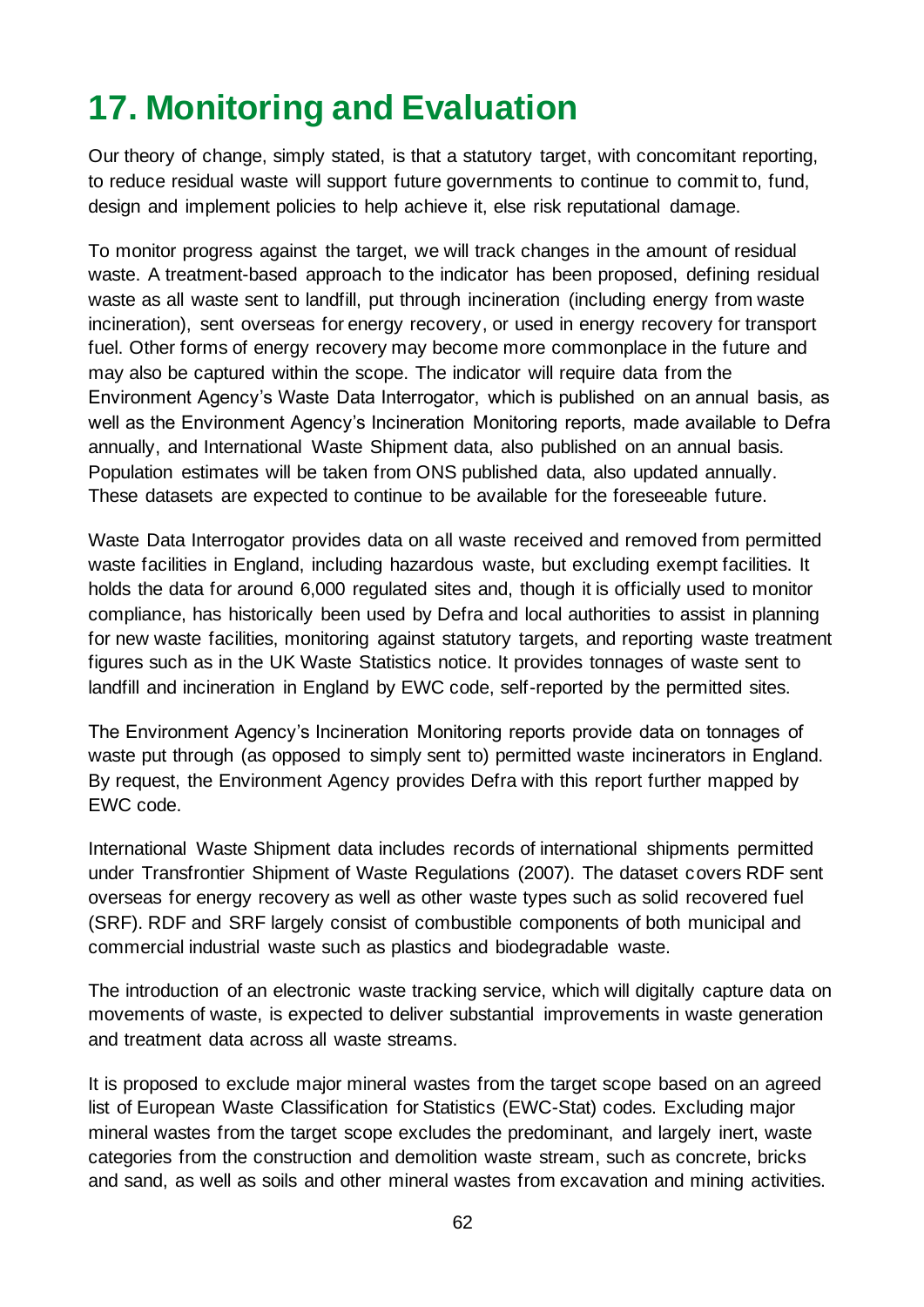It is proposed to report progress against the target on an annual basis beginning 2023.

Evaluation will draw conclusions about which government policies have contributed to progress against the target, how, and in what circumstances. It will attempt to quantify the impact of each policy on residual waste amounts, both singly and in combination.

Future policies that contribute towards the target will be subject to their own monitoring and evaluation plans. Annex A sets out the evaluation plan for some of the key future policies which may contribute towards the target.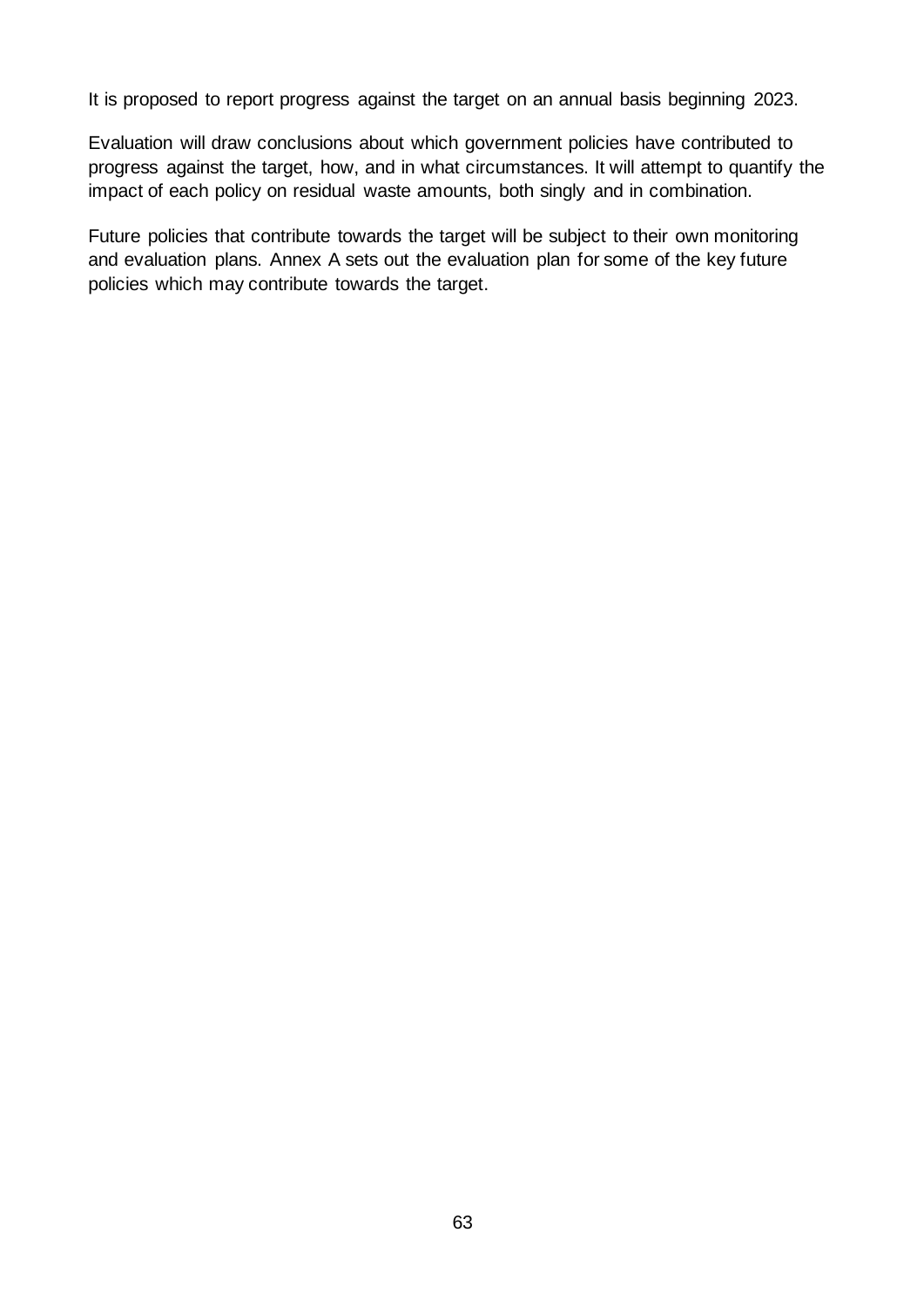## <span id="page-63-0"></span>**Annex A – Monitoring & Evaluation of future policies that may contribute towards the target**

### <span id="page-63-1"></span>**Theory of change for future policies**

Our 2018 Resources and Waste Strategy sets the context for a suite of relevant policies; these are currently being designed and implemented. Key to this are our Collection and Packaging Reforms (DRS, EPR and consistent collections). Other policies are also expected to make a contribution for example the Waste Infrastructure Development Programme (WIDP), eco-design, product labelling, EPR for Waste Electrical and Electronic Equipment (WEEE), batteries and textiles, waste tracking, and bans on single use plastics.

In the 25 Year Environment Plan, we committed to achieving zero avoidable waste by 2050; reducing residual waste is closely linked to that objective. Defra has recently let a contract to evaluate progress towards the objectives set out on the 25 Year Environment Plan, and this contract includes producing theories of change/logic maps for each of the key areas of progress. We will ensure we work closely with the contractor team responsible for producing these consolidated theories of change.

We are currently procuring a large-scale, multi-year evaluation of progress against the key commitments of the Resources and Waste Strategy. This programme of work will fill any gaps in theory of change (ToC) development for the following 12 policies:

- 1. Extended producer responsibility for packaging (up-to-date ToC produced)
- 2. A deposit return scheme for drinks packaging (up-to-date ToC produced)
- 3. Consistent recycling collections for households and businesses (up-to-date ToC produced)
- 4. Reform of the carriers, brokers and dealers regulations (ToC in development)
- 5. Reform of exemptions to licensing/permitting (ToC in development)
- 6. Waste tracking (ToC in development)
- 7. Eco-design (ToC in development)
- 8. Product labelling (ToC in development)
- 9. Bans on certain single use plastic items phase 2 (ToC in development)
- 10.Reforms to WEEE extended producer responsibility (ToC in development)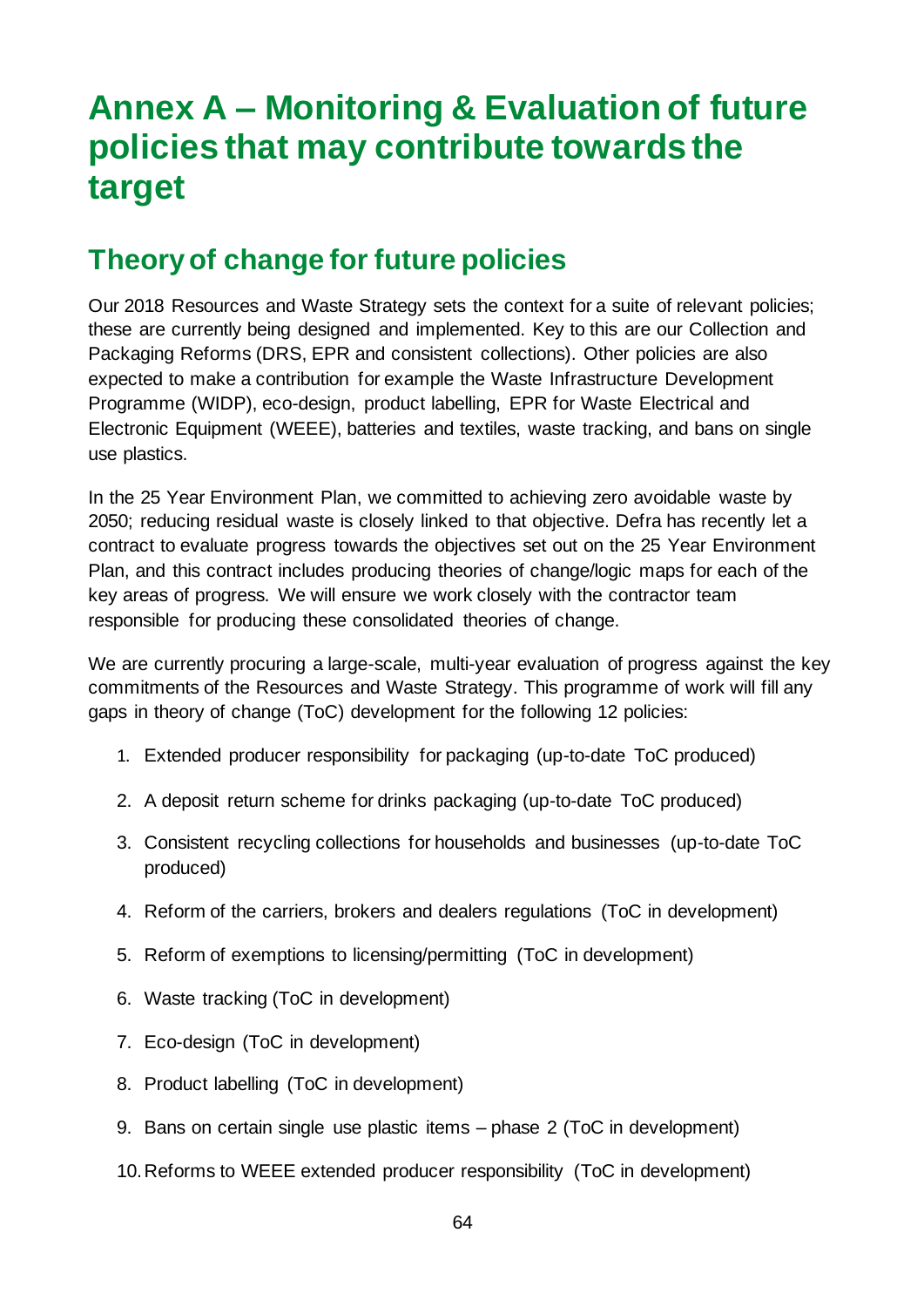- 11.Reforms to batteries extended producer responsibility (ToC in development)
- 12.Introduction of extended producer responsibility for textiles (ToC in development).

### <span id="page-64-0"></span>**Evaluation of future policies**

We are in the process of commissioning an evaluation of policies within the Resources and Waste Strategy that were implemented between 2019 and 2025, focusing on the 12 listed above, and looking at their contribution to waste prevention (including residual waste prevention), increased recycling of packaging waste, increased recycling of non-packaging waste, reductions in waste crime, and improvements in the production, use and management (resource efficiency) of plastics.

The evaluation is due to report in 2026/27 and results will help the then government decide whether additional policies are needed to accelerate movement towards achieving the target. Those new policies will then become part of the ToC.

The evaluation programme will deploy three types of evaluation – process, impact and value-for-money. Each is outlined below.

### **Process evaluation**

Each of the 12 policies will be subject to process evaluation. This will check progress as the policy rolls out, enabling us to adjust, where we can, to increase effectiveness, efficiency and equity of impact. The process evaluations will be primarily qualitative and will assess the extent to which progress is being made as intended, why and for whom; summarise the early benefits and disbenefits; and make recommendations for adjustments. Each process evaluation will start 6 months prior to policy go-live date and be complete 12 months after the go-live data. Each process evaluation has a nominal budget of approximately £15-20k.

### **Impact evaluation**

We will evaluate the impact of policies designed to prevent waste. The impact evaluation will take the monitoring data on amounts of residual waste arising and answer the question, "to what extent, how, for whom and in what circumstances, have the policies in the Resources and Waste Strategy (focusing on the 12 listed above) contributed to the observed outcome?". Recognising the complexity of the context and the interacting nature of the policies, we will take a theory-based approach. We have allowed bidders to make suggestions about which theory-based approach or combinations of approach they believe will best meet the needs of the evaluation. The impact evaluation has a budget of approximately £120-160k; this covers all policies that contribute to increased quantity and quality of recycling.